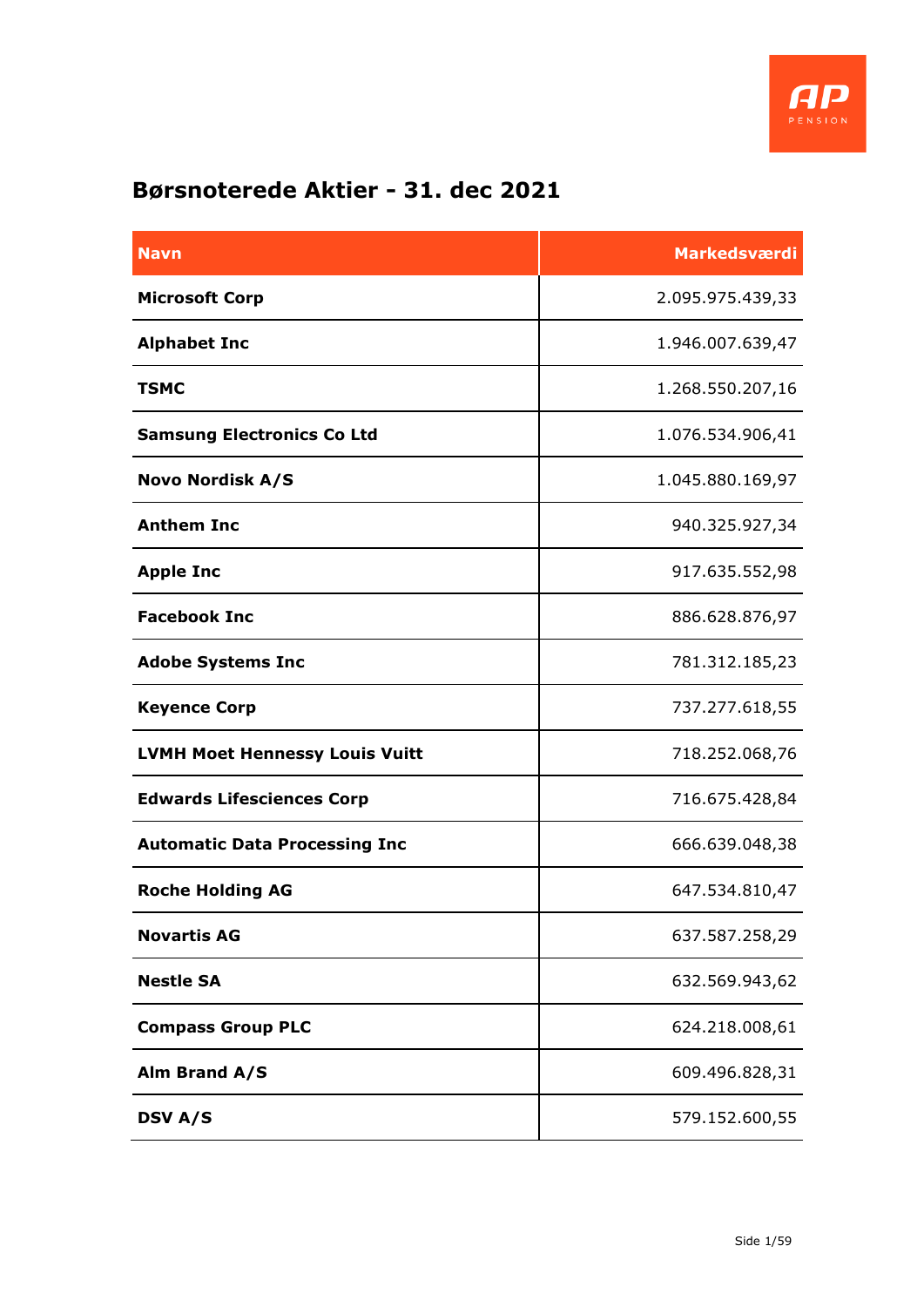

| <b>Micron Technology Inc</b>          | 546.283.825,04 |
|---------------------------------------|----------------|
| <b>Mastercard Inc</b>                 | 505.536.423,87 |
| <b>Danone SA</b>                      | 501.599.478,61 |
| <b>Booking Holdings Inc</b>           | 485.352.064,12 |
| <b>Linde PLC</b>                      | 478.528.408,15 |
| <b>Citigroup Inc</b>                  | 460.283.468,56 |
| <b>Bank of New York Mellon Corp/T</b> | 443.135.641,10 |
| <b>UnitedHealth Group Inc</b>         | 439.013.368,99 |
| <b>Cisco Systems Inc</b>              | 432.799.206,49 |
| <b>NIKE Inc</b>                       | 430.139.756,72 |
| <b>Intuitive Surgical Inc</b>         | 418.584.985,03 |
| <b>UBS Group AG</b>                   | 416.068.071,23 |
| <b>ING Groep NV</b>                   | 401.820.097,63 |
| <b>Shin-Etsu Chemical Co Ltd</b>      | 400.279.519,68 |
| <b>Daimler AG</b>                     | 366.275.898,02 |
| <b>Experian PLC</b>                   | 364.001.776,64 |
| <b>Berkshire Hathaway Inc</b>         | 363.497.540,75 |
| <b>AIA Group Ltd</b>                  | 361.408.411,81 |
| <b>Amphenol Corp</b>                  | 358.260.593,74 |
| AP Moller - Maersk A/S                | 354.425.430,23 |
| <b>Colgate-Palmolive Co</b>           | 335.761.789,76 |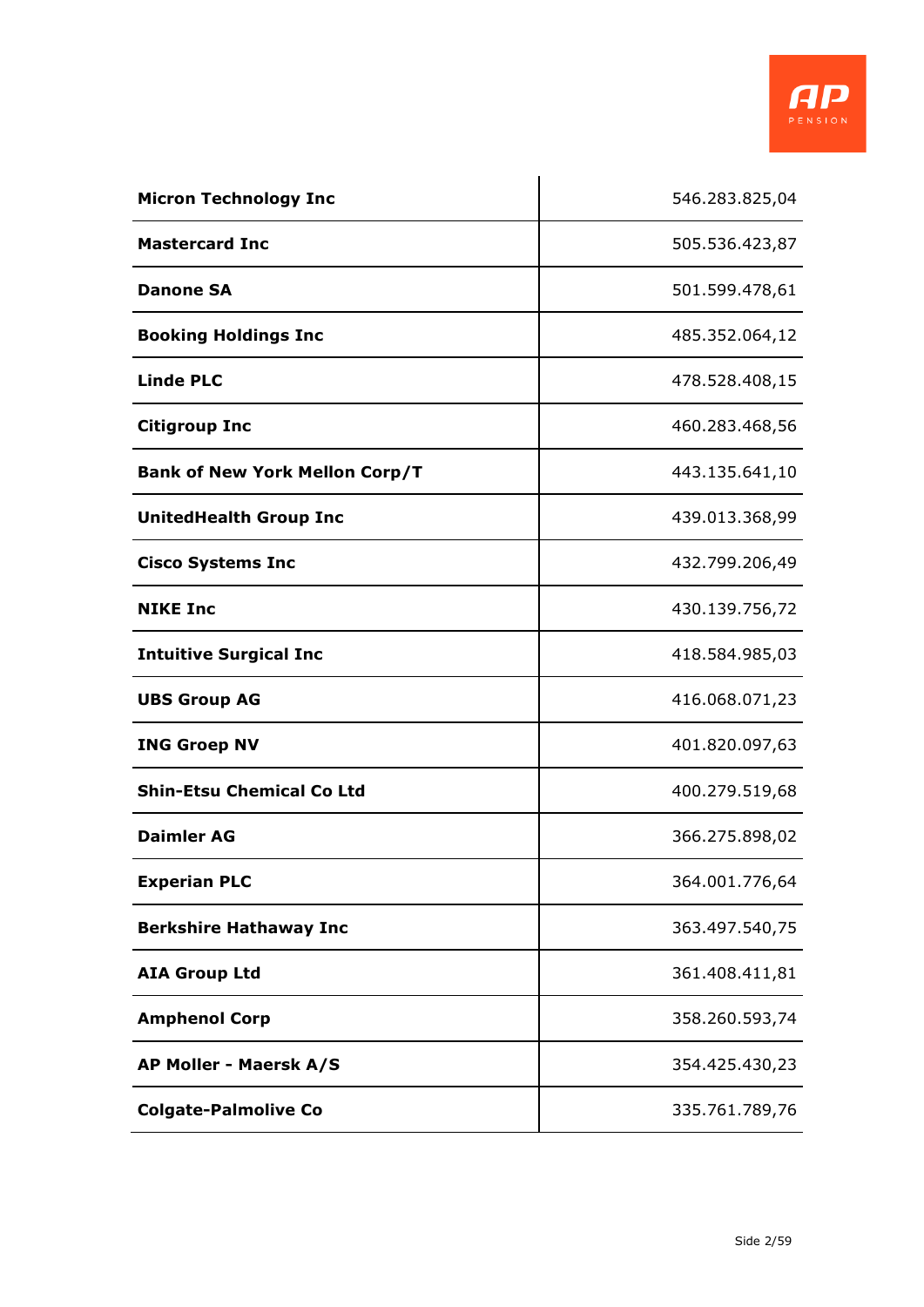

| <b>Expedia Group Inc</b>              | 335.230.559,74 |
|---------------------------------------|----------------|
| <b>HeidelbergCement AG</b>            | 328.651.787,00 |
| <b>Progressive Corp/The</b>           | 327.696.834,89 |
| <b>American Express Co</b>            | 325.617.335,50 |
| <b>Visa Inc</b>                       | 321.675.574,91 |
| <b>Marsh &amp; McLennan Cos Inc</b>   | 319.383.205,07 |
| <b>S&amp;P Global Inc</b>             | 291.396.796,16 |
| <b>Verisk Analytics Inc</b>           | 284.449.513,42 |
| <b>Stryker Corp</b>                   | 280.953.117,01 |
| <b>Zoetis Inc</b>                     | 257.853.110,14 |
| <b>Kone OYJ</b>                       | 256.455.501,13 |
| <b>Orsted A/S</b>                     | 252.070.153,83 |
| <b>Skjern Bank</b>                    | 242.095.432,05 |
| <b>Tractor Supply Co</b>              | 241.751.511,58 |
| <b>Charles River Laboratories Int</b> | 228.437.582,35 |
| <b>Bank of America Corp</b>           | 227.831.387,34 |
| <b>Cie Financiere Richemont SA</b>    | 224.572.303,54 |
| <b>Procter &amp; Gamble Co/The</b>    | 220.081.632,91 |
| <b>Service Corp International/US</b>  | 217.544.418,42 |
| <b>Carlsberg A/S</b>                  | 216.327.064,19 |
| <b>Huntington Bancshares Inc/OH</b>   | 207.315.920,69 |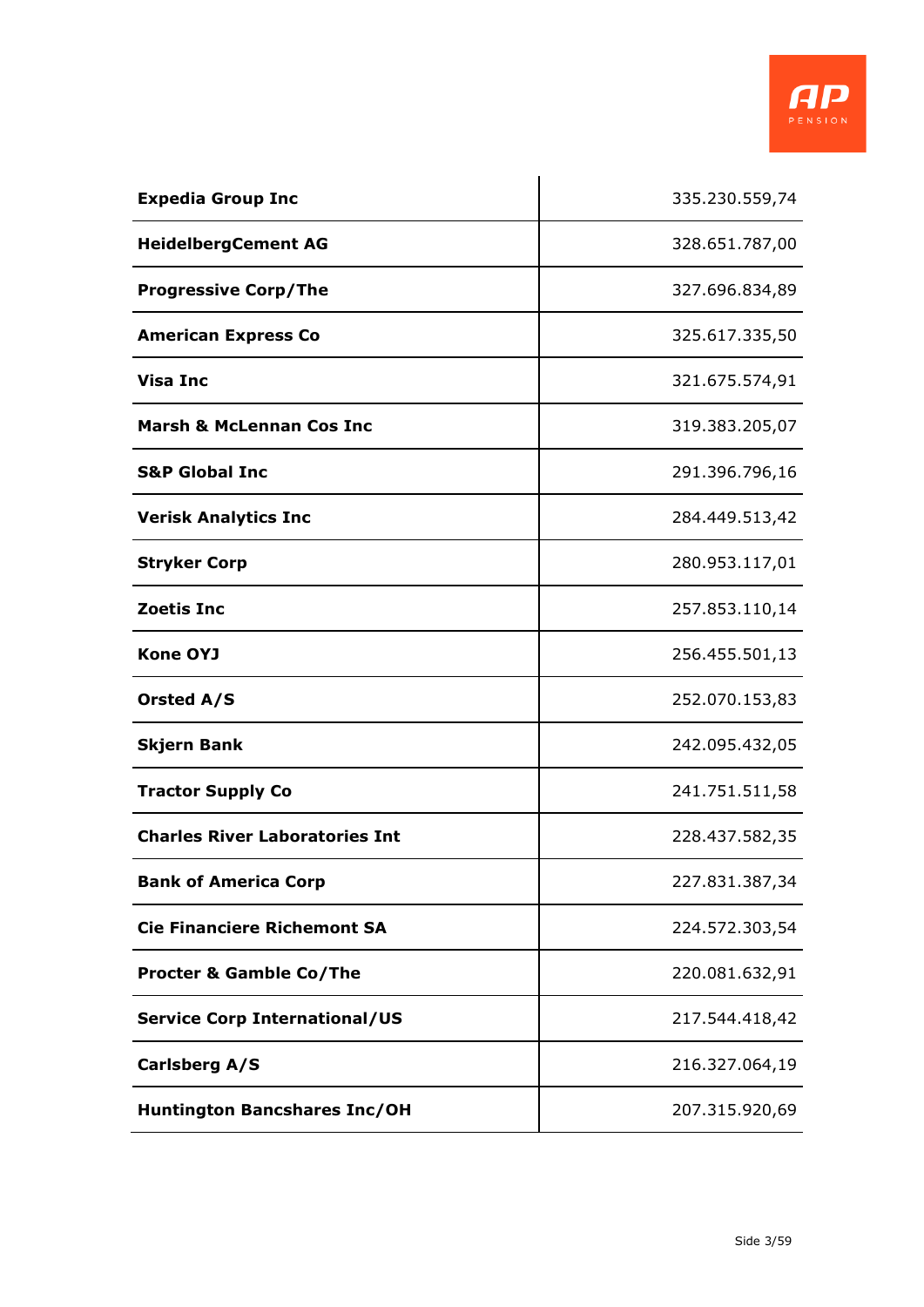

| <b>Rentokil Initial PLC</b>           | 206.410.459,91 |
|---------------------------------------|----------------|
| <b>Estee Lauder Cos Inc/The</b>       | 205.071.192,76 |
| Tryg A/S                              | 200.225.978,61 |
| <b>KLA-Tencor Corp</b>                | 199.259.083,88 |
| <b>Oracle Corp</b>                    | 198.939.001,50 |
| <b>Alibaba Group Holding Ltd</b>      | 194.987.088,11 |
| <b>Fastenal Co</b>                    | 194.362.742,58 |
| <b>L'Oreal SA</b>                     | 194.247.346,71 |
| <b>Ball Corp</b>                      | 192.034.449,67 |
| <b>Koninklijke Philips NV</b>         | 190.941.316,93 |
| <b>Vestas Wind Systems A/S</b>        | 190.501.396,90 |
| <b>Cognizant Technology Solutions</b> | 187.867.169,38 |
| <b>Hexagon AB</b>                     | 186.456.297,84 |
| Sparekassen Sjaelland-Fyn AS          | 179.296.473,02 |
| <b>Texas Instruments Inc</b>          | 177.855.064,43 |
| <b>Bayerische Motoren Werke AG</b>    | 176.246.595,00 |
| <b>CSL Ltd</b>                        | 174.524.113,84 |
| <b>HCA Healthcare Inc</b>             | 172.590.062,76 |
| <b>TJX Cos Inc/The</b>                | 171.651.669,85 |
| <b>Nintendo Co Ltd</b>                | 169.209.546,59 |
| <b>Fortinet Inc</b>                   | 169.028.130,41 |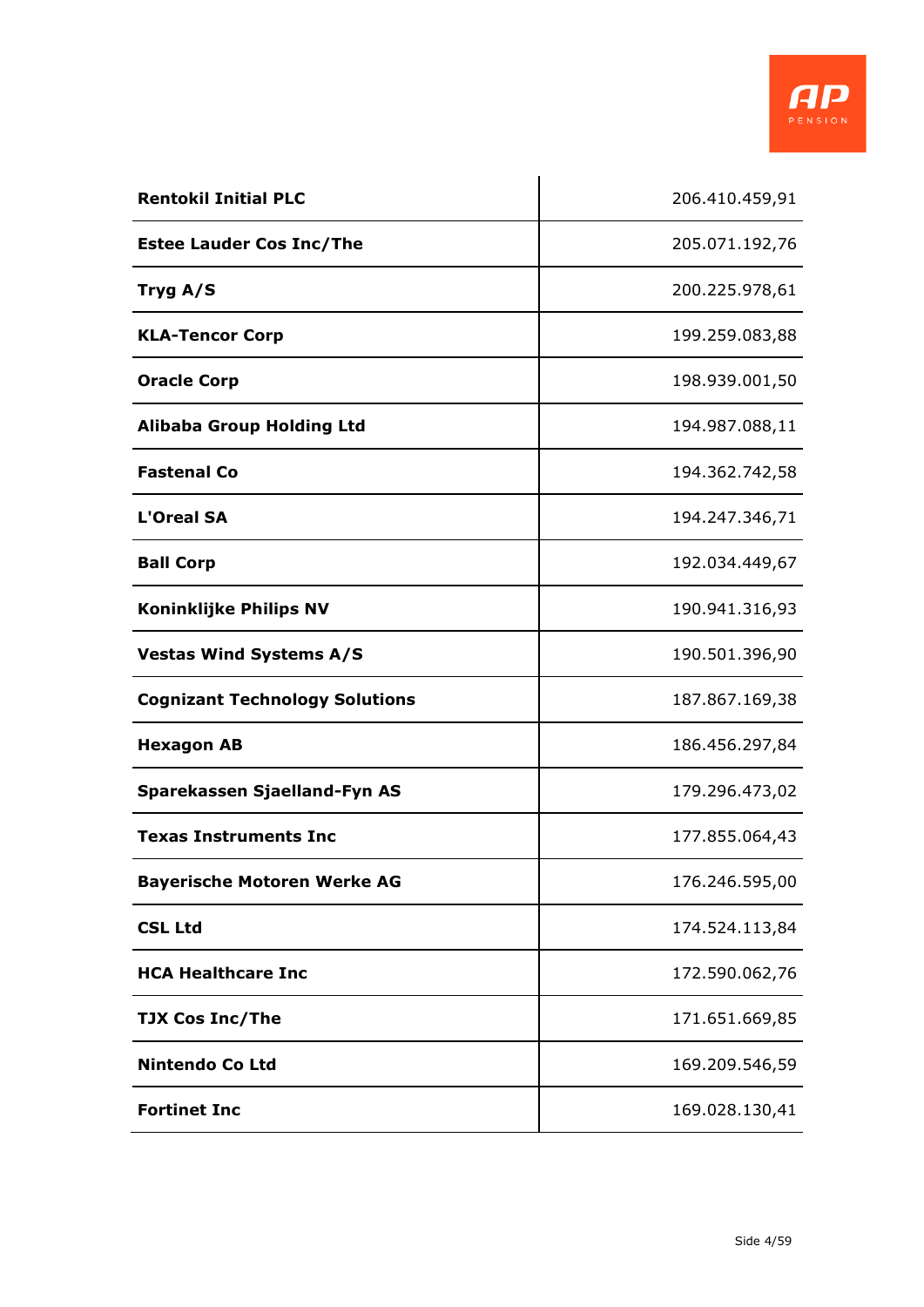

| <b>Davide Campari-Milano NV</b>      | 166.395.029,83 |
|--------------------------------------|----------------|
| Johnson & Johnson                    | 166.189.470,03 |
| <b>Coloplast A/S</b>                 | 160.722.268,08 |
| Genmab A/S                           | 159.690.405,41 |
| <b>Cigna Corp</b>                    | 157.679.752,50 |
| <b>Lennox International Inc</b>      | 156.970.127,80 |
| <b>Danske Bank A/S</b>               | 156.192.431,59 |
| <b>Open Text Corp</b>                | 152.910.369,61 |
| <b>Autodesk Inc</b>                  | 151.449.216,14 |
| <b>William Demant Holding A/S</b>    | 148.311.716,43 |
| <b>Akzo Nobel NV</b>                 | 146.004.322,40 |
| <b>Waters Corp</b>                   | 145.906.958,49 |
| <b>DENTSPLY SIRONA Inc</b>           | 145.530.546,60 |
| <b>Atlas Copco AB</b>                | 143.499.593,78 |
| adidas AG                            | 141.174.616,07 |
| <b>Yum China Holdings Inc</b>        | 137.663.867,45 |
| <b>Industria de Diseno Textil SA</b> | 137.646.375,11 |
| <b>Prudential PLC</b>                | 132.362.715,40 |
| <b>Aliment Couche B</b>              | 131.088.505,15 |
| <b>Rockwool International A/S</b>    | 128.753.205,19 |
| <b>SMC Corp/Japan</b>                | 127.623.353,10 |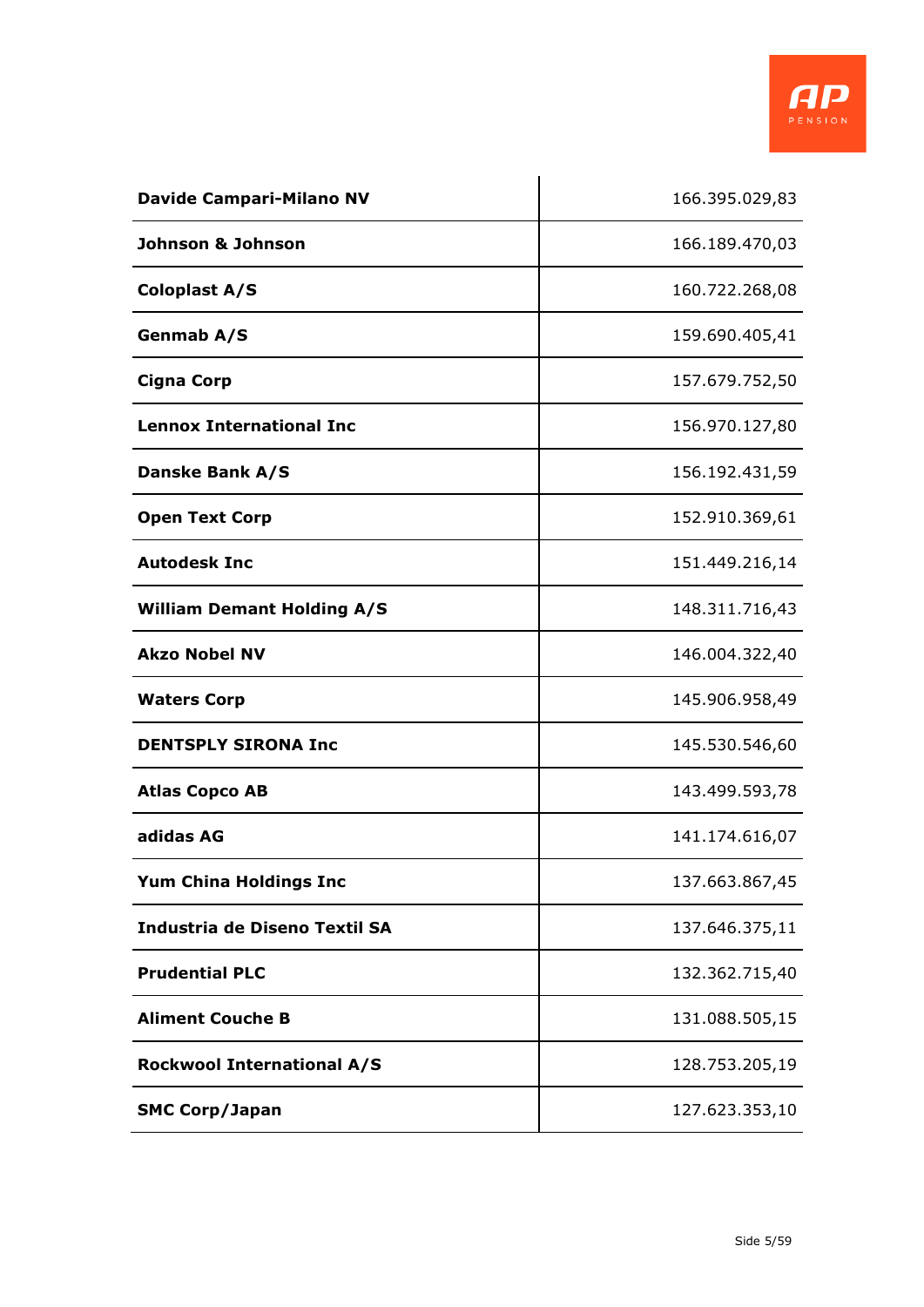

| <b>FANUC Corp</b>                    | 127.021.204,63 |
|--------------------------------------|----------------|
| <b>Paychex Inc</b>                   | 126.931.539,77 |
| <b>BNP Paribas SA</b>                | 123.263.495,47 |
| <b>Canadian National Railway Co</b>  | 123.042.382,03 |
| <b>GronlandsBANKEN A/S</b>           | 122.623.120,47 |
| <b>SGS SA</b>                        | 122.221.014,08 |
| <b>Walt Disney Co/The</b>            | 121.047.284,79 |
| <b>Grifols SA</b>                    | 120.960.395,90 |
| <b>Medtronic PLC</b>                 | 120.812.137,57 |
| <b>Dassault Systemes SE</b>          | 117.145.108,49 |
| <b>Royal Unibrew A/S</b>             | 117.138.437,43 |
| <b>Aon PLC</b>                       | 115.771.672,15 |
| <b>Lloyds Banking Group PLC</b>      | 113.732.991,68 |
| <b>PepsiCo Inc</b>                   | 113.356.992,21 |
| <b>Southwest Airlines Co</b>         | 112.943.291,43 |
| <b>Groupe Bruxelles Lambert SA</b>   | 108.831.157,03 |
| Dfds A/S                             | 105.343.342,80 |
| <b>Unilever PLC</b>                  | 103.091.791,33 |
| <b>New York Times Co/The</b>         | 100.387.207,99 |
| <b>Illumina Inc</b>                  | 99.801.030,32  |
| <b>Vanguard FTSE All-World ex-US</b> | 95.272.575,81  |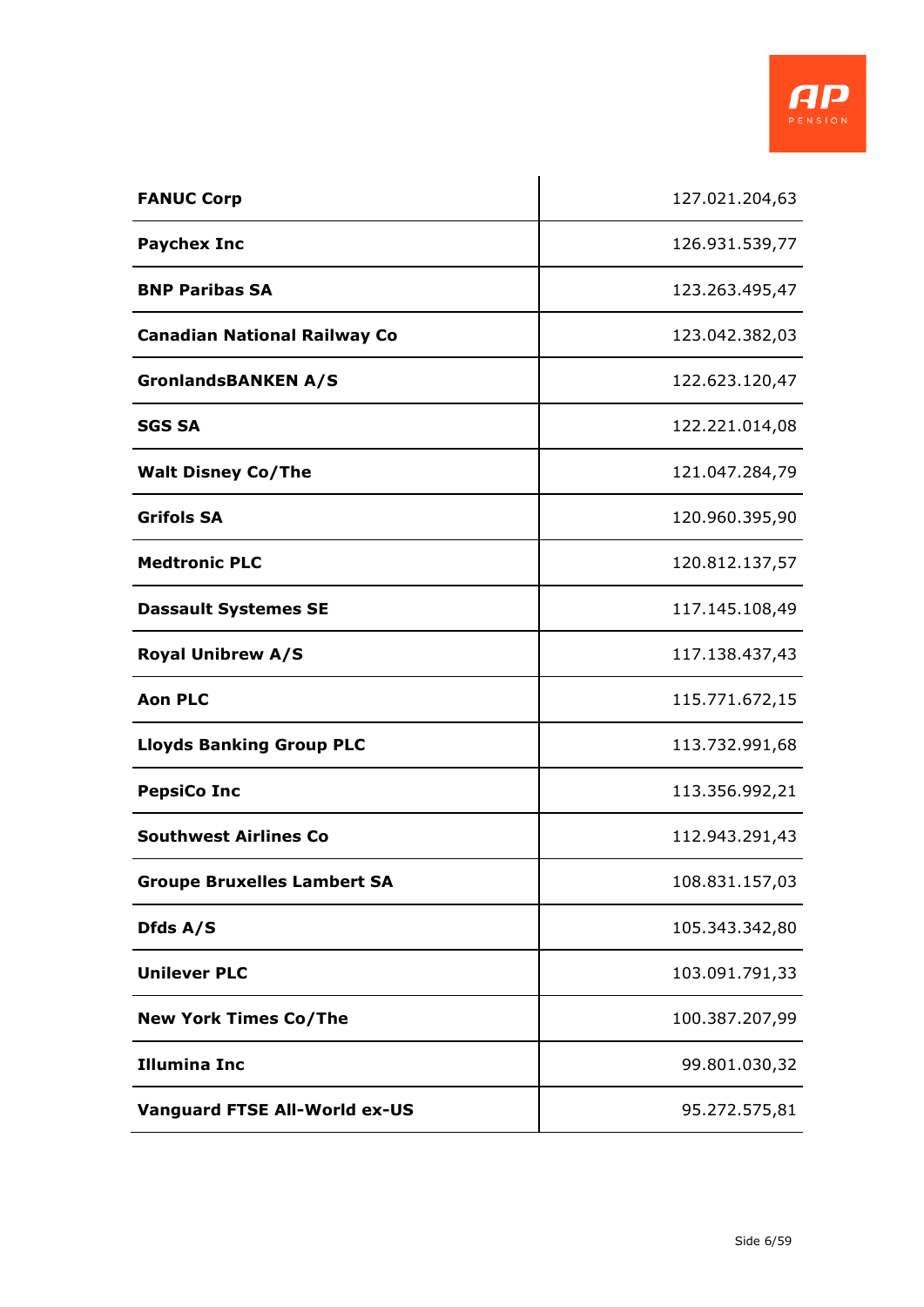

| <b>Daimler Truck Holding AG</b>       | 94.925.312,30 |
|---------------------------------------|---------------|
| <b>Imperial Oil Ltd</b>               | 94.887.482,07 |
| <b>ServiceNow Inc</b>                 | 94.732.237,89 |
| JPMorgan Chase & Co                   | 93.828.506,60 |
| <b>Advance Auto Parts Inc.</b>        | 92.886.652,11 |
| <b>Ringkjoebing Landbobank A/S</b>    | 90.863.547,39 |
| <b>Royal Dutch Shell PLC</b>          | 89.728.393,90 |
| <b>Las Vegas Sands Corp</b>           | 87.929.276,76 |
| <b>Wells Fargo &amp; Co</b>           | 85.636.881,19 |
| <b>Telefonica Brasil SA</b>           | 82.771.177,66 |
| <b>SK Hynix Inc</b>                   | 81.626.437,87 |
| <b>Schouw &amp; Co AB</b>             | 81.364.085,49 |
| <b>Cognex Corp</b>                    | 80.551.108,09 |
| <b>Heineken NV</b>                    | 79.319.330,57 |
| <b>ASML Holding NV</b>                | 77.066.480,21 |
| <b>Jardine Matheson Holdings Ltd</b>  | 76.474.559,15 |
| <b>NOV Inc</b>                        | 75.239.552,61 |
| <b>Tesla Inc</b>                      | 73.675.966,36 |
| ISS A/S                               | 72.253.043,52 |
| <b>Datadog Inc</b>                    | 69.329.085,42 |
| <b>Sumitomo Mitsui Financial Grou</b> | 68.901.248,86 |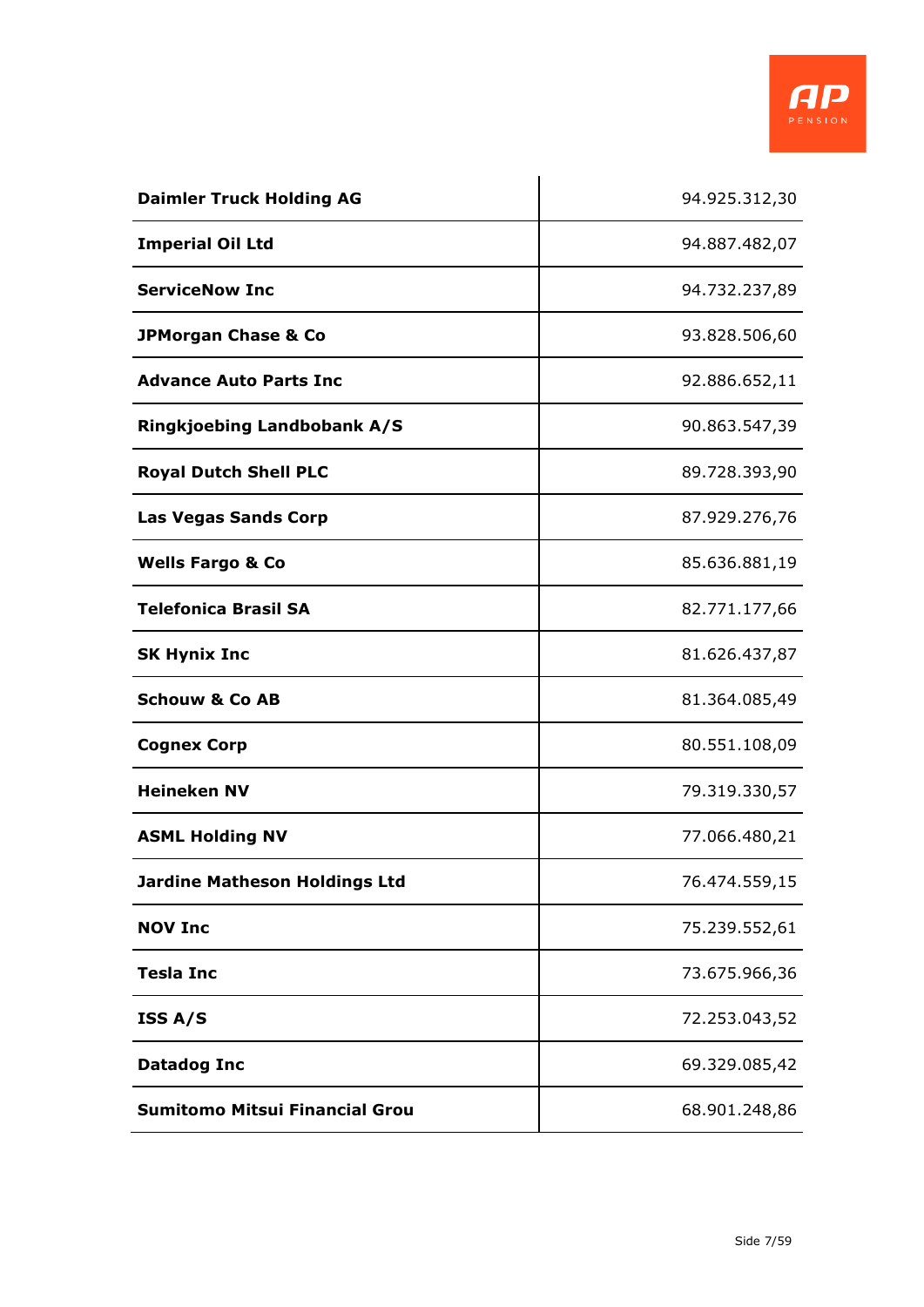

| <b>GlaxoSmithKline PLC</b>          | 68.369.448,33 |
|-------------------------------------|---------------|
| <b>Lonza Group AG</b>               | 68.317.428,97 |
| <b>NVIDIA Corp</b>                  | 67.534.940,99 |
| Pandora A/S                         | 65.866.037,73 |
| <b>Garmin Ltd</b>                   | 65.287.932,25 |
| <b>Bavarian Nordic A/S</b>          | 65.172.473,28 |
| <b>Delphi Automotive PLC</b>        | 59.999.710,81 |
| Eli Lilly & Co                      | 58.035.566,94 |
| <b>Best Buy Co Inc</b>              | 57.185.188,40 |
| <b>DexCom Inc</b>                   | 52.742.445,22 |
| <b>Pfizer Inc</b>                   | 51.471.628,03 |
| <b>Nordea Bank Abp</b>              | 49.754.757,79 |
| <b>Western Digital Corp</b>         | 49.738.340,12 |
| <b>Canadian Pacific Railway Ltd</b> | 49.196.386,69 |
| salesforce.com Inc                  | 49.113.023,68 |
| <b>Abbott Laboratories</b>          | 47.447.923,89 |
| <b>Sodexo SA</b>                    | 47.311.128,80 |
| <b>MSCI Inc</b>                     | 46.725.130,07 |
| <b>AbbVie Inc</b>                   | 46.362.975,58 |
| <b>GN Store Nord A/S</b>            | 45.713.047,99 |
| <b>China Construction Bank Corp</b> | 45.676.268,53 |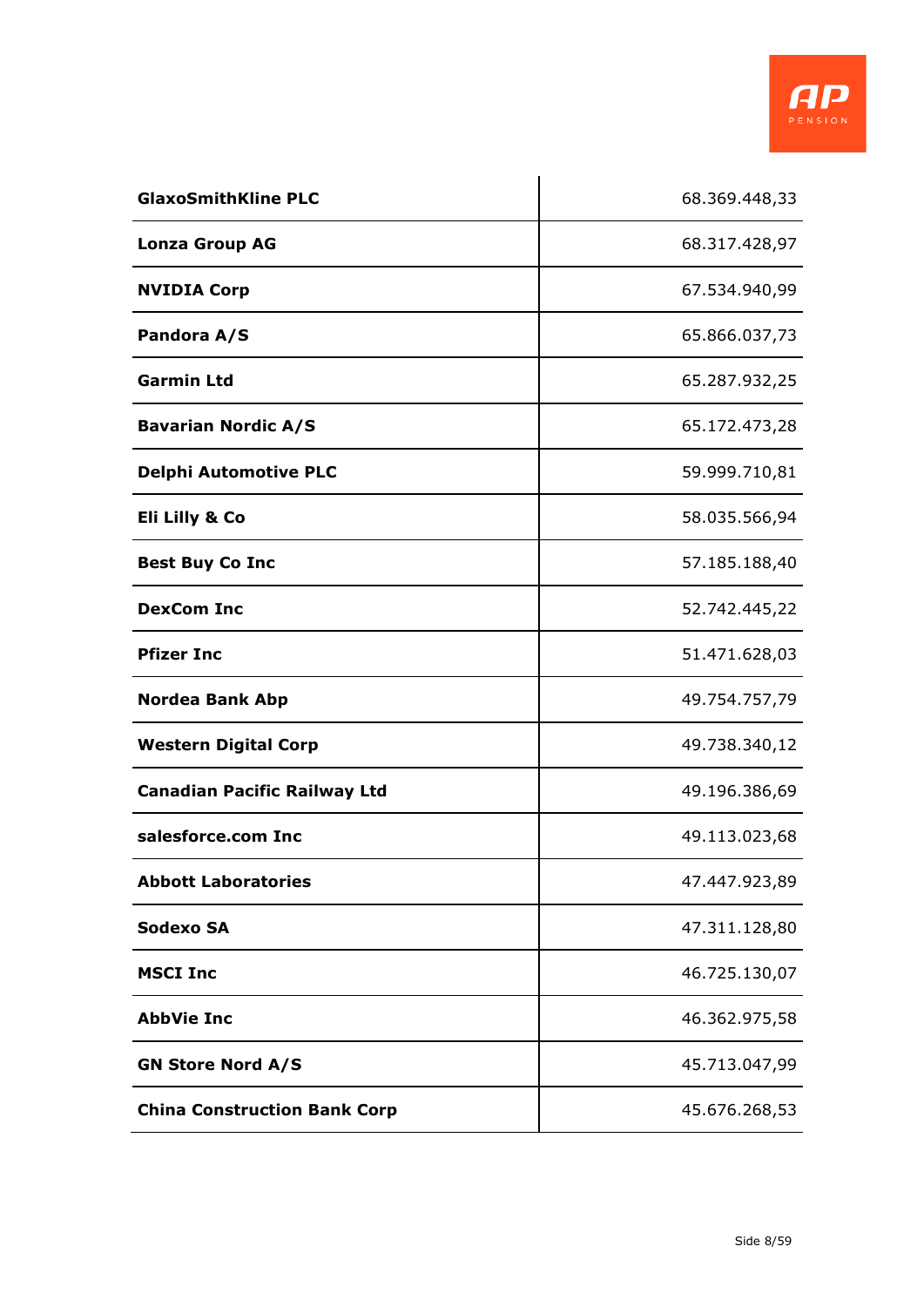

| <b>Shinhan Financial Group Co Ltd</b> | 44.397.884,40 |
|---------------------------------------|---------------|
| <b>IHS Markit Ltd</b>                 | 44.364.370,44 |
| <b>Chr Hansen Holding A/S</b>         | 44.208.370,20 |
| <b>ASE Industrial Holding Co Ltd</b>  | 43.848.430,57 |
| <b>Tencent Holdings Ltd</b>           | 42.639.411,61 |
| <b>Geberit AG</b>                     | 42.639.183,29 |
| <b>Zealand Pharma A/S</b>             | 42.543.141,49 |
| <b>MercadoLibre Inc</b>               | 41.524.454,28 |
| <b>Goodman Group</b>                  | 40.750.073,31 |
| <b>DR Horton Inc</b>                  | 39.610.044,36 |
| <b>Koninklijke DSM NV</b>             | 39.232.163,53 |
| <b>Halliburton Co</b>                 | 39.000.622,97 |
| <b>DBS Group Holdings Ltd</b>         | 37.939.465,40 |
| <b>Union Pacific Corp</b>             | 37.591.255,24 |
| <b>JD.com Inc</b>                     | 37.522.242,65 |
| <b>Catalent Inc</b>                   | 37.465.779,91 |
| <b>Seagate Hidgs Rg</b>               | 37.356.170,15 |
| <b>Home Depot Inc/The</b>             | 37.197.707,36 |
| <b>AstraZeneca PLC</b>                | 36.649.267,00 |
| <b>Adyen NV</b>                       | 35.795.463,62 |
| <b>Veeva Systems Inc</b>              | 35.758.222,22 |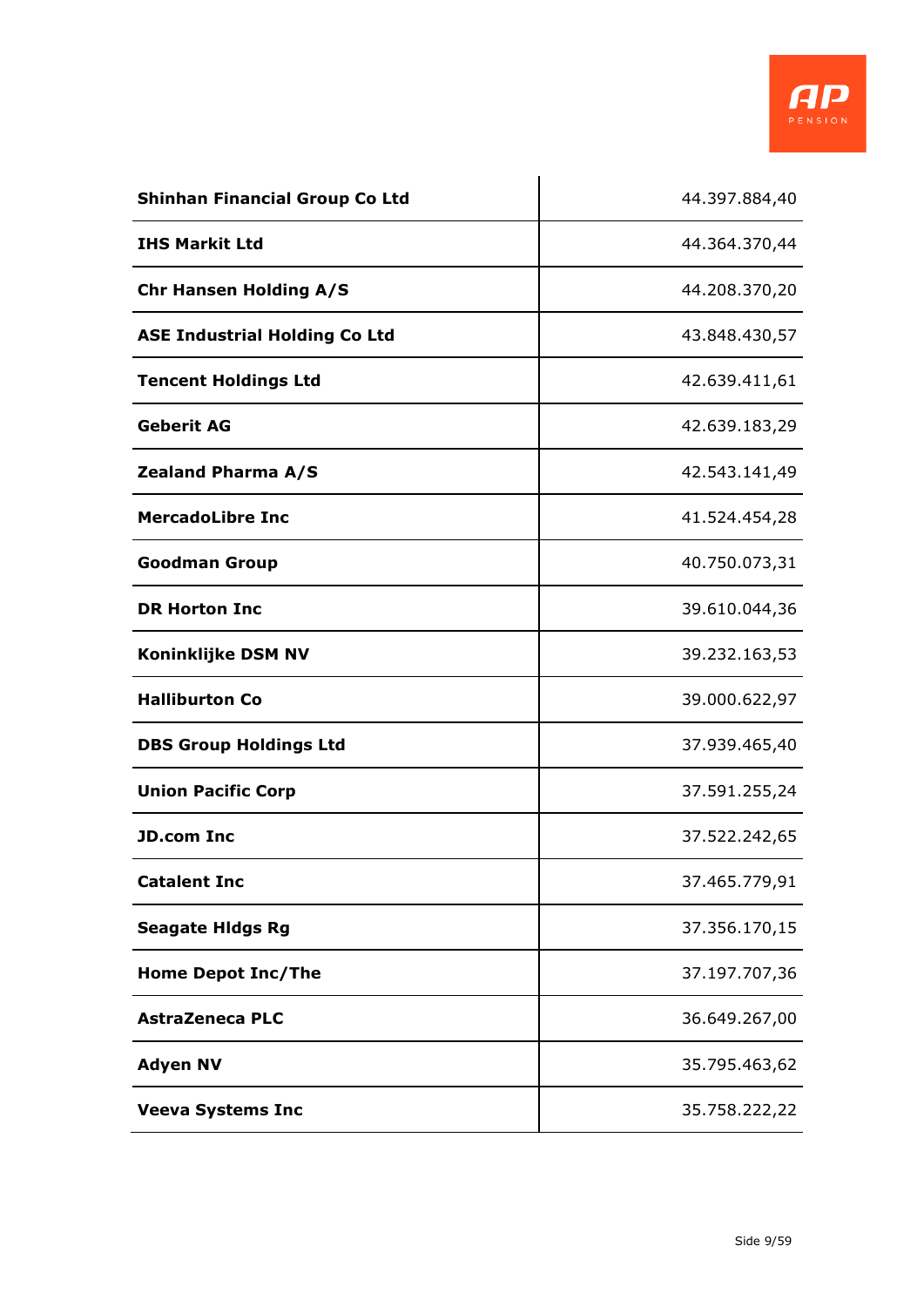

| <b>Arista Networks Inc</b>          | 35.080.428,29 |
|-------------------------------------|---------------|
| <b>Amgen Inc</b>                    | 35.025.563,76 |
| <b>Sumitomo Metal Mining Co Ltd</b> | 34.937.896,29 |
| <b>Recruit Holdings Co Ltd</b>      | 34.796.207,40 |
| <b>Kingspan Group PLC</b>           | 34.131.978,72 |
| <b>United Overseas Bank Ltd</b>     | 33.990.849,22 |
| <b>Schneider Electric SE</b>        | 33.825.599,24 |
| <b>Siam Commercial Bank PCL/The</b> | 33.784.314,87 |
| <b>Allianz SE</b>                   | 33.600.239,99 |
| <b>Trane Technologies PLC</b>       | 33.341.711,83 |
| <b>Snowflake Inc</b>                | 32.729.911,78 |
| Lan & Spar Bank                     | 32.510.692,86 |
| <b>Baidu Inc</b>                    | 32.327.052,34 |
| <b>Elisa OYJ</b>                    | 32.235.551,31 |
| <b>CHINA OVERSEAS</b>               | 31.901.040,08 |
| <b>Hyundai Motor Co</b>             | 31.837.822,59 |
| <b>Netflix Inc</b>                  | 30.684.776,73 |
| Sika AG                             | 30.329.820,38 |
| <b>Cable One Inc</b>                | 30.329.692,74 |
| <b>Gilead Sciences Inc</b>          | 29.898.265,95 |
| <b>American Water Works Co Inc</b>  | 29.602.540,57 |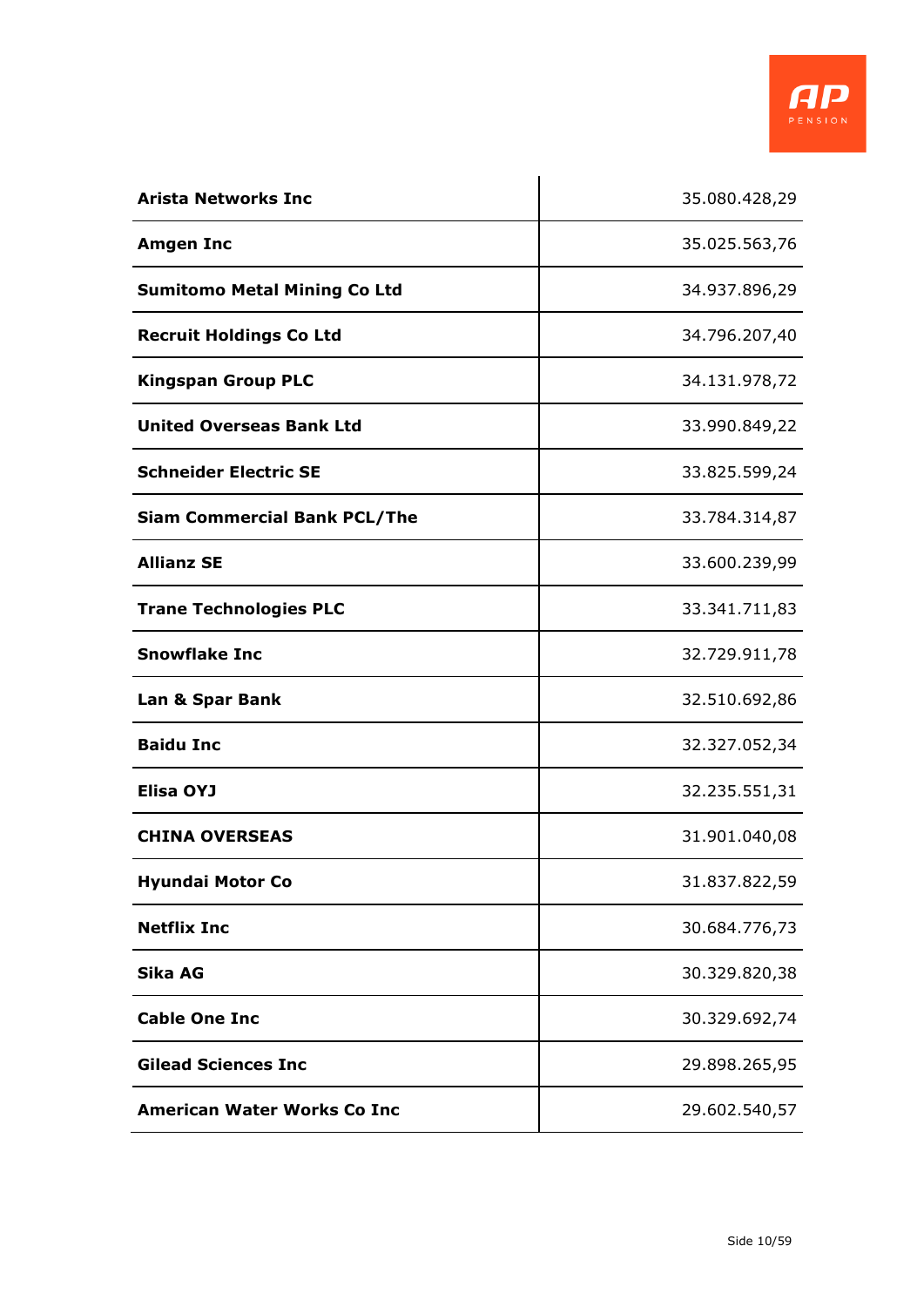

| <b>Masco Corp</b>                     | 29.548.995,14 |
|---------------------------------------|---------------|
| <b>Twilio Inc</b>                     | 29.418.847,11 |
| <b>Aflac Inc</b>                      | 29.226.272,62 |
| <b>Johnson Controls International</b> | 29.077.582,86 |
| <b>ALK-Abello A/S</b>                 | 28.828.940,79 |
| <b>Humana Inc</b>                     | 28.399.952,37 |
| <b>Match Group Inc</b>                | 27.929.753,80 |
| <b>Fynske Bank AS</b>                 | 27.744.658,68 |
| <b>AXA SA</b>                         | 27.714.637,66 |
| <b>Kasikornbank PCL</b>               | 27.694.112,33 |
| <b>Royal Bank of Scotland Group P</b> | 27.353.598,38 |
| <b>Shopify Inc</b>                    | 27.217.829,45 |
| <b>NKT Holding A/S</b>                | 26.762.640,99 |
| <b>Waste Management Inc</b>           | 26.613.025,58 |
| Coca-Cola Co/The                      | 26.512.764,22 |
| <b>Lennar Corp</b>                    | 26.490.478,37 |
| Wix.com Ltd                           | 25.862.660,59 |
| <b>Comcast Corp</b>                   | 25.583.812,03 |
| <b>Workday Inc</b>                    | 25.549.863,16 |
| <b>Uber Technologies Inc</b>          | 25.409.420,92 |
| <b>Pentair PLC</b>                    | 25.232.137,67 |

 $\mathbf{r}$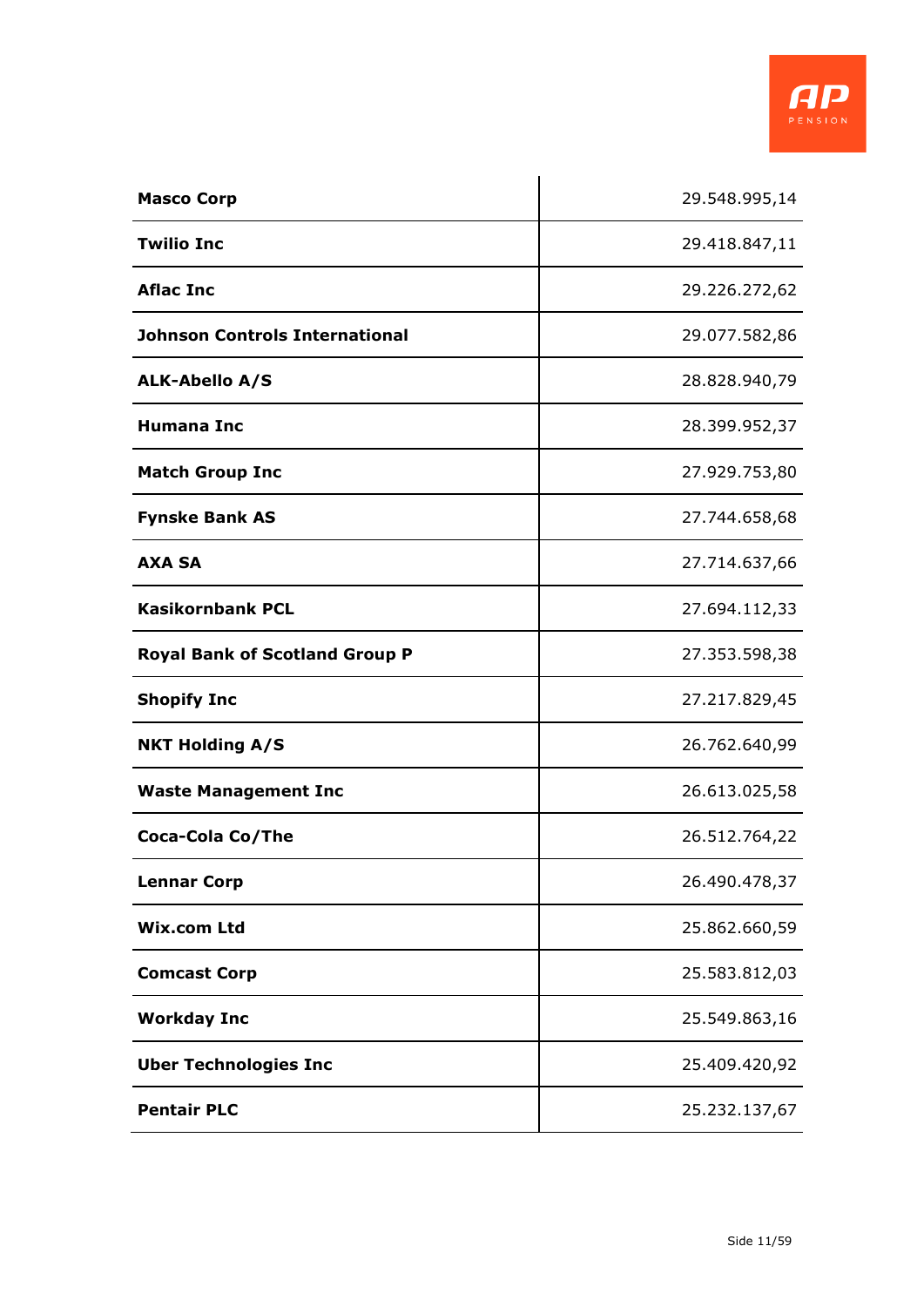

| <b>Applied Materials Inc</b>        | 24.848.672,81 |
|-------------------------------------|---------------|
| <b>NN Group NV</b>                  | 24.771.514,16 |
| <b>TINGYI</b>                       | 24.735.318,24 |
| <b>Equitable Holdings Inc</b>       | 24.362.997,99 |
| <b>Thermo Fisher Scientific Inc</b> | 24.169.850,37 |
| <b>Intel Corp</b>                   | 24.146.044,78 |
| Per Aarsleff Holding A/S            | 24.070.816,15 |
| <b>Verizon Communications Inc</b>   | 23.427.764,95 |
| <b>Intuit Inc</b>                   | 23.365.200,16 |
| <b>Farfetch Ltd</b>                 | 22.815.749,82 |
| <b>Danaher Corp</b>                 | 22.515.653,97 |
| <b>Merck &amp; Co Inc</b>           | 22.359.905,35 |
| <b>Siemens AG</b>                   | 21.978.242,90 |
| <b>Powertech Technology Inc</b>     | 21.963.259,45 |
| <b>Prologis Inc</b>                 | 21.364.111,96 |
| <b>Equinix Inc</b>                  | 21.314.706,79 |
| Sydbank A/S                         | 21.214.760,29 |
| <b>Boston Properties Inc</b>        | 21.206.739,85 |
| <b>CapitaLand Mall Trust</b>        | 21.003.556,14 |
| <b>PayPal Holdings Inc</b>          | 20.824.644,86 |
| <b>Freee KK</b>                     | 20.779.598,77 |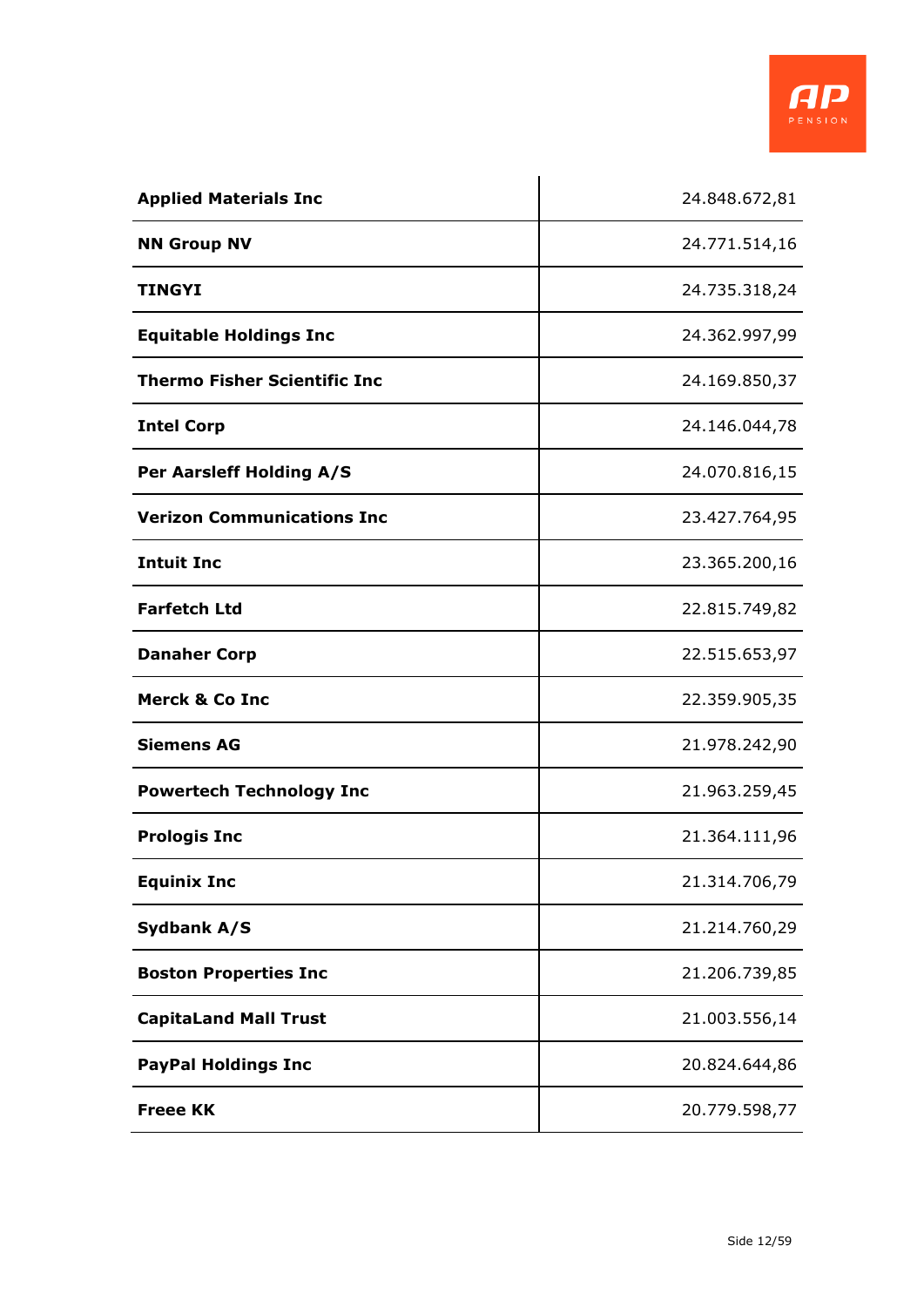

| <b>McDonald's Corp</b>            | 20.584.870,14 |
|-----------------------------------|---------------|
| <b>CK Hutchison Holdings Ltd</b>  | 20.357.352,48 |
| <b>China BlueChemical Ltd</b>     | 20.234.520,53 |
| <b>Bank of Nova Scotia/The</b>    | 20.005.848,31 |
| <b>KDDI Corp</b>                  | 19.997.886,90 |
| <b>Essilor International SA</b>   | 19.849.828,48 |
| <b>MonotaRO Co Ltd</b>            | 19.778.605,94 |
| <b>IBM</b>                        | 19.765.772,57 |
| <b>Banco de Sabadell SA</b>       | 19.692.330,65 |
| <b>Lam Research Corp</b>          | 19.469.649,39 |
| <b>Novozymes A/S</b>              | 19.384.286,72 |
| <b>Deutsche Telekom AG</b>        | 19.151.842,03 |
| <b>Autoliv Inc</b>                | 18.893.053,02 |
| <b>Vodafone Group PLC</b>         | 18.890.040,88 |
| <b>Vertex Pharmaceuticals Inc</b> | 18.736.646,30 |
| East Japan Railway Co             | 18.696.844,08 |
| <b>Severn Trent PLC</b>           | 18.644.478,15 |
| <b>Synchrony Financial</b>        | 18.586.334,71 |
| <b>United Utilities Group PLC</b> | 18.564.309,09 |
| <b>BlackRock Inc</b>              | 18.296.134,75 |
| <b>Swatch Group AG/The</b>        | 18.136.964,91 |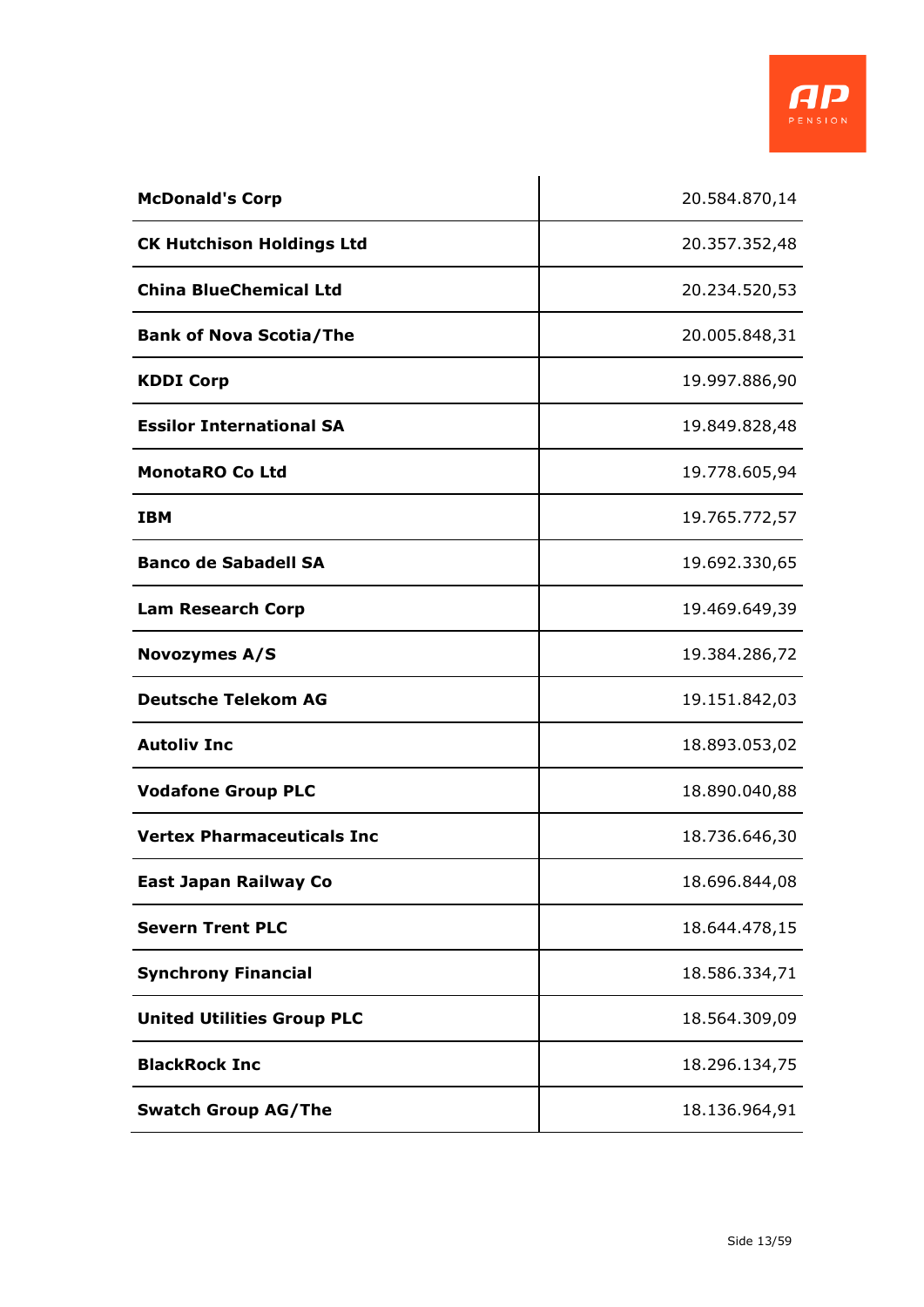

| <b>Kurita Water Industries Ltd</b>      | 18.131.280,98 |
|-----------------------------------------|---------------|
| <b>Morgan Stanley</b>                   | 17.982.693,83 |
| <b>Dell Technologies Inc</b>            | 17.598.963,73 |
| <b>Baxter International Inc</b>         | 17.507.503,28 |
| <b>Ferguson PLC</b>                     | 16.984.789,13 |
| Sea Ltd                                 | 16.894.882,81 |
| <b>Lowe's Cos Inc</b>                   | 16.858.890,58 |
| <b>SAP SE</b>                           | 16.764.684,68 |
| H+H International A/S                   | 16.691.401,50 |
| <b>Starbucks Corp</b>                   | 16.690.289,40 |
| <b>Central Japan Railway Co</b>         | 16.624.578,81 |
| <b>EDP Renovaveis SA</b>                | 16.556.017,22 |
| <b>Bank of Montreal</b>                 | 16.552.571,65 |
| <b>Legrand SA</b>                       | 16.371.896,78 |
| <b>MediaTek Inc</b>                     | 16.346.459,62 |
| <b>Rohm Co Ltd</b>                      | 16.134.421,44 |
| <b>Takeda Pharmaceutical Co Ltd</b>     | 15.973.354,68 |
| <b>Brookfield Renewable Corp</b>        | 15.876.559,70 |
| <b>Alliance Global Group Inc</b>        | 15.719.068,58 |
| <b>Xylem Inc/NY</b>                     | 15.539.627,54 |
| <b>Metropolitan Bank &amp; Trust Co</b> | 15.535.115,06 |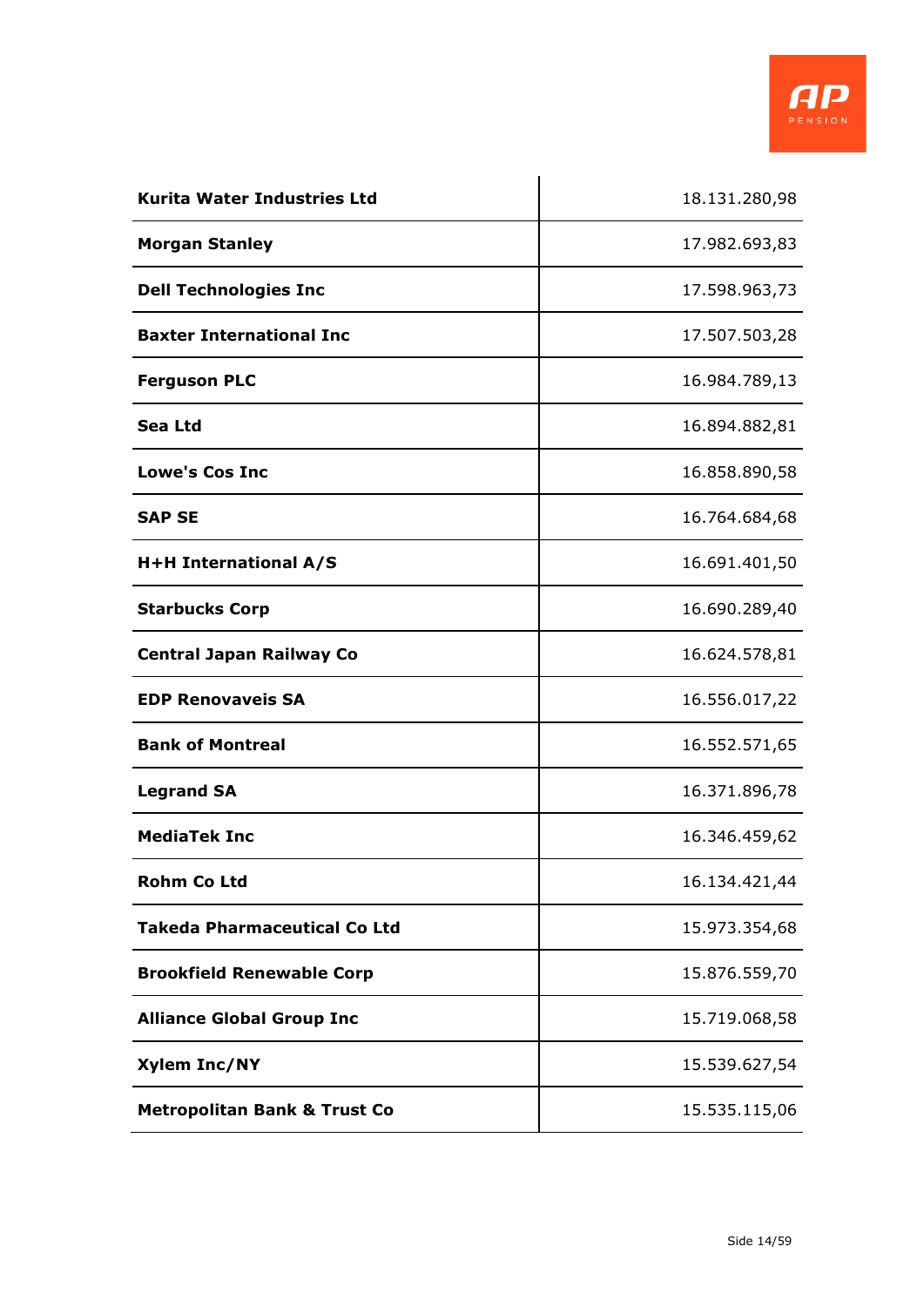

| <b>CSX Corp</b>                       | 15.309.687,36 |
|---------------------------------------|---------------|
| <b>LOTTE Fine Chemical Co Ltd</b>     | 15.285.344,04 |
| <b>China Mobile Ltd</b>               | 15.219.743,66 |
| <b>Sony Corp</b>                      | 15.089.727,60 |
| <b>PNC Financial Services Group I</b> | 15.020.708,83 |
| <b>PING AN</b>                        | 14.950.401,51 |
| <b>Softbank Corp</b>                  | 14.877.948,69 |
| <b>Truist Financial Corp</b>          | 14.795.063,14 |
| <b>CIBC</b>                           | 14.733.121,63 |
| <b>Wolters Kluwer NV</b>              | 14.612.344,43 |
| <b>Wabtec Corp/DE</b>                 | 14.541.293,00 |
| <b>Haier Smart Home Co Ltd</b>        | 14.475.694,93 |
| <b>Illinois Tool Works Inc</b>        | 14.427.211,22 |
| <b>GAIL India Ltd</b>                 | 14.305.811,23 |
| <b>Okta Inc</b>                       | 14.171.101,43 |
| <b>Honda Motor Co Ltd</b>             | 14.161.936,54 |
| <b>F5 Networks Inc</b>                | 14.057.659,96 |
| <b>United Parcel Service Inc</b>      | 13.989.332,42 |
| <b>ABB Ltd</b>                        | 13.934.710,54 |
| <b>Infosys Ltd</b>                    | 13.909.039,12 |
| <b>WPP PLC</b>                        | 13.871.706,52 |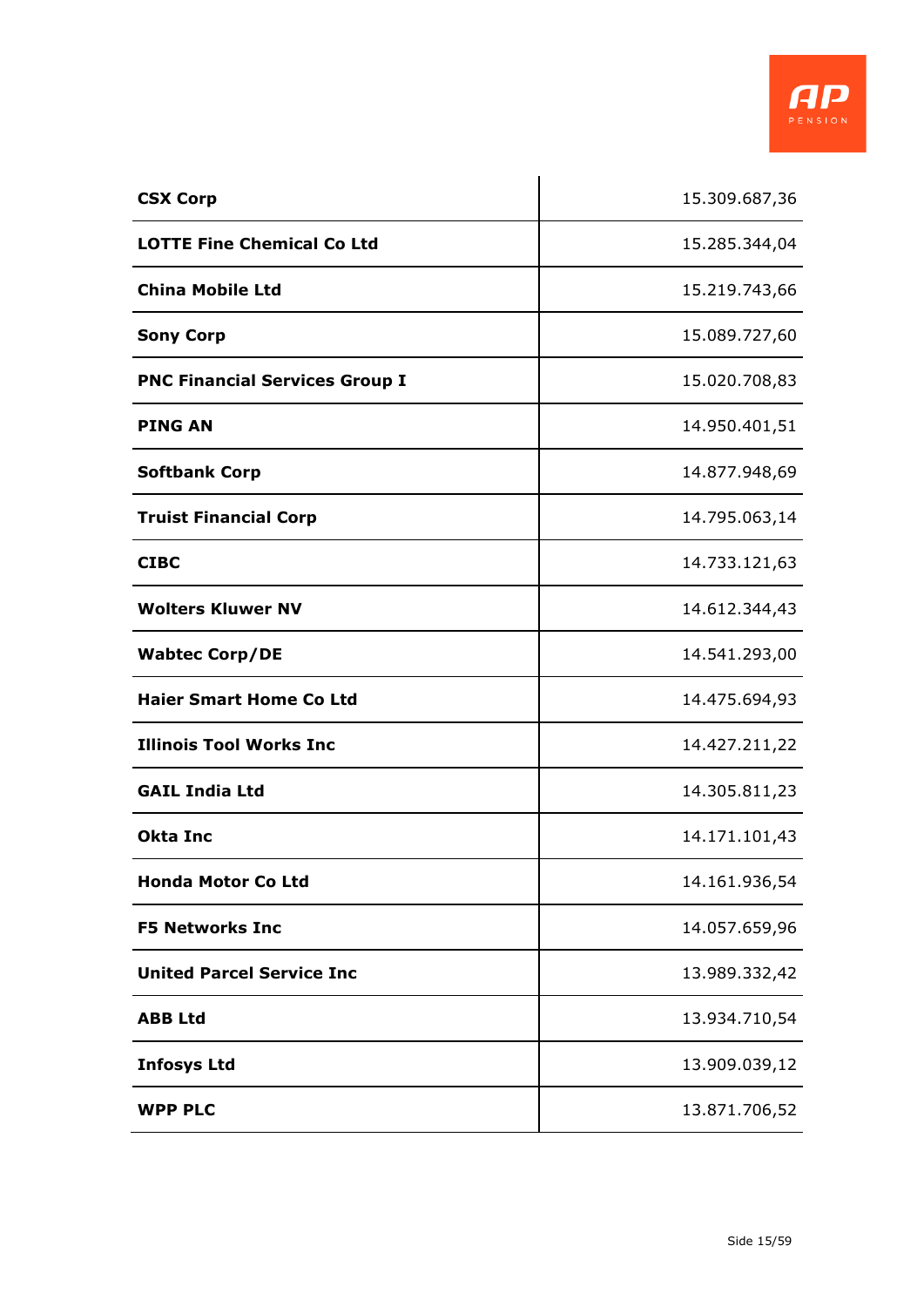

| <b>Coca-Cola HBC AG</b>               | 13.710.904,58 |
|---------------------------------------|---------------|
| <b>Meituan Dianping</b>               | 13.661.821,06 |
| <b>American Tower Corp</b>            | 13.602.049,22 |
| <b>Norfolk Southern Corp</b>          | 13.554.060,12 |
| <b>Chin-Poon Industrial Co Ltd</b>    | 13.387.284,92 |
| <b>CHOW TAI FOOK</b>                  | 13.369.256,55 |
| <b>US Bancorp</b>                     | 13.367.022,36 |
| <b>Ossur HF</b>                       | 13.122.717,53 |
| <b>Munich Re</b>                      | 13.096.995,36 |
| <b>China Oilfield Services Ltd</b>    | 13.059.322,58 |
| <b>Prudential Financial Inc</b>       | 13.013.690,27 |
| <b>Eaton Corp PLC</b>                 | 12.982.544,23 |
| <b>Target Corp</b>                    | 12.964.891,11 |
| <b>TSRC Corp</b>                      | 12.866.753,48 |
| <b>Charles Schwab Corp/The</b>        | 12.862.356,20 |
| <b>AAC Technologies Holdings Inc</b>  | 12.801.096,74 |
| <b>ICBC</b>                           | 12.756.661,01 |
| <b>LG Chem Ltd</b>                    | 12.720.524,42 |
| <b>Commonwealth Bank of Australia</b> | 12.630.303,46 |
| <b>Biogen Inc</b>                     | 12.611.727,55 |
| Deere & Co                            | 12.582.463,79 |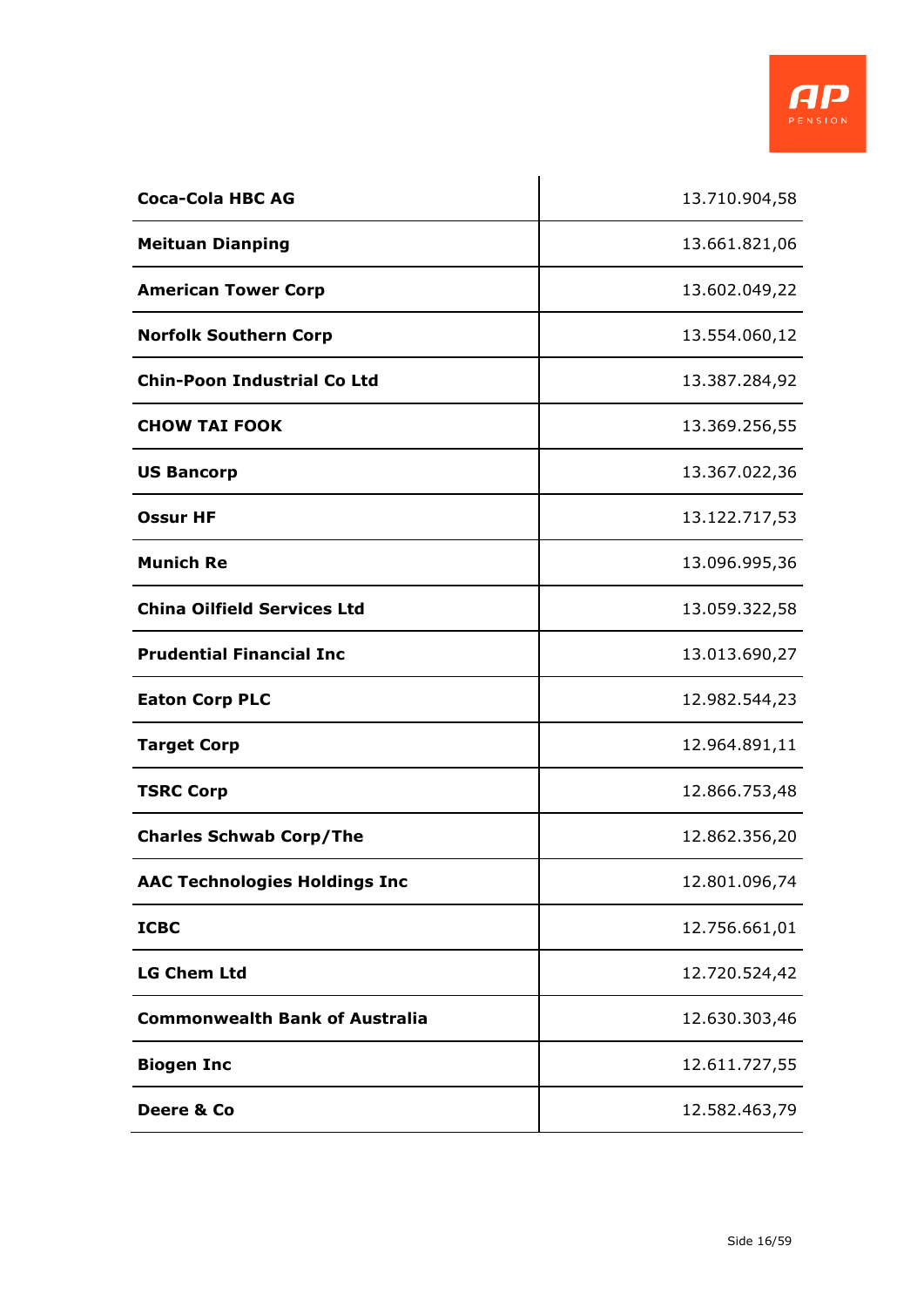

| <b>Palo Alto Networks Inc</b>    | 12.170.192,11 |
|----------------------------------|---------------|
| <b>COSCO SHIP INTL HK</b>        | 12.057.070,36 |
| <b>Arco Platform Ltd</b>         | 11.986.899,01 |
| <b>Sinopharm Group Co Ltd</b>    | 11.886.497,35 |
| <b>TCM Group A/S</b>             | 11.780.406,41 |
| <b>Hyundai Steel Co</b>          | 11.777.482,84 |
| <b>Aegon NV</b>                  | 11.635.962,64 |
| <b>BEIJING AIRPORT</b>           | 11.398.633,11 |
| Afya Ltd                         | 11.368.927,12 |
| <b>Siemens Healthineers AG</b>   | 11.248.537,38 |
| <b>Moody's Corp</b>              | 11.095.034,21 |
| <b>Caterpillar Inc</b>           | 11.069.264,24 |
| <b>IQVIA Holdings Inc</b>        | 11.059.138,07 |
| <b>Topdanmark A/S</b>            | 10.761.475,17 |
| <b>Zurich Insurance Group AG</b> | 10.742.830,18 |
| <b>Zebra Technologies Corp</b>   | 10.682.635,30 |
| <b>Manulife Financial Corp</b>   | 10.616.838,27 |
| <b>Teladoc Health Inc</b>        | 10.557.504,74 |
| <b>ResMed Inc</b>                | 10.554.738,50 |
| <b>Tokyo Electron Ltd</b>        | 10.544.162,57 |
| <b>Owens Corning</b>             | 10.511.252,80 |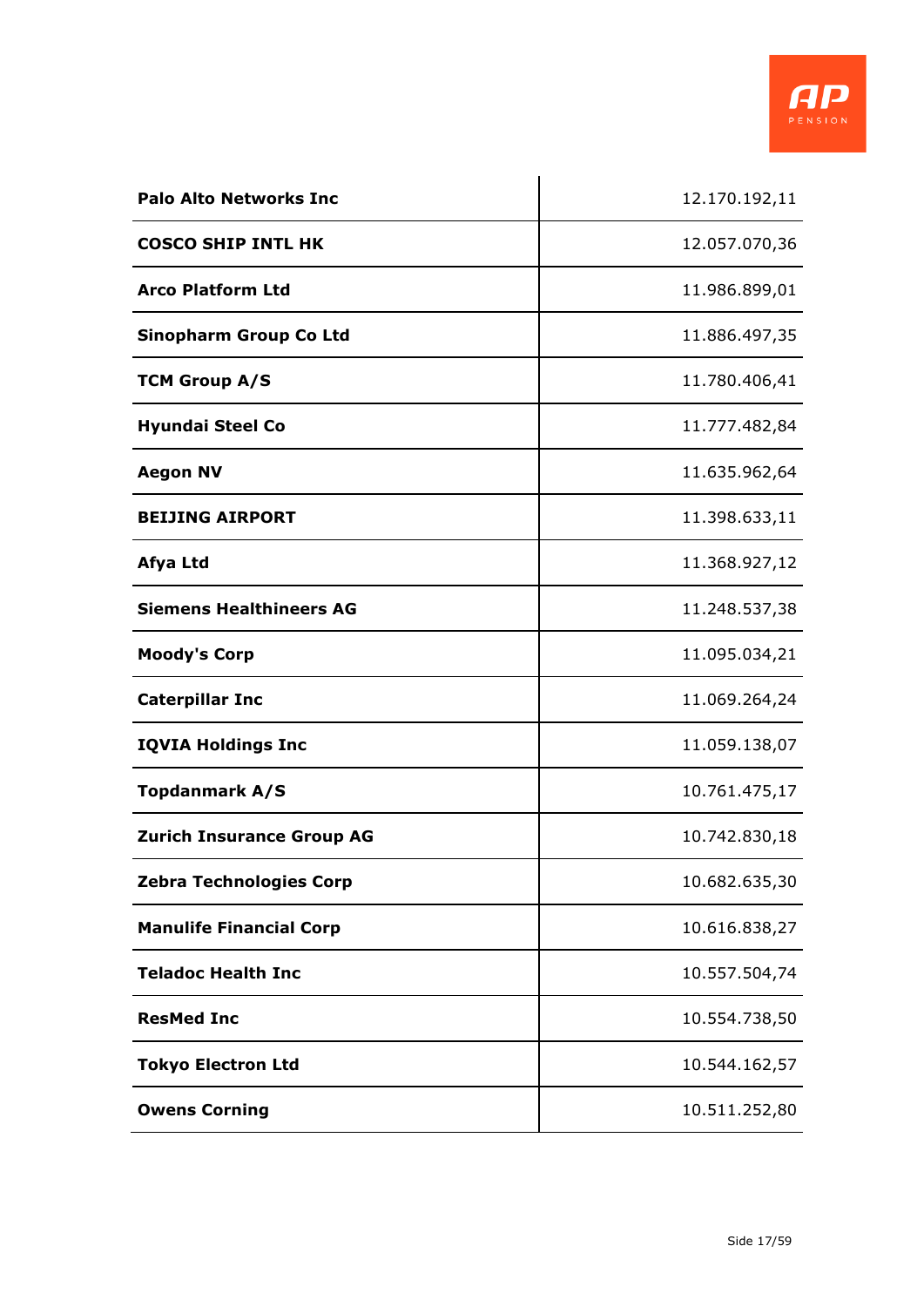

| <b>Pearson PLC</b>                    | 10.357.880,07 |
|---------------------------------------|---------------|
| <b>Cadence Design Systems Inc</b>     | 10.237.567,81 |
| <b>Crown Castle International Cor</b> | 10.188.554,96 |
| <b>KeyCorp</b>                        | 10.161.990,76 |
| <b>Sun Life Financial Inc.</b>        | 10.088.289,83 |
| <b>SINOPEC SEG</b>                    | 10.052.013,39 |
| <b>Kimberly-Clark Corp</b>            | 9.994.162,96  |
| <b>Bangkok Bank PCL</b>               | 9.934.631,64  |
| <b>Agilent Technologies Inc</b>       | 9.919.337,92  |
| <b>Intercontinental Exchange Inc</b>  | 9.892.444,14  |
| <b>Roper Technologies Inc</b>         | 9.843.375,97  |
| <b>MTR Corp Ltd</b>                   | 9.812.484,21  |
| <b>Givaudan SA</b>                    | 9.802.342,65  |
| <b>Whirlpool Corp</b>                 | 9.797.964,45  |
| <b>Regions Financial Corp</b>         | 9.731.161,74  |
| <b>CME Group Inc</b>                  | 9.718.478,39  |
| <b>Ameriprise Financial Inc</b>       | 9.698.243,09  |
| <b>Advanced Micro Devices Inc</b>     | 9.662.201,72  |
| <b>Waste Connections Inc</b>          | 9.613.844,83  |
| <b>Keysight Technologies Inc</b>      | 9.603.594,60  |
| <b>ANSYS Inc</b>                      | 9.593.129,01  |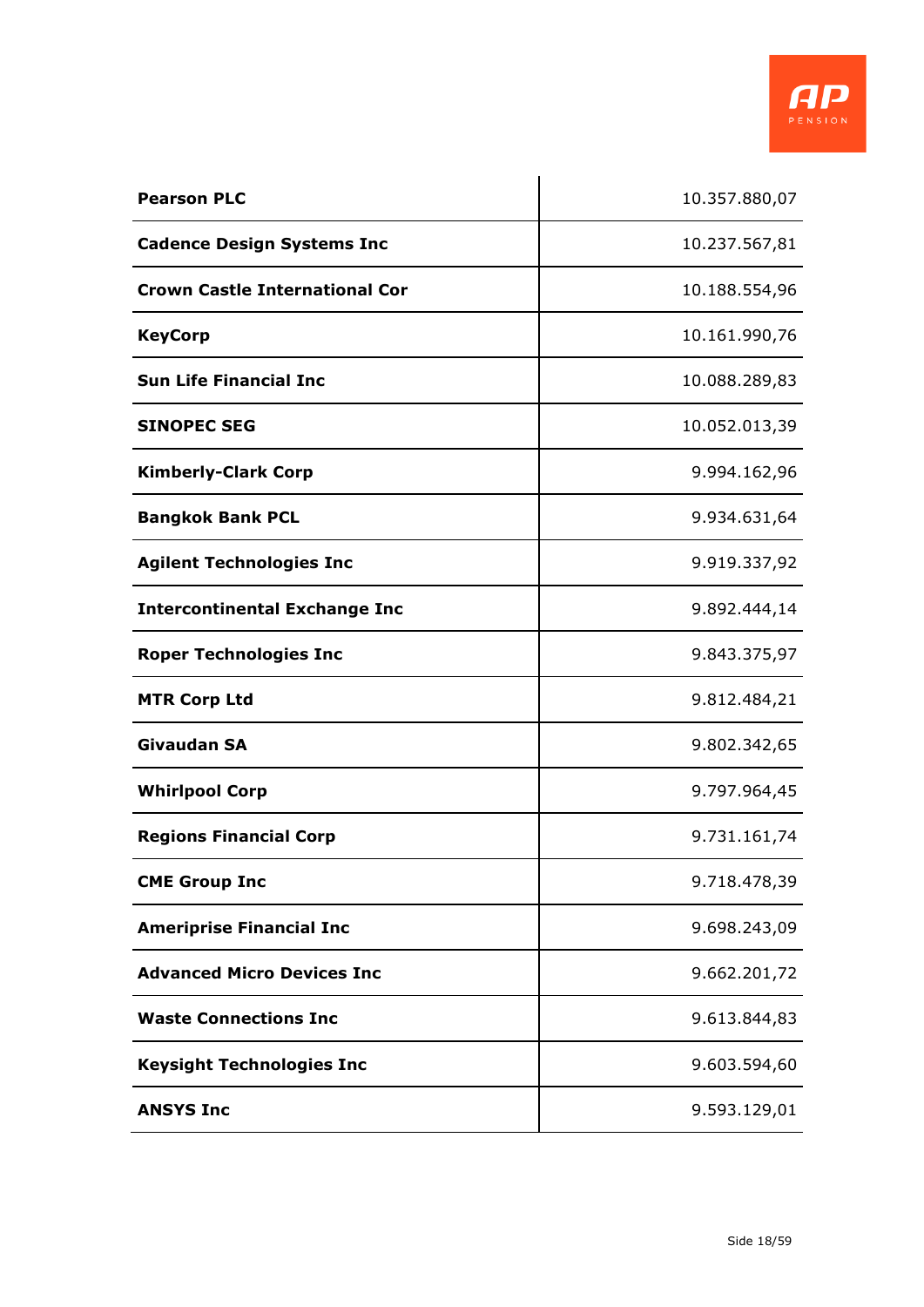

| <b>PhosAgro PJSC</b>                 | 9.555.581,85 |
|--------------------------------------|--------------|
| <b>Shimano Inc</b>                   | 9.440.523,28 |
| <b>SolarEdge Technologies Inc</b>    | 9.439.724,61 |
| <b>Bank Leumi Le-Israel BM</b>       | 9.415.480,40 |
| <b>Rockwell Automation Inc</b>       | 9.295.572,80 |
| <b>Prosus NV</b>                     | 9.283.308,81 |
| <b>Simplo Technology Co Ltd</b>      | 9.228.345,66 |
| <b>Netcompany Group A/S</b>          | 9.219.275,41 |
| Shangri-La Asia Ltd                  | 9.185.924,92 |
| <b>Liberty Global PLC</b>            | 9.181.455,78 |
| <b>Chugai Pharmaceutical Co Ltd</b>  | 9.145.206,97 |
| <b>Old Dominion Freight Line Inc</b> | 9.128.925,98 |
| <b>General Mills Inc</b>             | 9.010.050,38 |
| Elia System Operator SA/NV           | 8.997.332,06 |
| <b>Chubb Ltd</b>                     | 8.984.834,48 |
| <b>Hyosung TNC Co Ltd</b>            | 8.928.518,53 |
| <b>Klepierre</b>                     | 8.921.118,79 |
| <b>Weibo Corp</b>                    | 8.918.852,53 |
| <b>Vornado Realty Trust</b>          | 8.913.369,95 |
| <b>IDEXX Laboratories Inc</b>        | 8.903.172,88 |
| <b>Keurig Dr Pepper Inc</b>          | 8.877.862,88 |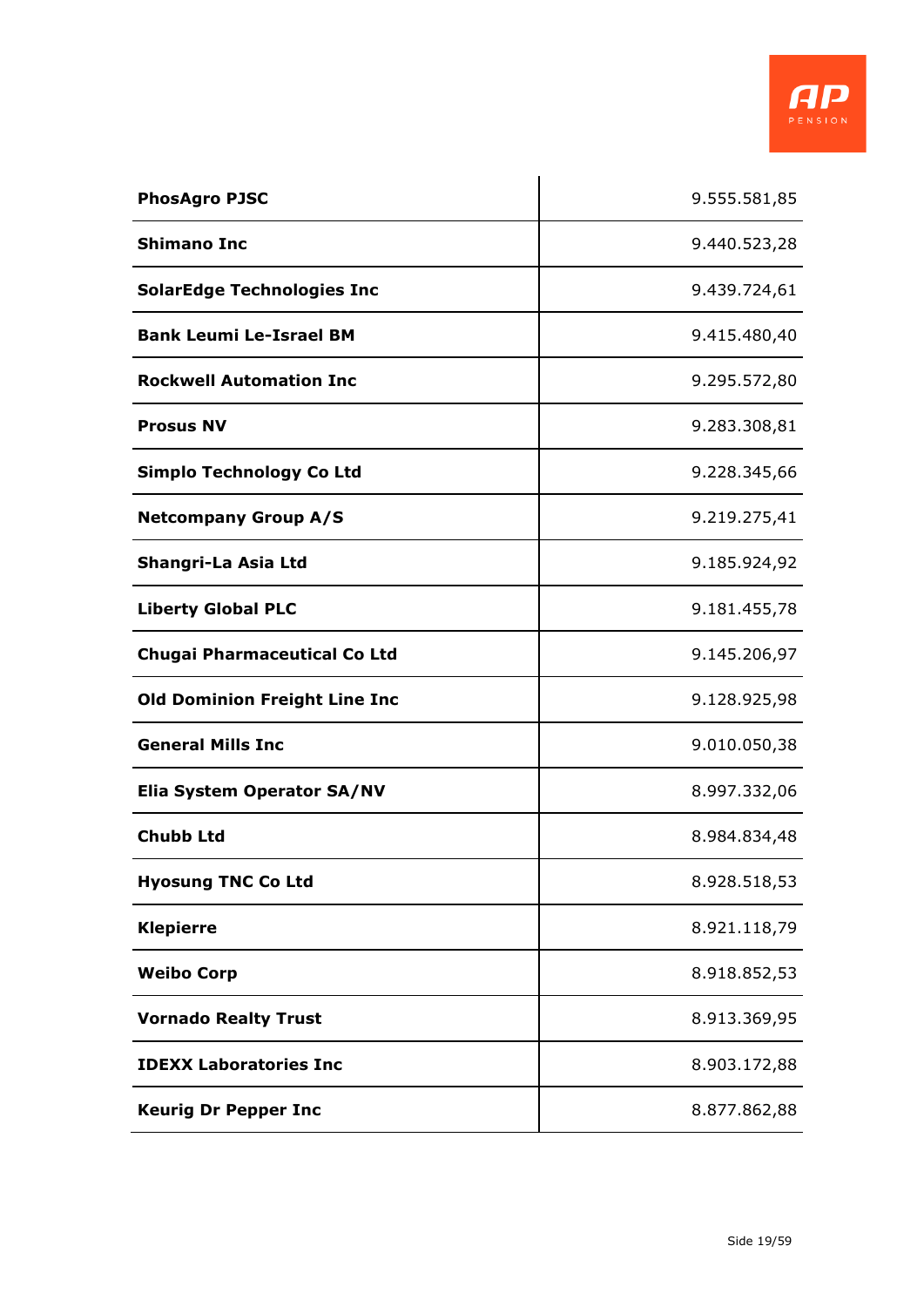

| <b>Citizens Financial Group Inc</b>   | 8.787.864,77 |
|---------------------------------------|--------------|
| <b>CHINA CRSC</b>                     | 8.777.261,01 |
| <b>Alexandria Real Estate Equitie</b> | 8.685.115,99 |
| <b>Kunlun Energy Co Ltd</b>           | 8.648.849,93 |
| <b>McCormick &amp; Co Inc/MD</b>      | 8.644.680,92 |
| Terna Rete Elettrica Nazionale        | 8.623.147,15 |
| <b>Hilton Worldwide Holdings Inc</b>  | 8.621.307,26 |
| Koninklijke Ahold Delhaize NV         | 8.619.593,71 |
| <b>HP Inc</b>                         | 8.596.230,21 |
| <b>HENGAN INT'L</b>                   | 8.561.731,72 |
| <b>National Bank of Canada</b>        | 8.501.676,82 |
| <b>American International Group I</b> | 8.442.999,00 |
| <b>Hydro One Ltd</b>                  | 8.403.319,59 |
| <b>SoftBank Group Corp</b>            | 8.365.917,08 |
| <b>PPG Industries Inc</b>             | 8.335.452,64 |
| <b>Naspers Ltd</b>                    | 8.287.118,33 |
| <b>T Rowe Price Group Inc</b>         | 8.260.176,54 |
| <b>IFF</b>                            | 8.256.044,10 |
| <b>Sunrun Inc</b>                     | 8.218.797,99 |
| <b>DNB Bank ASA</b>                   | 8.161.417,72 |
| <b>Bank Hapoalim BM</b>               | 8.107.005,22 |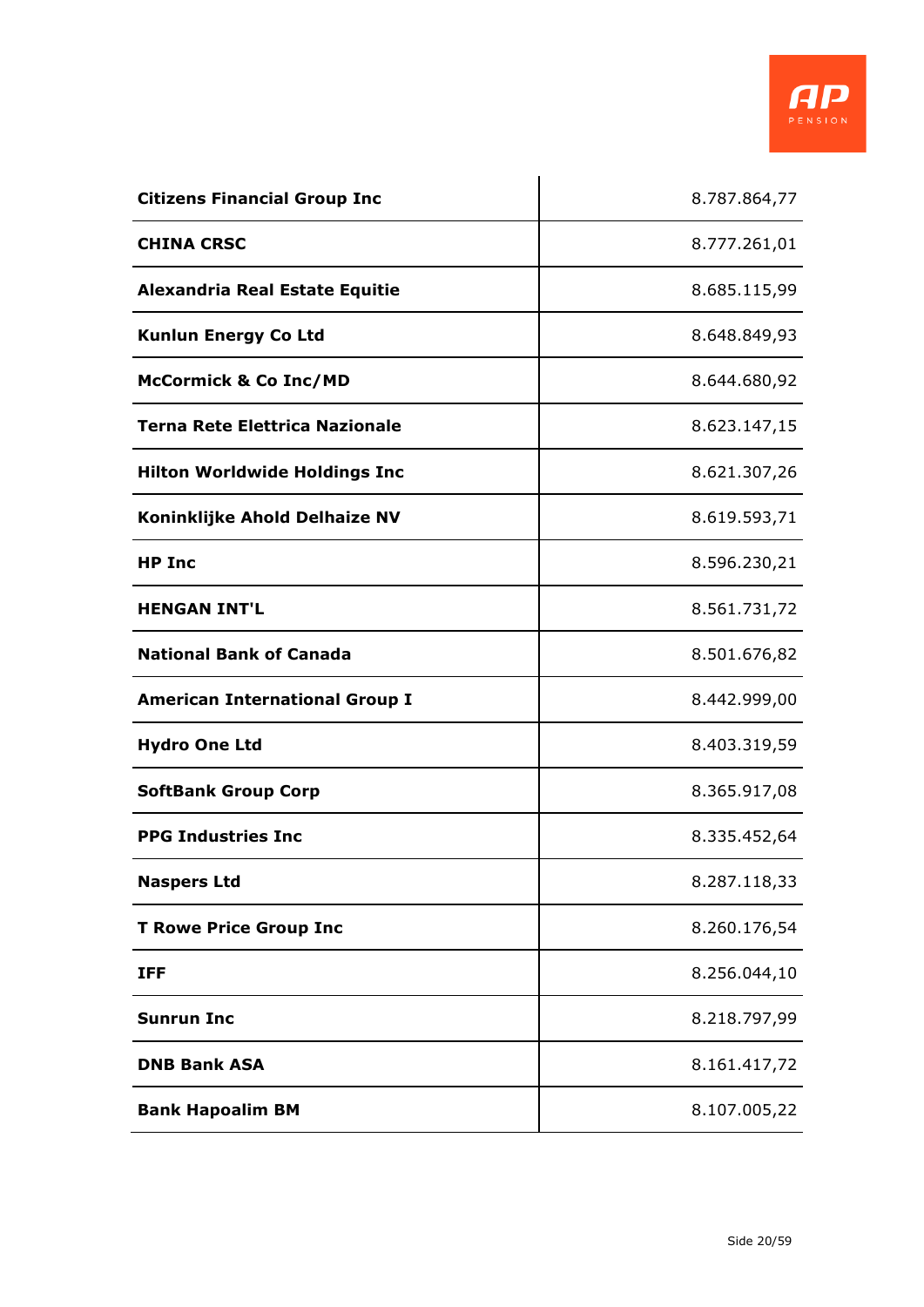

| <b>Segro PLC</b>                     | 8.097.617,73 |
|--------------------------------------|--------------|
| <b>Trimble Inc</b>                   | 8.083.512,04 |
| <b>Thomson Reuters Corp</b>          | 8.028.906,26 |
| <b>Enphase Energy Inc</b>            | 8.006.158,19 |
| <b>Brambles Ltd</b>                  | 7.974.994,50 |
| <b>Principal Financial Group Inc</b> | 7.963.325,65 |
| <b>AvalonBay Communities Inc</b>     | 7.941.400,49 |
| <b>Erste Group Bank AG</b>           | 7.911.840,35 |
| <b>Vietnam Dairy Products JSC</b>    | 7.898.547,76 |
| <b>Equity Residential</b>            | 7.879.397,57 |
| <b>First Republic Bank/CA</b>        | 7.839.027,31 |
| <b>Trade Desk Inc/The</b>            | 7.780.490,95 |
| <b>ON Semiconductor Corp</b>         | 7.713.348,06 |
| <b>Transurban Group</b>              | 7.694.936,38 |
| <b>DuPont de Nemours Inc</b>         | 7.693.878,19 |
| <b>Alcon Inc</b>                     | 7.534.298,86 |
| <b>Murata Manufacturing Co Ltd</b>   | 7.515.539,24 |
| <b>SingTel</b>                       | 7.506.585,62 |
| <b>Air Liquide SA</b>                | 7.430.411,86 |
| <b>State Street Corp</b>             | 7.428.936,44 |
| <b>Ferrari NV</b>                    | 7.412.709,18 |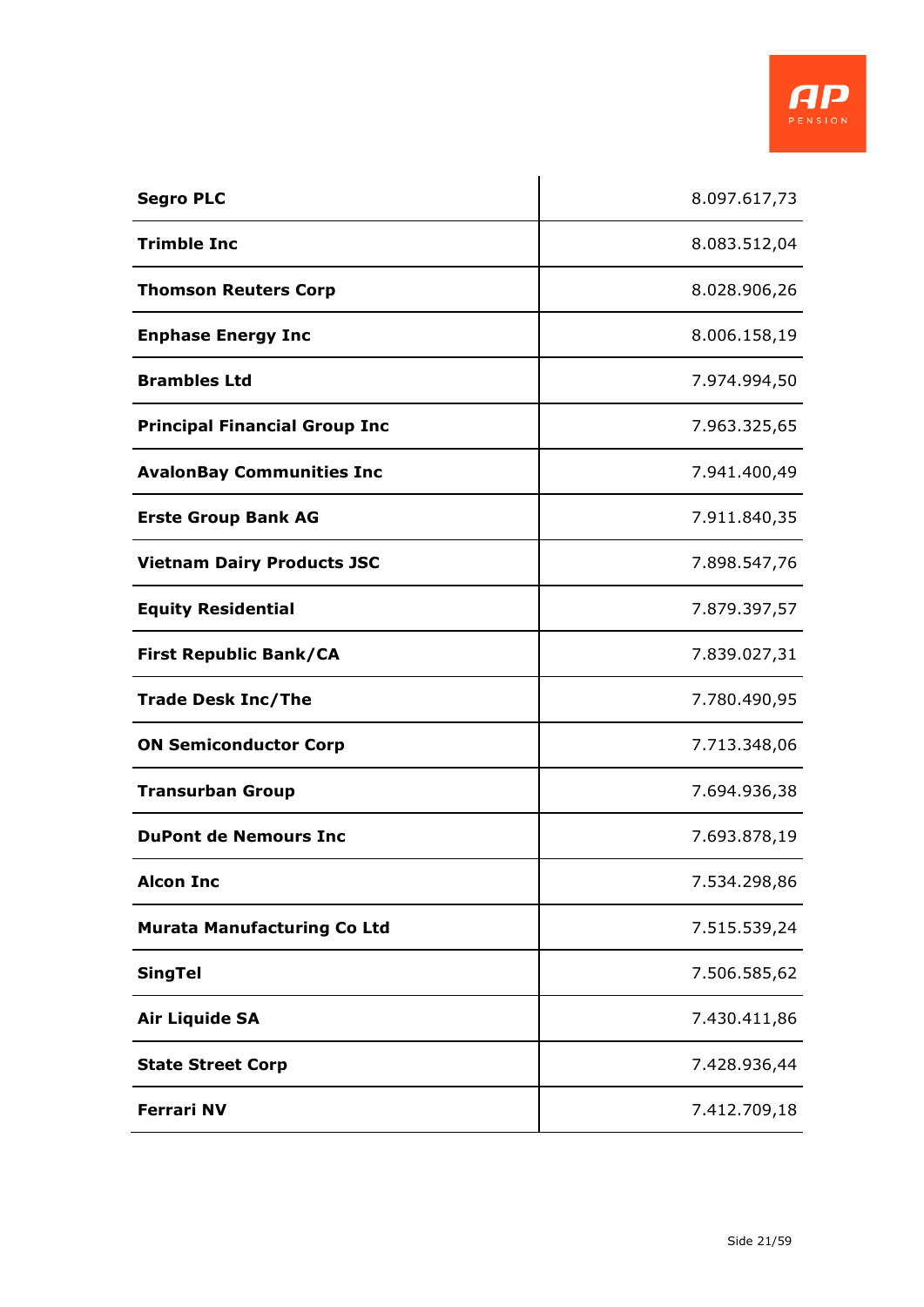

| <b>Align Technology Inc</b>           | 7.409.741,14 |
|---------------------------------------|--------------|
| <b>KION Group AG</b>                  | 7.402.675,45 |
| <b>Regeneron Pharmaceuticals Inc</b>  | 7.386.217,17 |
| <b>SVB Financial Group</b>            | 7.385.447,76 |
| <b>West Pharmaceutical Services I</b> | 7.374.015,99 |
| <b>KKR &amp; Co Inc</b>               | 7.292.783,72 |
| <b>Ramsay Health Care Ltd</b>         | 7.234.635,27 |
| <b>Thai Beverage Pu</b>               | 7.230.467,43 |
| <b>Ross Stores Inc</b>                | 7.181.854,86 |
| <b>KBC Group NV</b>                   | 7.163.194,77 |
| <b>Hewlett Packard Enterprise Co</b>  | 7.138.894,82 |
| <b>CIMC Enric Holdings Ltd</b>        | 7.128.446,81 |
| <b>Mettler-Toledo International I</b> | 7.096.630,37 |
| <b>Newmont Mining Corp</b>            | 7.094.844,75 |
| <b>Weyerhaeuser Co</b>                | 7.058.791,99 |
| <b>Lululemon Athletica Inc</b>        | 7.047.444,18 |
| <b>Telenor ASA</b>                    | 7.046.002,29 |
| <b>Swiss Life Holding AG</b>          | 6.997.464,55 |
| <b>Mapletree Commercial Trust</b>     | 6.991.511,27 |
| <b>M&amp;T Bank Corp</b>              | 6.980.666,35 |
| <b>Rogers Communications Inc</b>      | 6.963.261,26 |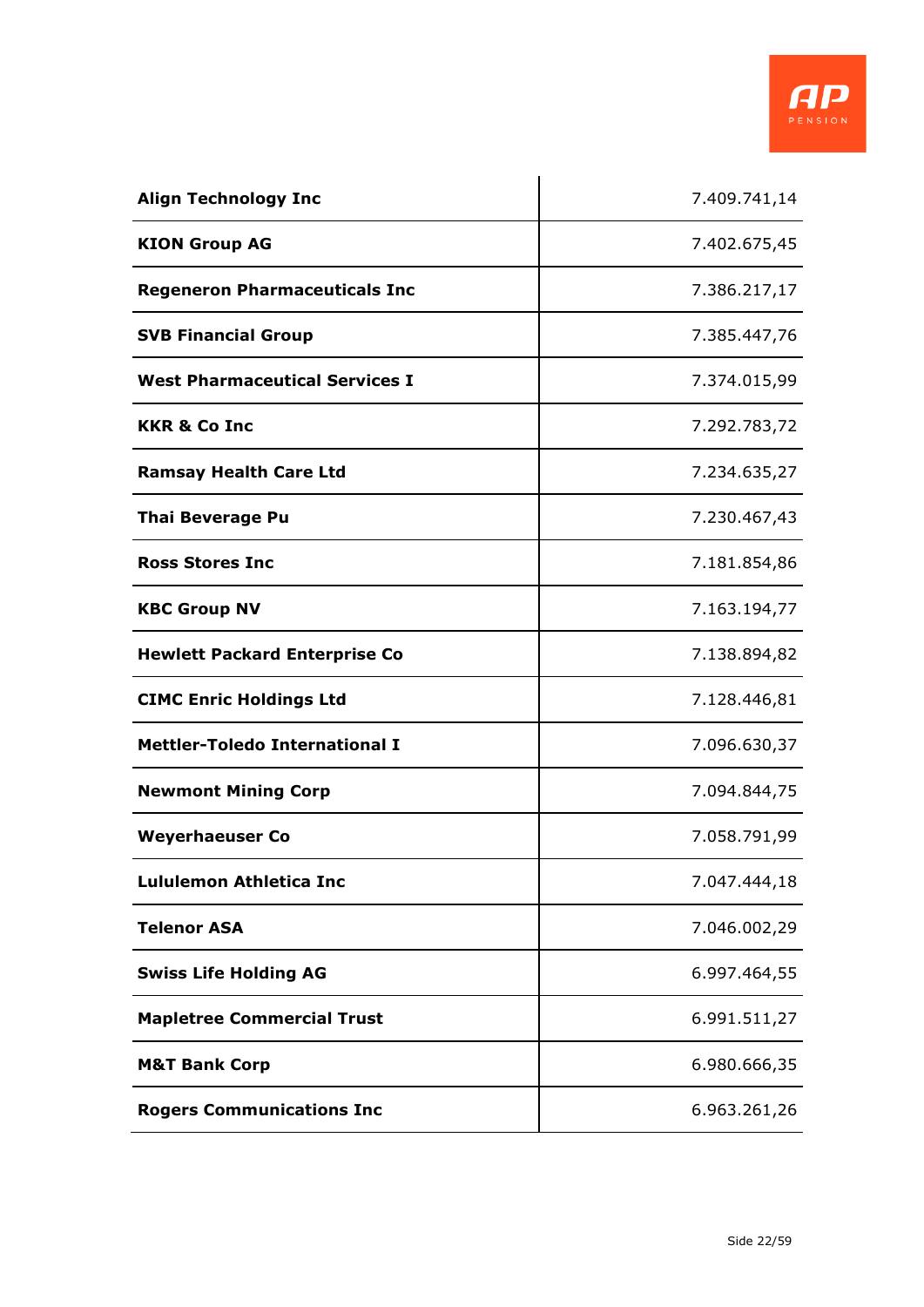

| <b>Cooper Cos Inc/The</b>             | 6.891.812,83 |
|---------------------------------------|--------------|
| <b>Cummins Inc</b>                    | 6.865.371,05 |
| <b>Macquarie Group Ltd</b>            | 6.852.371,66 |
| <b>Northern Trust Corp</b>            | 6.829.439,20 |
| <b>Fortive Corp</b>                   | 6.778.702,12 |
| <b>Activision Blizzard Inc</b>        | 6.728.548,99 |
| <b>Chipotle Mexican Grill Inc</b>     | 6.719.988,84 |
| <b>Henkel AG &amp; Co KGaA</b>        | 6.624.297,94 |
| <b>Travelers Cos Inc/The</b>          | 6.623.697,28 |
| <b>LEG Immobilien AG</b>              | 6.622.198,24 |
| <b>Hoya Corp</b>                      | 6.612.359,70 |
| <b>Daikin Industries Ltd</b>          | 6.602.804,26 |
| <b>CONCH VENTURE</b>                  | 6.584.652,69 |
| <b>Kellogg Co</b>                     | 6.572.154,60 |
| <b>Crowdstrike Holdings Inc</b>       | 6.515.246,77 |
| <b>Interpublic Group of Cos Inc/T</b> | 6.499.659,92 |
| <b>Merck KGaA</b>                     | 6.475.672,58 |
| <b>Lincoln National Corp</b>          | 6.441.046,30 |
| <b>Splunk Inc</b>                     | 6.433.868,02 |
| <b>PTC Inc</b>                        | 6.432.500,82 |
| <b>Healthpeak Properties Inc</b>      | 6.378.159,80 |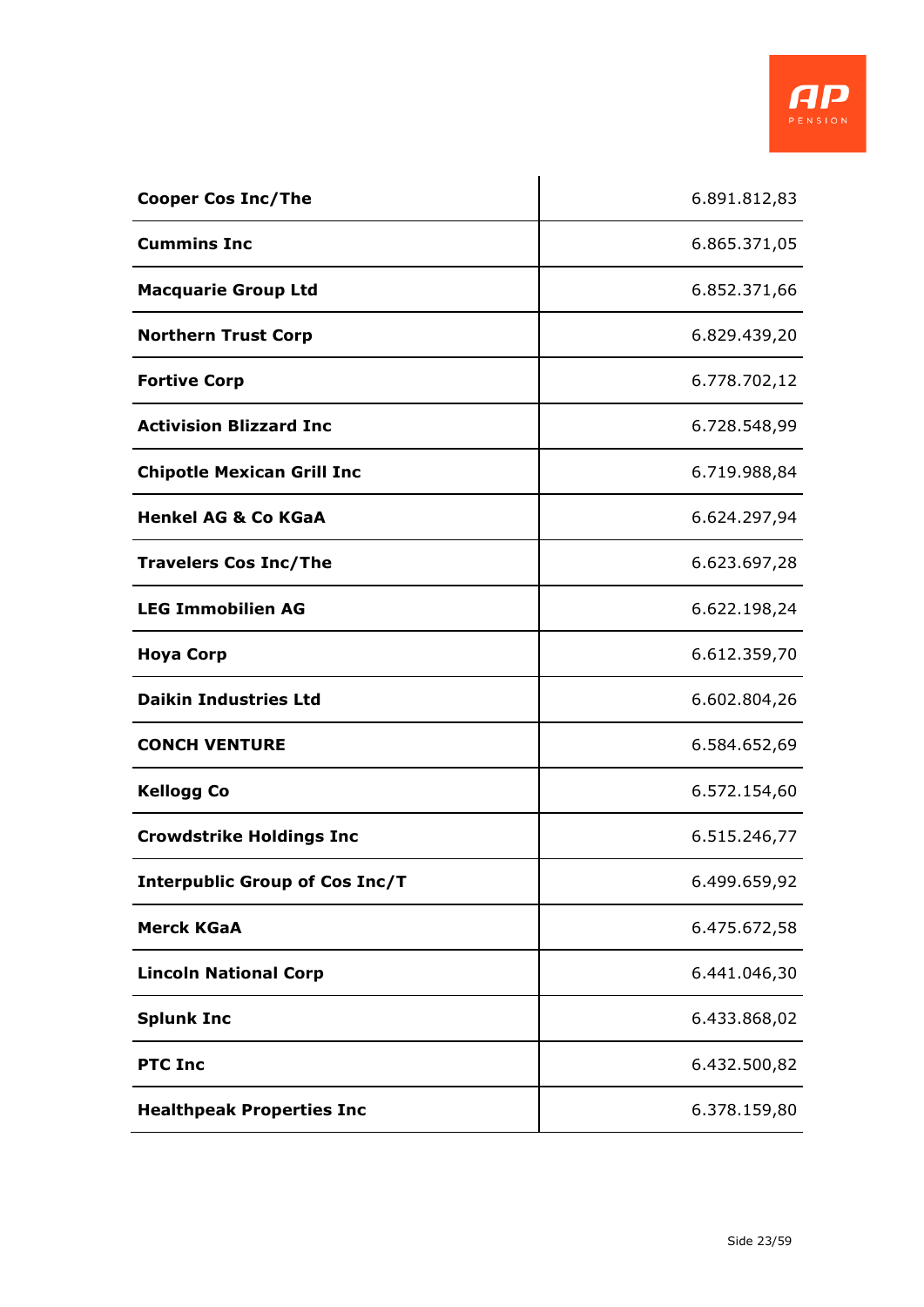

| <b>Volvo AB</b>                       | 6.359.628,66 |
|---------------------------------------|--------------|
| Soulbrain Co Ltd/New                  | 6.335.788,29 |
| <b>United Rentals Inc</b>             | 6.332.304,77 |
| <b>Copart Inc</b>                     | 6.324.825,05 |
| <b>IDEX Corp</b>                      | 6.308.439,62 |
| <b>Swire Pacific Ltd</b>              | 6.288.689,61 |
| <b>Straumann Holding AG</b>           | 6.281.503,19 |
| <b>Centene Corp</b>                   | 6.279.472,61 |
| <b>Nasdaq Inc</b>                     | 6.236.740,81 |
| <b>Allstate Corp/The</b>              | 6.177.980,64 |
| <b>DocuSign Inc</b>                   | 6.176.915,61 |
| <b>Swiss Re AG</b>                    | 6.173.559,02 |
| <b>Solvay SA</b>                      | 6.150.983,26 |
| <b>Omnicom Group Inc</b>              | 6.117.977,54 |
| <b>CBRE Group Inc</b>                 | 6.081.375,59 |
| <b>Paycom Software Inc</b>            | 6.054.045,97 |
| <b>Expeditors International of Wa</b> | 6.036.516,21 |
| <b>Hormel Foods Corp</b>              | 6.016.521,28 |
| <b>Dairy Farm International Holdi</b> | 6.000.948,57 |
| <b>Fomento Economico Mexicano SAB</b> | 5.957.473,81 |
| <b>Cerner Corp</b>                    | 5.955.726,91 |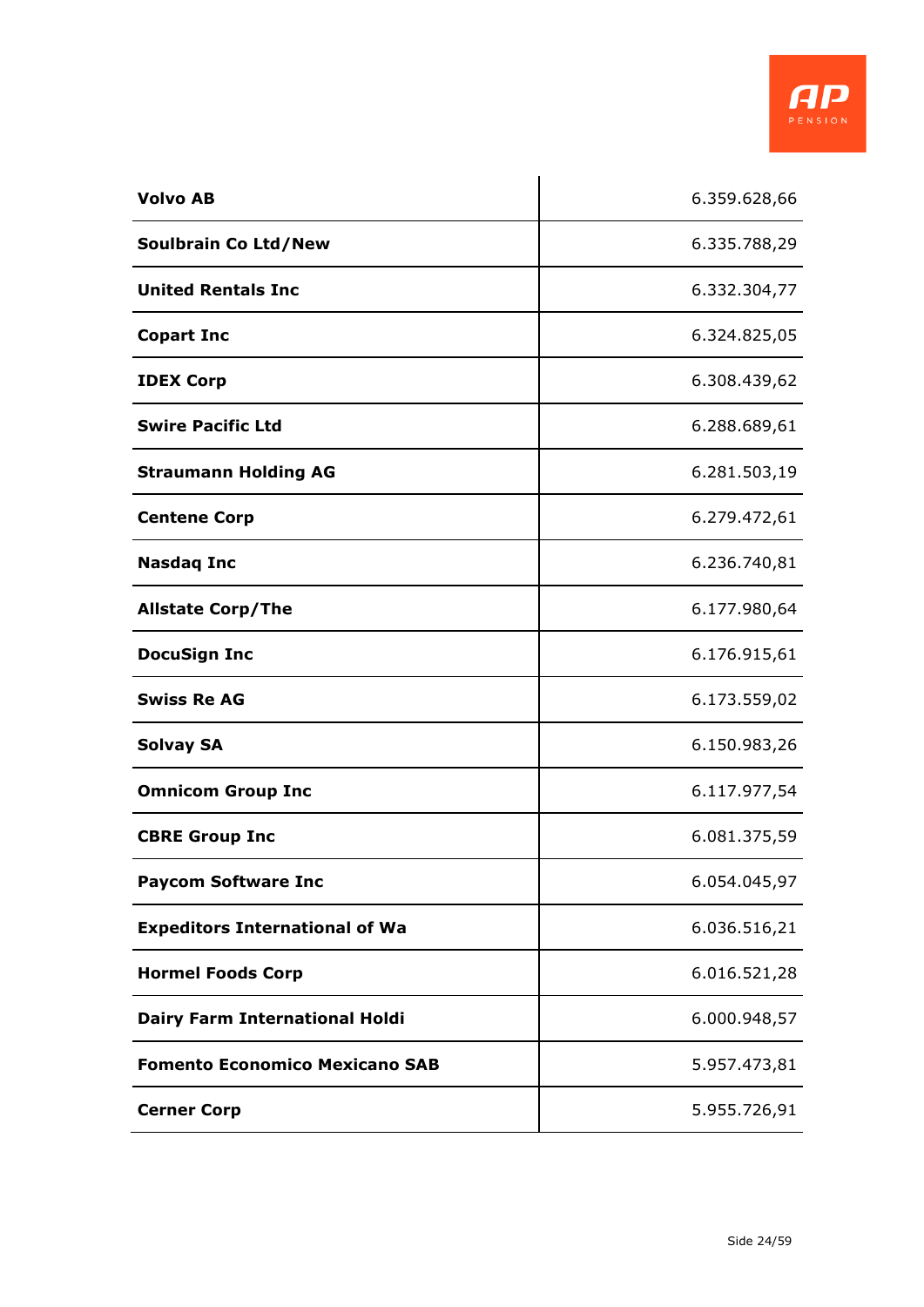

| <b>Electronic Arts Inc</b>            | 5.933.053,64 |
|---------------------------------------|--------------|
| <b>Wuxi Biologics Cayman Inc</b>      | 5.920.714,72 |
| <b>Zoom Video Communications Inc</b>  | 5.919.692,27 |
| Hitachi Ltd                           | 5.906.677,31 |
| <b>Bouygues SA</b>                    | 5.888.805,20 |
| <b>Cosmax Inc</b>                     | 5.859.583,99 |
| <b>Arthur J Gallagher &amp; Co</b>    | 5.848.839,40 |
| <b>Carrier Global Corp</b>            | 5.841.102,73 |
| <b>SK Telecom Co Ltd</b>              | 5.823.704,42 |
| <b>Conagra Brands Inc</b>             | 5.798.073,74 |
| <b>BBVA</b>                           | 5.746.448,41 |
| <b>Mobile TeleSystems PJSC</b>        | 5.726.943,66 |
| <b>CNH Industrial NV</b>              | 5.694.029,57 |
| <b>LKQ Corp</b>                       | 5.688.564,04 |
| <b>Vonovia SE</b>                     | 5.678.245,51 |
| <b>WSP Global Inc</b>                 | 5.666.082,98 |
| <b>Eiffage SA</b>                     | 5.631.009,61 |
| <b>Hansoh Pharmaceutical Group Co</b> | 5.628.423,47 |
| <b>Assa Abloy AB</b>                  | 5.621.153,78 |
| <b>Welltower Inc</b>                  | 5.613.248,74 |
| <b>Genuine Parts Co</b>               | 5.592.964,57 |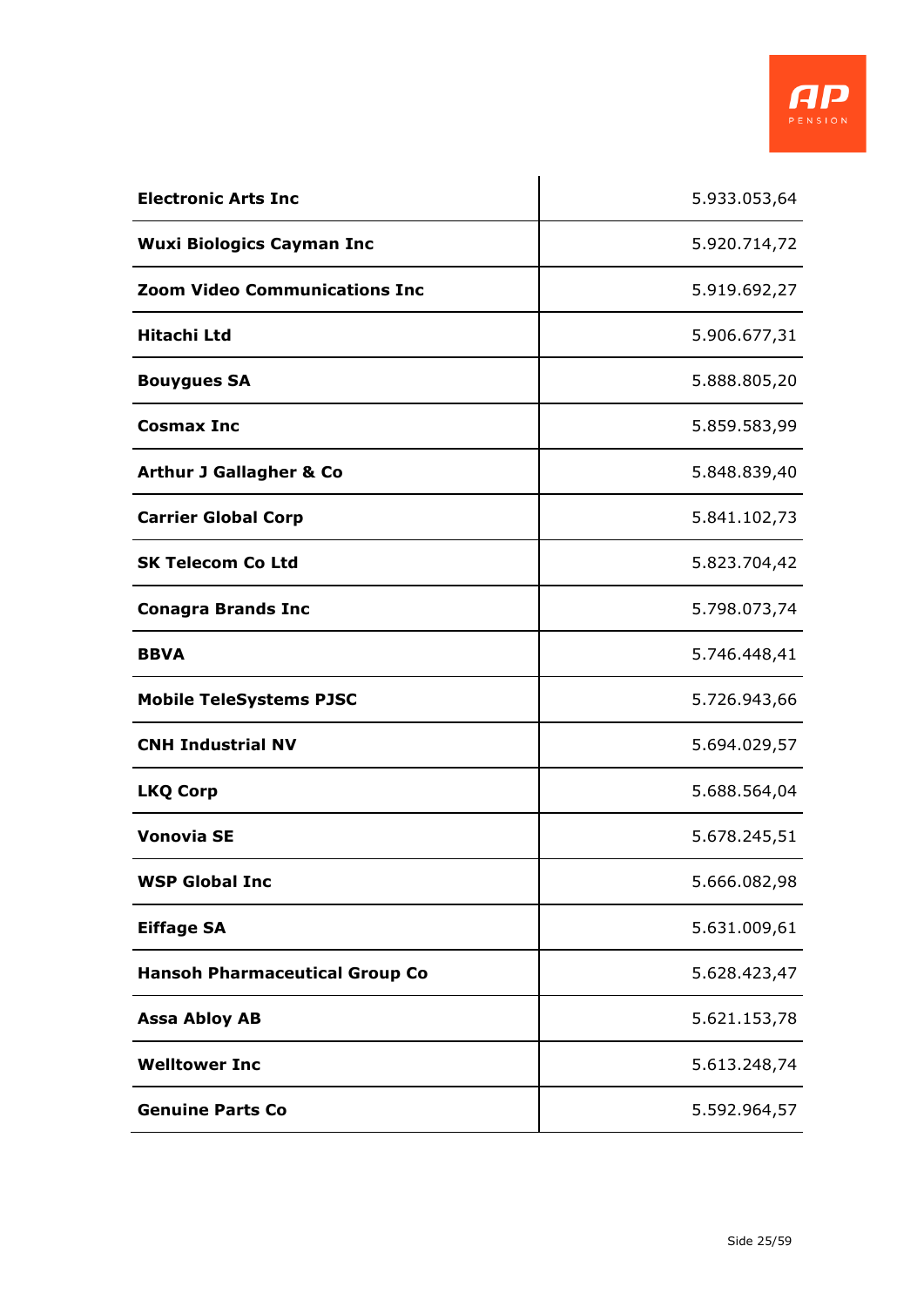

| Mitsubishi Estate Co Ltd              | 5.591.420,83 |
|---------------------------------------|--------------|
| <b>HKEX</b>                           | 5.583.683,66 |
| NTT                                   | 5.576.004,72 |
| <b>Trip.com Group Ltd</b>             | 5.508.110,74 |
| <b>Raymond James Financial Inc</b>    | 5.500.597,64 |
| <b>HubSpot Inc</b>                    | 5.497.744,87 |
| <b>Woolworths Group Ltd</b>           | 5.388.232,65 |
| <b>Housing Development Finance Co</b> | 5.385.764,97 |
| <b>Oversea-Chinese Banking Corp L</b> | 5.362.848,59 |
| <b>Teleflex Inc</b>                   | 5.356.921,21 |
| <b>Marqeta Inc</b>                    | 5.313.266,43 |
| <b>PACCAR Inc</b>                     | 5.301.747,25 |
| eBay Inc                              | 5.298.406,76 |
| <b>Natura &amp; Co Holding SA</b>     | 5.298.101,69 |
| <b>Vinci SA</b>                       | 5.295.431,65 |
| <b>TransUnion</b>                     | 5.279.882,93 |
| <b>Brodrene A&amp;O Johansen A/S</b>  | 5.272.652,31 |
| <b>NIO Inc</b>                        | 5.262.427,68 |
| <b>Airports of Thailand PCL</b>       | 5.245.690,11 |
| <b>Nan Ya Plastics Corp</b>           | 5.237.542,20 |
| <b>Discover Financial Services</b>    | 5.227.069,90 |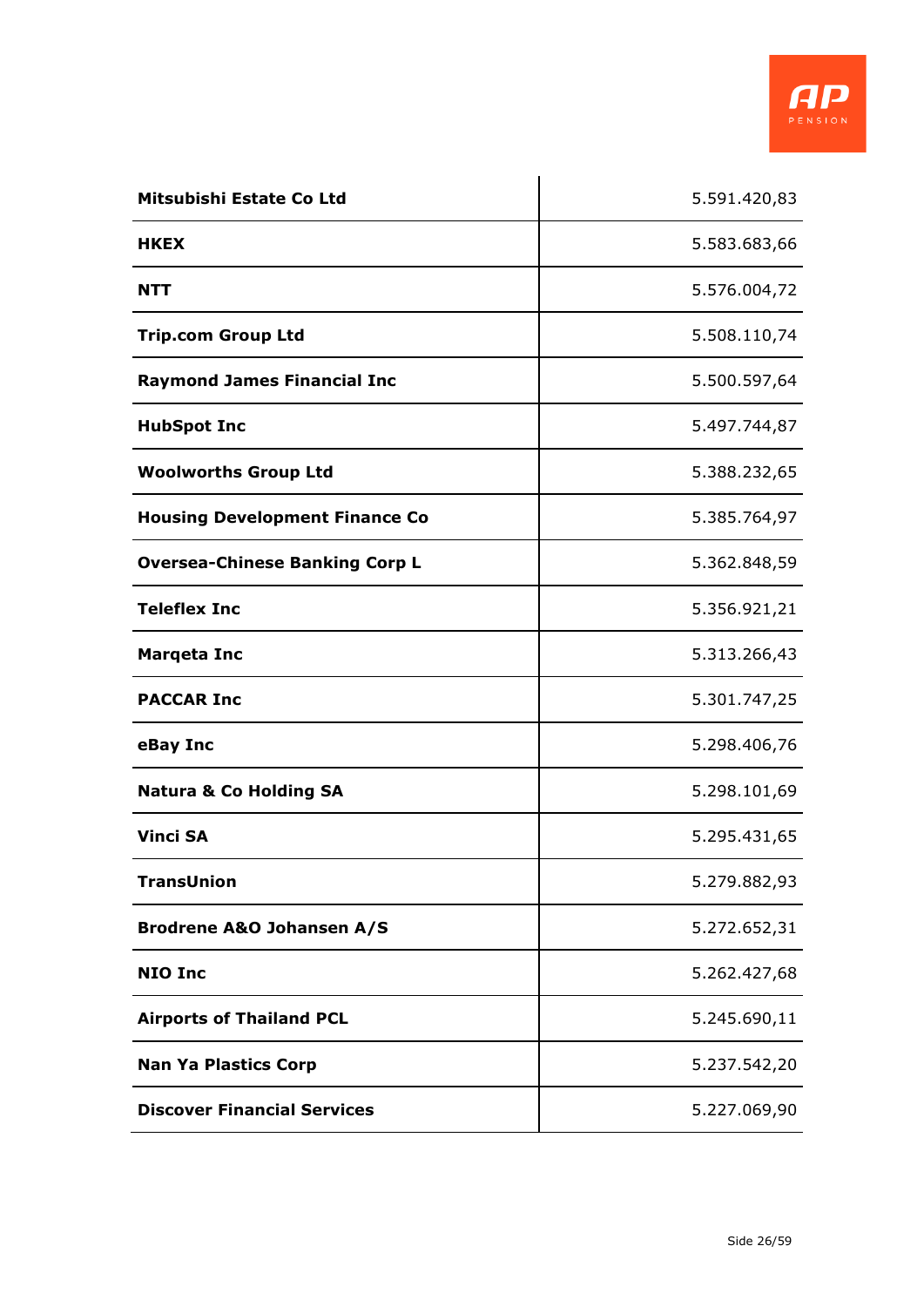

| <b>Tata Consultancy Services Ltd</b>      | 5.221.675,23 |
|-------------------------------------------|--------------|
| <b>Terumo Corp</b>                        | 5.216.829,65 |
| <b>WW Grainger Inc</b>                    | 5.207.521,01 |
| <b>Kroger Co/The</b>                      | 5.190.780,07 |
| Kuehne + Nagel International A            | 5.176.979,89 |
| Daiichi Sankyo Co Ltd                     | 5.176.220,57 |
| <b>Viatris Inc</b>                        | 5.173.922,85 |
| <b>Intact Financial Corp</b>              | 5.165.649,28 |
| <b>City Developments Ltd</b>              | 5.150.667,02 |
| Sociedad Quimica y Minera de C            | 5.123.450,98 |
| <b>Wheaton Precious Metals Corp</b>       | 5.115.973,37 |
| <b>Fortune Brands Home &amp; Security</b> | 5.110.000,56 |
| <b>Stora Enso OYJ</b>                     | 5.072.589,61 |
| <b>Omron Corp</b>                         | 5.071.963,21 |
| <b>H Lundbeck A/S</b>                     | 5.047.860,16 |
| <b>Canadian Tire Corp Ltd</b>             | 4.944.623,75 |
| <b>Sydney Airport</b>                     | 4.926.113,58 |
| <b>Henry Schein Inc</b>                   | 4.909.685,63 |
| <b>Avantor Inc</b>                        | 4.908.282,72 |
| <b>China Merchants Bank Co Ltd</b>        | 4.895.556,98 |
| <b>Bio-Techne Corp</b>                    | 4.894.721,55 |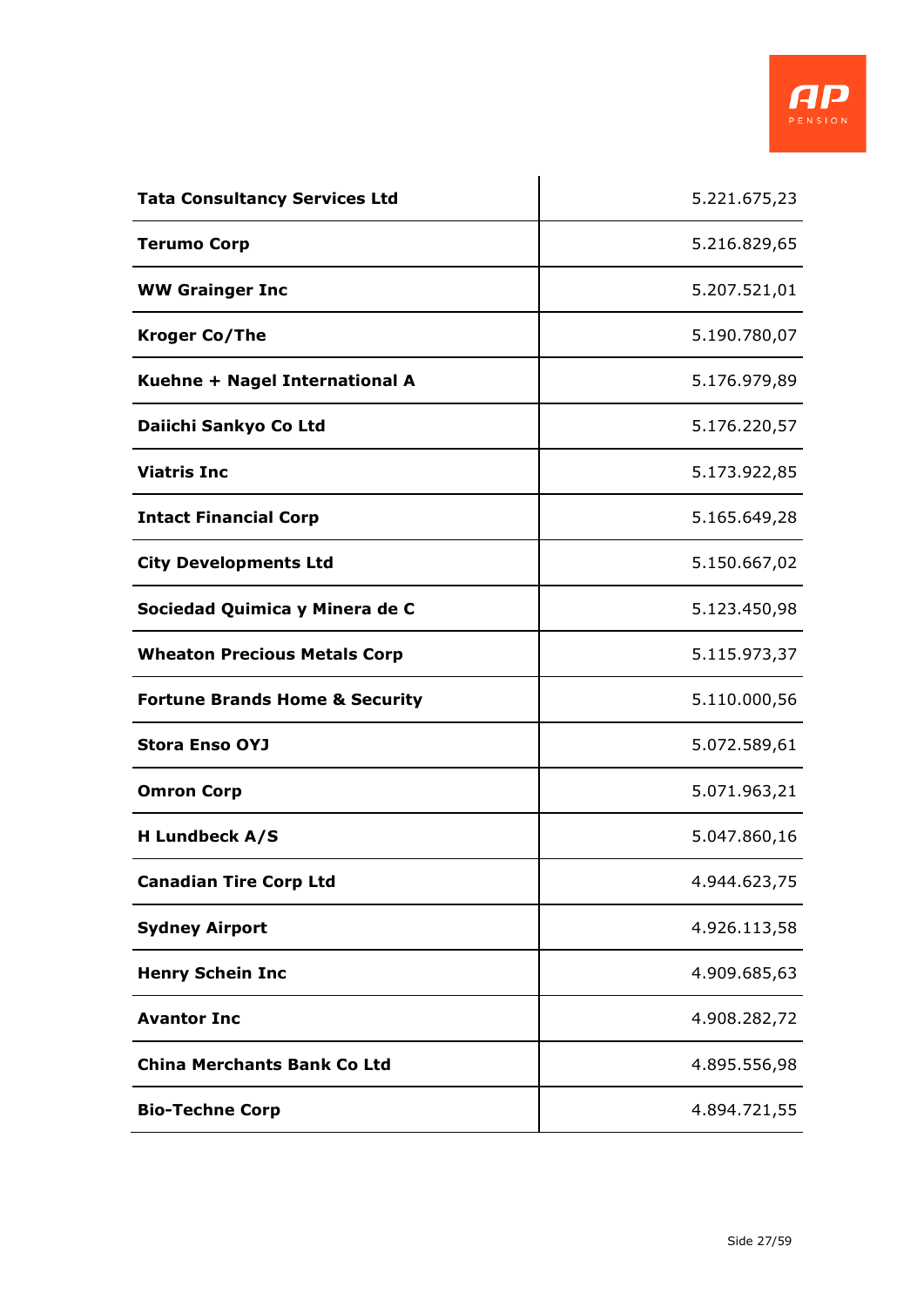

| <b>Liberty Broadband Corp</b>         | 4.893.701,73 |
|---------------------------------------|--------------|
| <b>Stanley Black &amp; Decker Inc</b> | 4.888.084,24 |
| <b>Carlyle Group Inc/The</b>          | 4.886.255,98 |
| <b>KGHM Polska Miedz SA</b>           | 4.845.185,86 |
| <b>Mosaic Co/The</b>                  | 4.838.936,63 |
| <b>VMware Inc</b>                     | 4.809.903,84 |
| <b>PerkinElmer Inc</b>                | 4.786.354,64 |
| <b>Ericsson</b>                       | 4.781.963,88 |
| <b>Pool Corp</b>                      | 4.768.871,36 |
| <b>Grupo Financiero Banorte SAB d</b> | 4.750.623,36 |
| <b>Nucor Corp</b>                     | 4.735.676,92 |
| <b>Polymetal International PLC</b>    | 4.721.680,22 |
| Skandinaviska Enskilda Banken         | 4.716.740,95 |
| <b>Sumitomo Mitsui Trust Holdings</b> | 4.705.131,66 |
| <b>Eurofins Scientific SE</b>         | 4.664.105,13 |
| <b>Societe Generale SA</b>            | 4.645.270,12 |
| <b>Arch Capital Group Ltd</b>         | 4.608.869,53 |
| <b>Fujitsu Ltd</b>                    | 4.592.674,83 |
| <b>Denso Corp</b>                     | 4.583.161,86 |
| <b>AMERCO</b>                         | 4.560.930,33 |
| <b>Zscaler Inc</b>                    | 4.556.808,90 |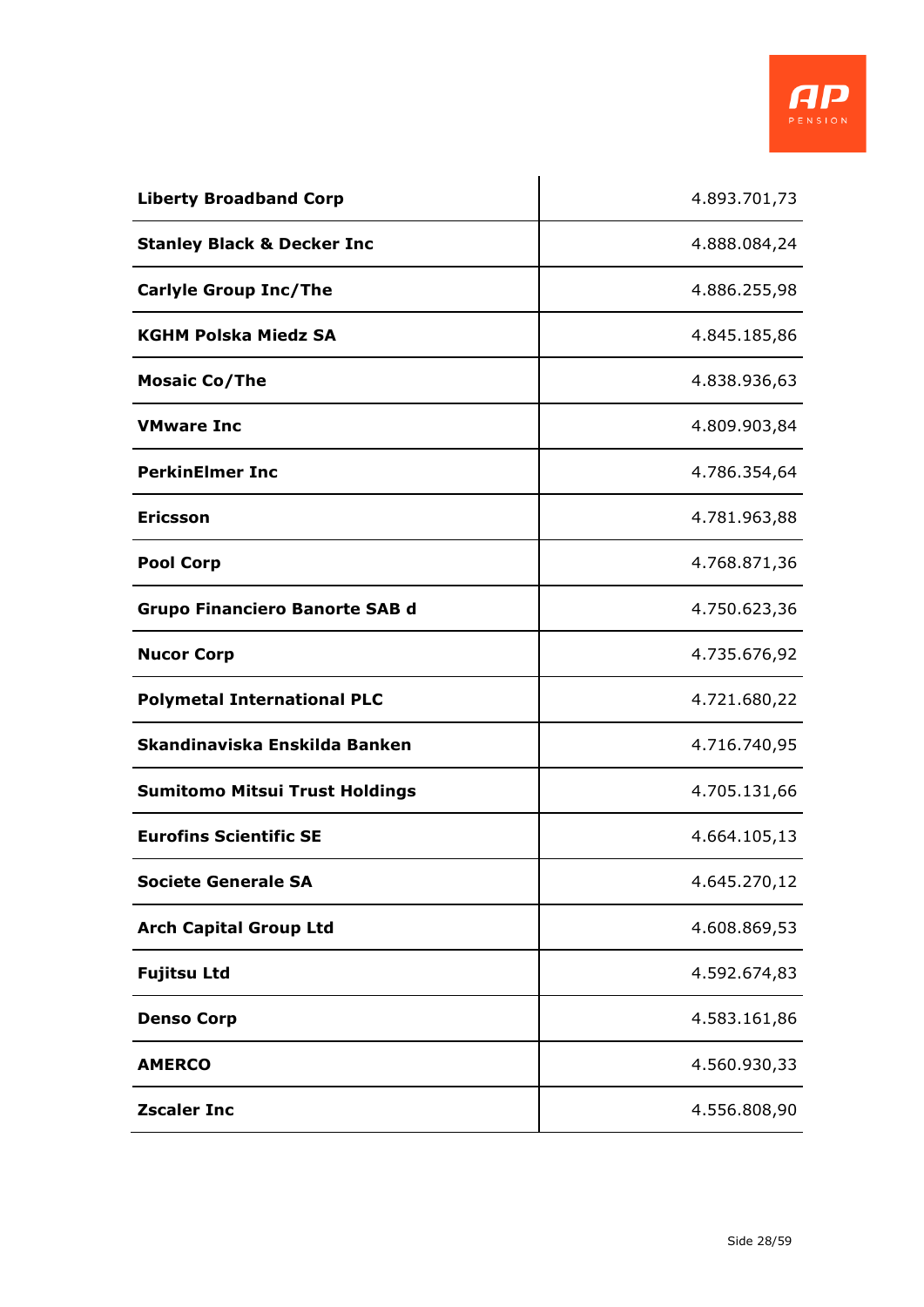

| <b>Astellas Pharma Inc</b>            | 4.546.475,06 |
|---------------------------------------|--------------|
| <b>Capitaland Investment Ltd/Sing</b> | 4.541.375,64 |
| Ambu A/S                              | 4.533.318,62 |
| <b>Sonova Holding AG</b>              | 4.528.486,04 |
| <b>FU SHOU YUAN</b>                   | 4.520.235,89 |
| <b>Canadian Apartment Properties</b>  | 4.513.120,75 |
| <b>Huaxin Cement Co Ltd</b>           | 4.503.856,90 |
| <b>Fast Retailing Co Ltd</b>          | 4.476.674,90 |
| <b>Steel Dynamics Inc</b>             | 4.454.916,88 |
| <b>Chunghwa Telecom Co Ltd</b>        | 4.445.142,74 |
| <b>Moderna Inc</b>                    | 4.443.390,06 |
| <b>Regency Centers Corp</b>           | 4.438.895,39 |
| <b>Oriental Land Co Ltd/Japan</b>     | 4.418.432,26 |
| <b>Gecina SA</b>                      | 4.389.053,40 |
| <b>Bancolombia SA</b>                 | 4.371.191,95 |
| <b>Incyte Corp</b>                    | 4.363.199,02 |
| <b>Clorox Co/The</b>                  | 4.352.360,11 |
| <b>Epiroc AB</b>                      | 4.318.836,49 |
| <b>Laboratory Corp of America Hol</b> | 4.286.524,95 |
| <b>Invesco Ltd</b>                    | 4.276.429,61 |
| <b>Marine Harvest ASA</b>             | 4.272.702,49 |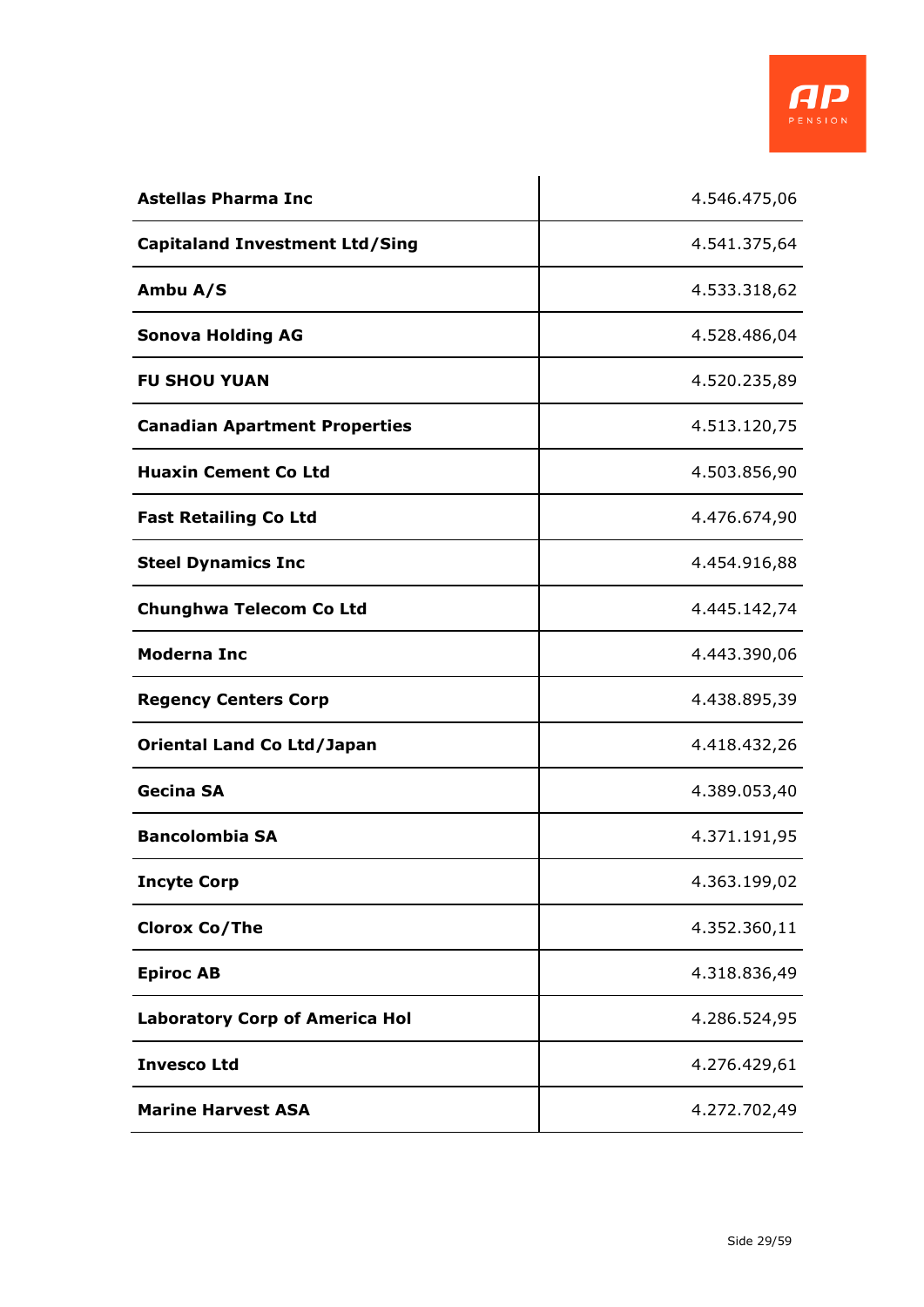

| <b>JM Smucker Co/The</b>             | 4.268.236,21 |
|--------------------------------------|--------------|
| <b>Willis Towers Watson PLC</b>      | 4.262.941,28 |
| <b>Samsung SDI Co Ltd</b>            | 4.256.951,40 |
| <b>UCB SA</b>                        | 4.242.275,61 |
| <b>CarMax Inc</b>                    | 4.231.304,03 |
| <b>NVR Inc</b>                       | 4.222.776,78 |
| <b>FirstService Corp</b>             | 4.220.086,65 |
| <b>Polyus PJSC</b>                   | 4.218.675,18 |
| <b>Generac Holdings Inc</b>          | 4.218.146,41 |
| <b>Huscompagniet A/S</b>             | 4.214.706,91 |
| <b>Suez</b>                          | 4.190.684,42 |
| <b>Campbell Soup Co</b>              | 4.180.452,29 |
| <b>Deutsche Boerse AG</b>            | 4.175.478,68 |
| <b>BioMarin Pharmaceutical Inc</b>   | 4.159.441,69 |
| <b>Take-Two Interactive Software</b> | 4.142.171,08 |
| <b>BYD Co Ltd</b>                    | 4.034.661,97 |
| <b>TMX Group Ltd</b>                 | 4.022.780,84 |
| Svenska Handelsbanken AB             | 4.014.555,26 |
| <b>Evonik Industries AG</b>          | 4.011.302,30 |
| <b>PulteGroup Inc</b>                | 4.009.609,43 |
| <b>Burlington Stores Inc</b>         | 4.008.770,25 |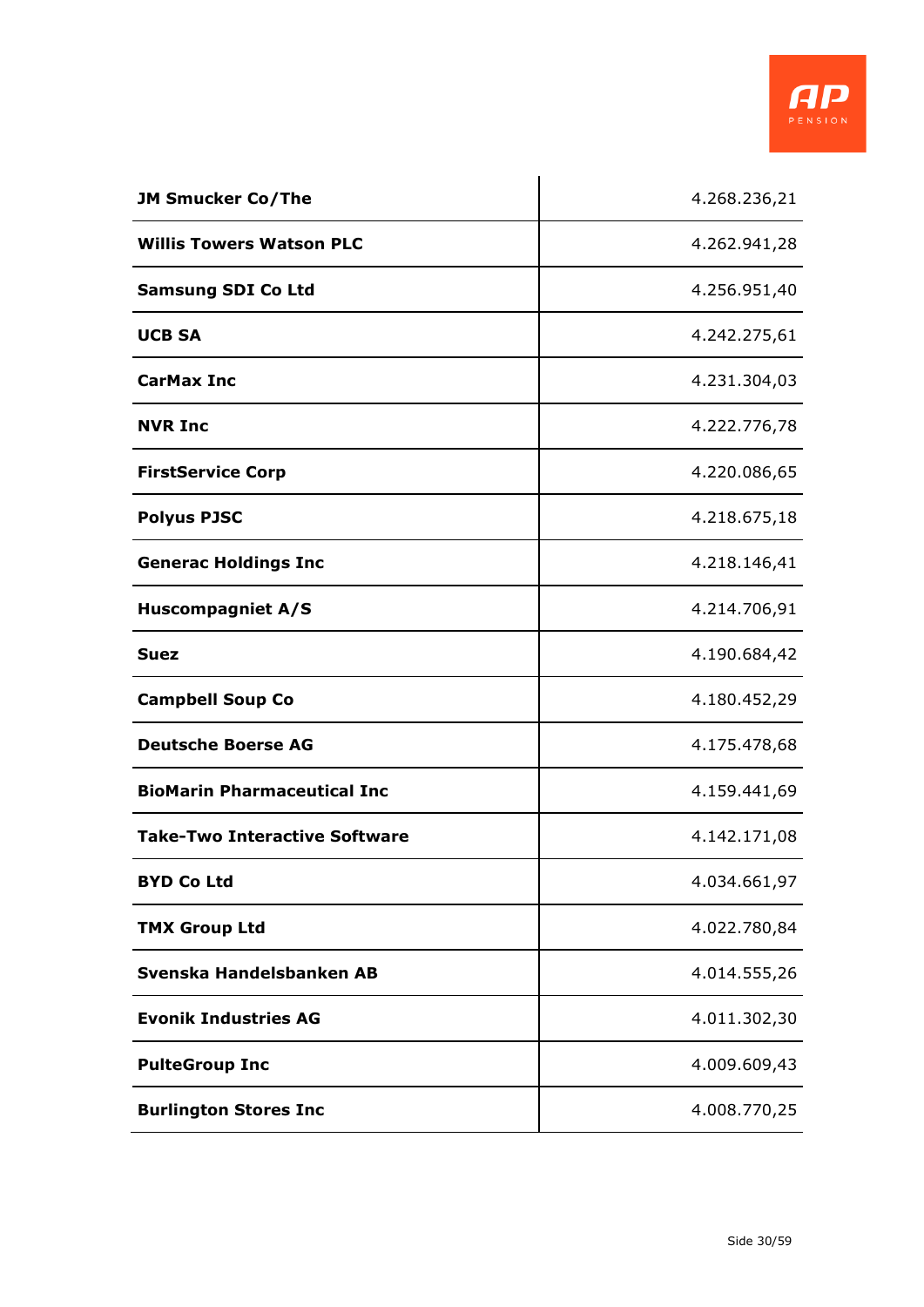

| Shionogi & Co Ltd                     | 3.985.762,25 |
|---------------------------------------|--------------|
| Arca Continental SAB de CV            | 3.983.727,37 |
| <b>Hartford Financial Services Gr</b> | 3.978.247,01 |
| <b>NAVER Corp</b>                     | 3.970.902,08 |
| <b>James Hardie Industries PLC</b>    | 3.959.958,04 |
| <b>Masimo Corp</b>                    | 3.958.946,78 |
| Mitsui Fudosan Co Ltd                 | 3.922.529,55 |
| <b>Royal Caribbean Cruises Ltd</b>    | 3.903.228,42 |
| <b>RingCentral Inc</b>                | 3.876.434,44 |
| <b>Toray Industries Inc</b>           | 3.856.967,75 |
| <b>Ally Financial Inc</b>             | 3.847.774,20 |
| <b>Insulet Corp</b>                   | 3.833.114,56 |
| Powszechna Kasa Oszczednosci B        | 3.813.877,97 |
| Orkla ASA                             | 3.811.144,73 |
| <b>Kesko OYJ</b>                      | 3.809.983,06 |
| <b>Hologic Inc</b>                    | 3.803.123,05 |
| <b>Sandvik AB</b>                     | 3.788.734,83 |
| <b>Telia Co AB</b>                    | 3.778.256,54 |
| <b>Delta Electronics Inc</b>          | 3.759.058,28 |
| <b>FactSet Research Systems Inc</b>   | 3.755.750,65 |
| <b>Hellenic Telecommunications Or</b> | 3.749.340,74 |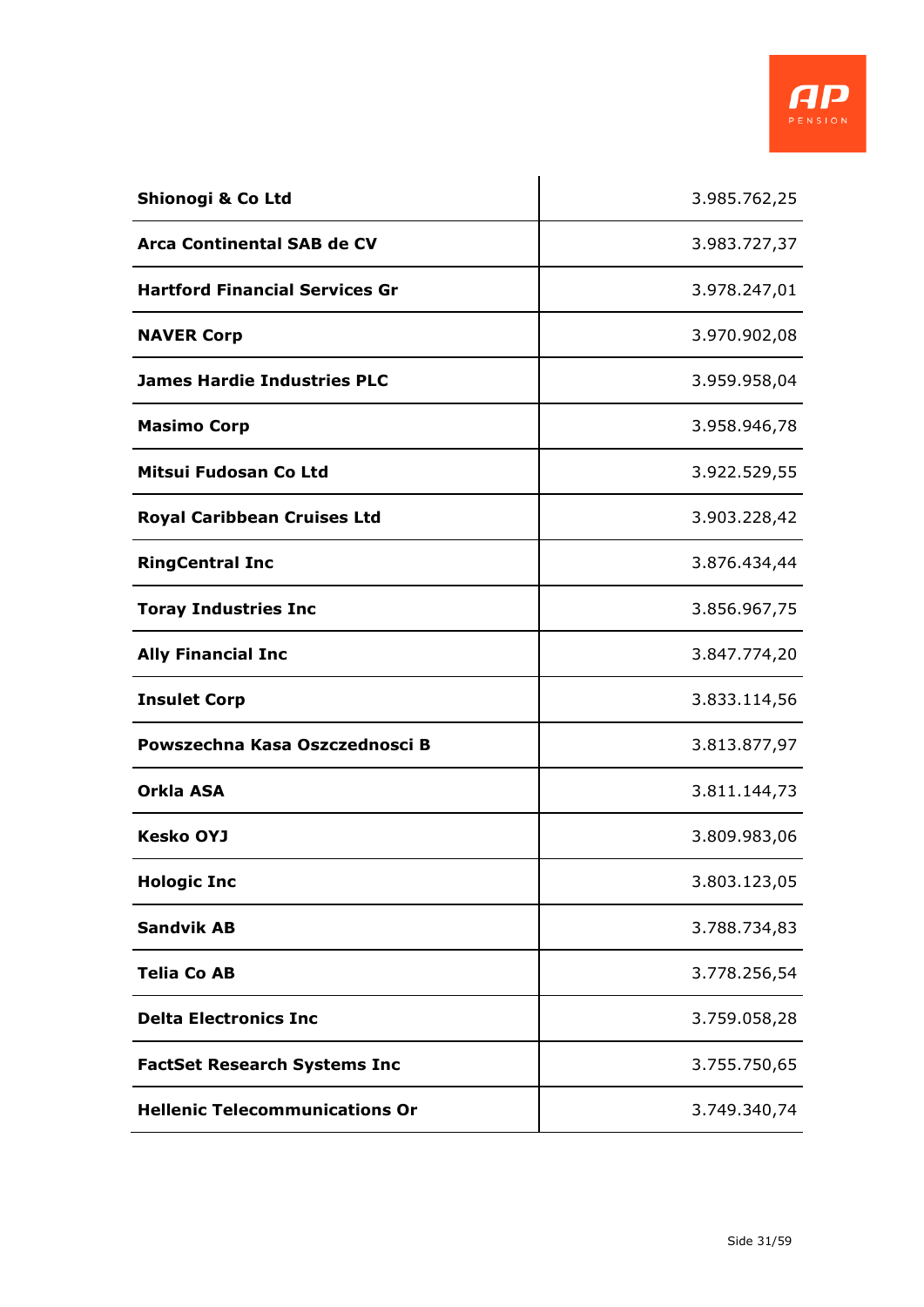

| <b>Amcor PLC</b>                      | 3.748.961,26 |
|---------------------------------------|--------------|
| Komatsu Ltd                           | 3.733.990,25 |
| <b>International Paper Co</b>         | 3.705.879,83 |
| <b>JD Sports Fashion PLC</b>          | 3.680.698,86 |
| <b>Continental AG</b>                 | 3.672.763,11 |
| <b>Eurobank Ergasias Services and</b> | 3.672.573,10 |
| <b>Coca-Cola European Partners PL</b> | 3.645.509,78 |
| <b>Bridgestone Corp</b>               | 3.645.382,56 |
| <b>Hindustan Unilever Ltd</b>         | 3.636.331,14 |
| <b>Mercury NZ Ltd</b>                 | 3.629.067,78 |
| <b>Geely Automobile Holdings Ltd</b>  | 3.621.256,45 |
| <b>CH Robinson Worldwide Inc</b>      | 3.615.730,59 |
| <b>Sartorius AG</b>                   | 3.602.990,59 |
| <b>Aeon Co Ltd</b>                    | 3.592.023,80 |
| <b>Nibe Industrier AB</b>             | 3.588.912,73 |
| <b>Puma SE</b>                        | 3.585.624,15 |
| <b>Gildan Activewear Inc</b>          | 3.570.278,47 |
| <b>Boliden AB</b>                     | 3.564.393,30 |
| <b>NTT Data Corp</b>                  | 3.558.382,62 |
| <b>ABIOMED Inc</b>                    | 3.538.932,06 |
| <b>Newell Brands Inc</b>              | 3.534.191,20 |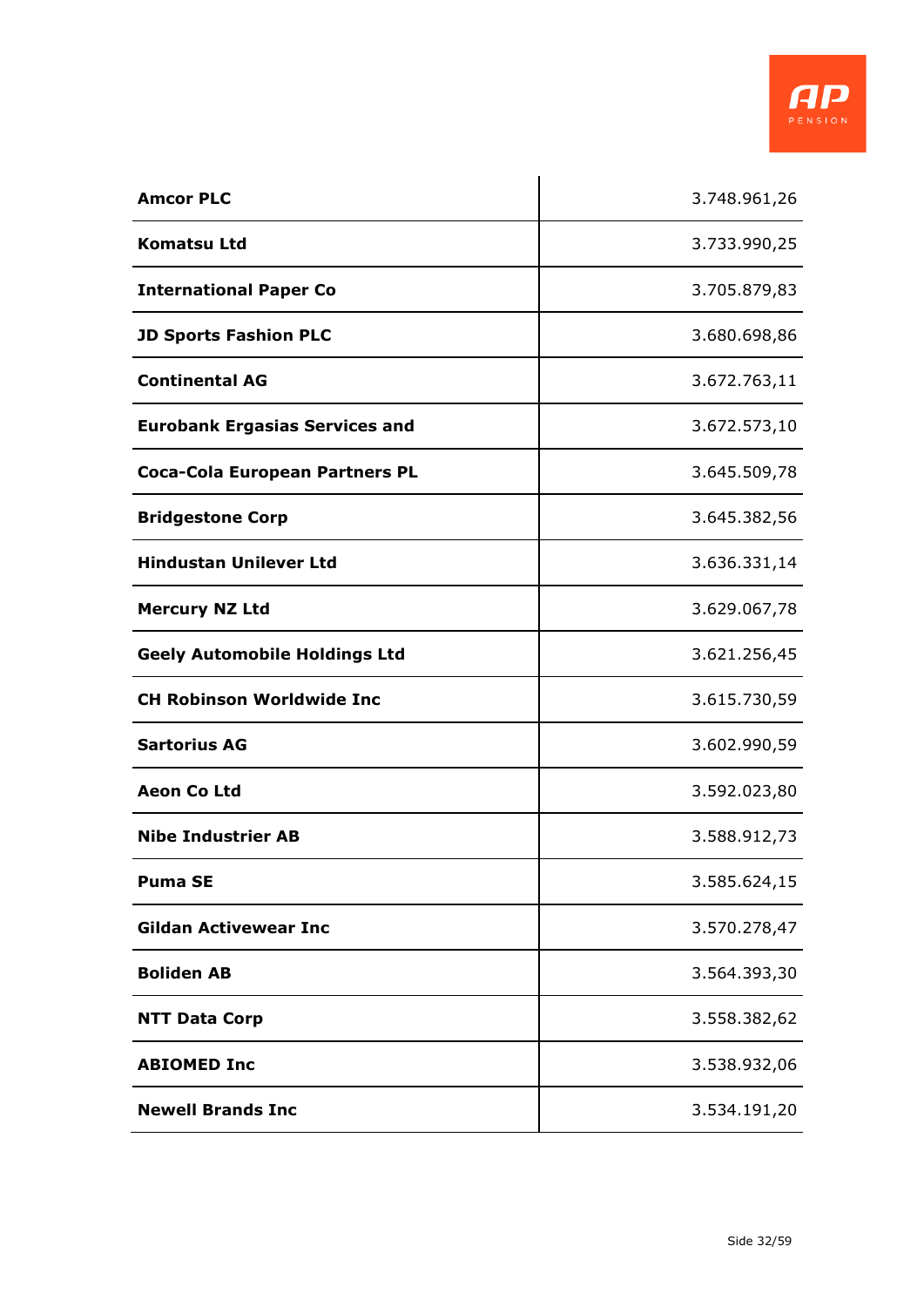

| <b>Sirius XM Holdings Inc</b>  | 3.525.908,36 |
|--------------------------------|--------------|
| <b>FLSmidth &amp; Co A/S</b>   | 3.516.127,37 |
| <b>Franklin Resources Inc</b>  | 3.502.067,88 |
| <b>Symrise AG</b>              | 3.502.026,61 |
| Daiwa House Industry Co Ltd    | 3.486.707,76 |
| <b>Molina Healthcare Inc</b>   | 3.482.455,25 |
| <b>Commerzbank AG</b>          | 3.467.206,03 |
| <b>TDK Corp</b>                | 3.462.888,95 |
| <b>Colruyt SA</b>              | 3.452.582,14 |
| <b>KB Financial Group Inc</b>  | 3.433.086,59 |
| <b>Hennes &amp; Mauritz AB</b> | 3.427.123,34 |
| <b>Kao Corp</b>                | 3.424.175,80 |
| <b>CP ALL PCL</b>              | 3.411.263,42 |
| <b>Hasbro Inc</b>              | 3.398.576,78 |
| <b>CATL</b>                    | 3.398.104,81 |
| <b>Quest Diagnostics Inc</b>   | 3.395.810,86 |
| <b>Secom Co Ltd</b>            | 3.395.169,76 |
| Asahi Kasei Corp               | 3.384.285,65 |
| <b>Carl Zeiss Meditec AG</b>   | 3.374.131,29 |
| <b>Magna International Inc</b> | 3.371.160,87 |
| <b>Vifor Pharma AG</b>         | 3.362.040,28 |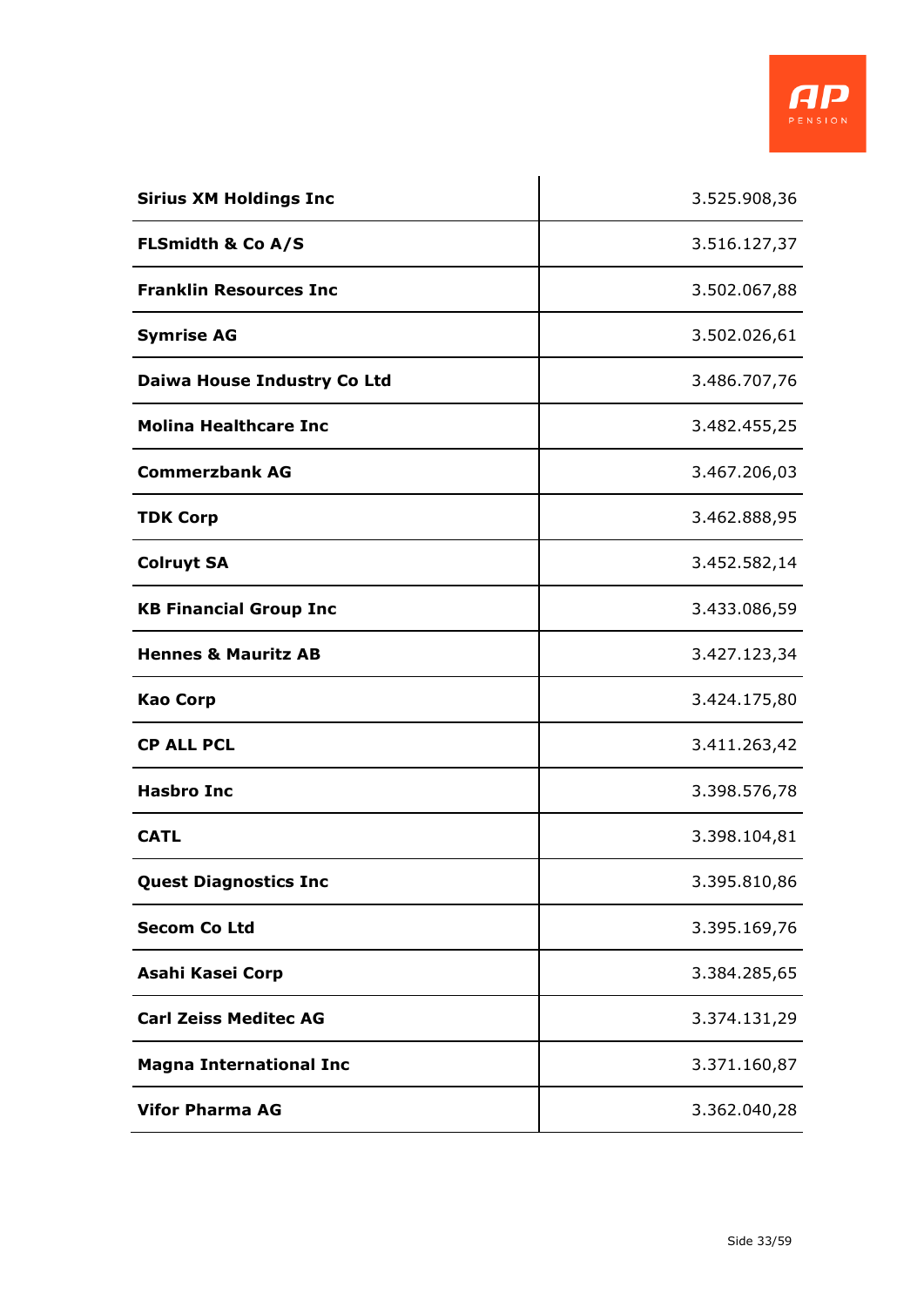

| <b>Dada Nexus Ltd</b>              | 3.356.300,08 |
|------------------------------------|--------------|
| <b>Amplifon SpA</b>                | 3.356.209,58 |
| <b>FUJIFILM Holdings Corp</b>      | 3.353.326,05 |
| <b>Lundin Mining Corp</b>          | 3.349.360,46 |
| <b>Sysmex Corp</b>                 | 3.348.041,75 |
| <b>Shimadzu Corp</b>               | 3.341.974,80 |
| Li Ning Co Ltd                     | 3.335.918,68 |
| <b>Lumen Technologies Inc</b>      | 3.294.888,38 |
| <b>Reckitt Benckiser Group PLC</b> | 3.294.329,10 |
| <b>Snap-on Inc</b>                 | 3.290.927,62 |
| <b>SINGAMAS CONT</b>               | 3.282.796,45 |
| <b>Meridian Energy Ltd</b>         | 3.277.482,20 |
| <b>Bank Pekao SA</b>               | 3.276.782,30 |
| <b>Ajinomoto Co Inc</b>            | 3.276.112,08 |
| <b>Avalara Inc</b>                 | 3.266.171,90 |
| <b>AO Smith Corp</b>               | 3.245.300,21 |
| <b>Yahoo Japan Corp</b>            | 3.225.888,73 |
| <b>Nomura Holdings Inc</b>         | 3.218.997,90 |
| <b>Antofagasta PLC</b>             | 3.216.256,90 |
| <b>Accor SA</b>                    | 3.214.386,01 |
| <b>China Mengniu Dairy Co Ltd</b>  | 3.214.008,03 |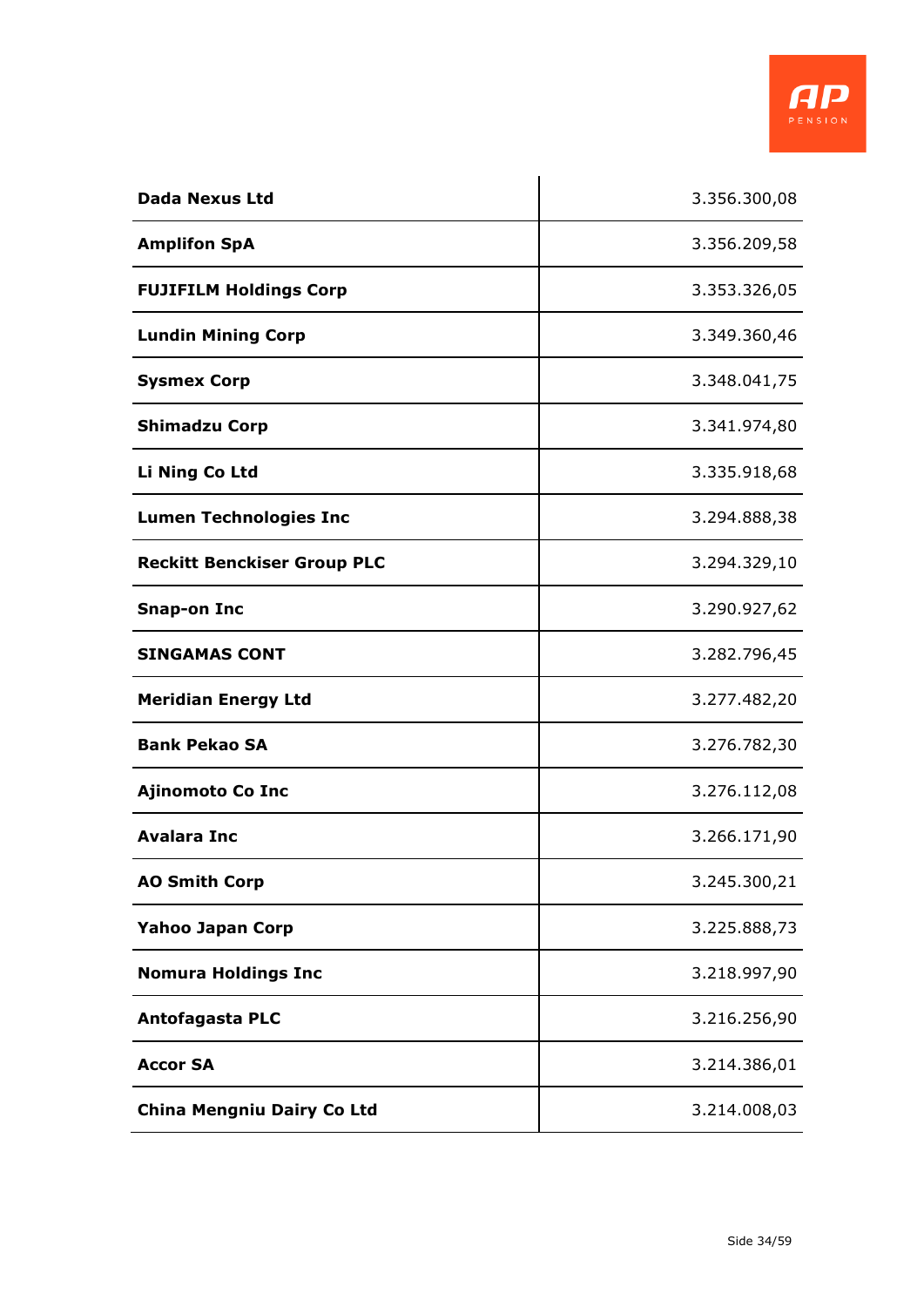

| <b>Argenx SE</b>                      | 3.191.425,58 |
|---------------------------------------|--------------|
| <b>Xero Ltd</b>                       | 3.186.198,22 |
| <b>Eisai Co Ltd</b>                   | 3.167.307,55 |
| Li Auto Inc                           | 3.158.192,62 |
| <b>BorgWarner Inc</b>                 | 3.150.519,08 |
| <b>Sumitomo Chemical Co Ltd</b>       | 3.148.233,09 |
| <b>Vail Resorts Inc</b>               | 3.142.324,65 |
| <b>MarketAxess Holdings Inc</b>       | 3.133.300,22 |
| <b>Auckland International Airport</b> | 3.111.125,72 |
| <b>Kakao Corp</b>                     | 3.108.209,55 |
| <b>Assurant Inc</b>                   | 3.106.041,33 |
| <b>Western Union Co/The</b>           | 3.101.748,10 |
| Santander Bank Polska SA              | 3.099.360,34 |
| <b>Fortescue Metals Group Ltd</b>     | 3.098.692,48 |
| <b>CaixaBank SA</b>                   | 3.096.062,66 |
| <b>SimCorp A/S</b>                    | 3.091.404,53 |
| <b>Robert Half International Inc</b>  | 3.080.596,51 |
| <b>Ashtead Group PLC</b>              | 3.078.690,45 |
| <b>Cboe Global Markets Inc</b>        | 3.073.944,13 |
| <b>Singapore Airlines Ltd</b>         | 3.070.666,95 |
| <b>Ayala Land Inc</b>                 | 3.060.916,51 |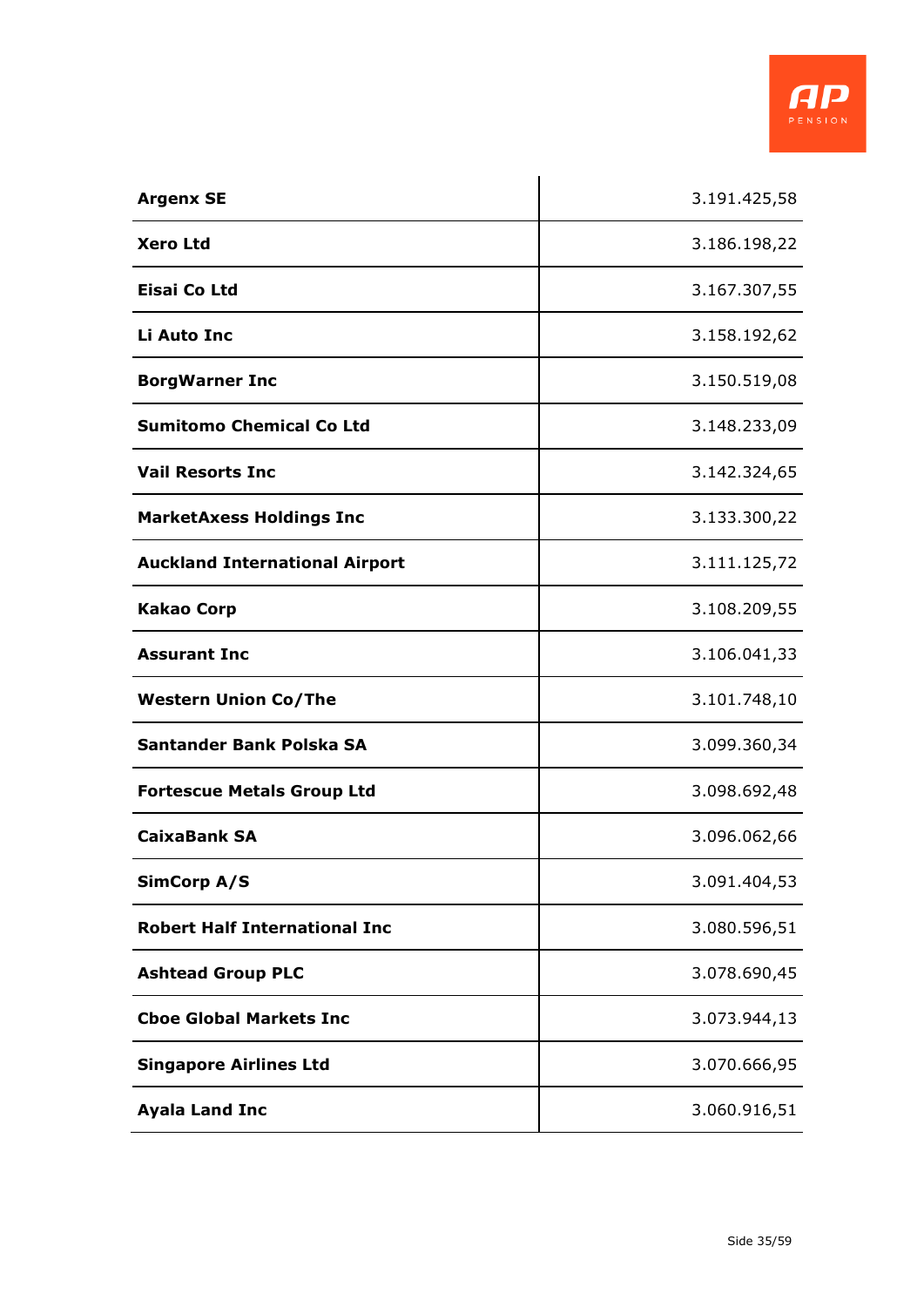

| <b>Kubota Corp</b>                   | 3.048.862,65 |
|--------------------------------------|--------------|
| <b>Zalando SE</b>                    | 3.028.799,41 |
| <b>Resona Holdings Inc</b>           | 3.027.881,96 |
| <b>Kikkoman Corp</b>                 | 3.026.190,50 |
| <b>United Microelectronics Corp</b>  | 3.011.296,59 |
| <b>Ivanhoe Mines Ltd</b>             | 2.997.242,14 |
| <b>LG Corp</b>                       | 2.991.626,77 |
| <b>Unibail-Rodamco-Westfield</b>     | 2.988.745,36 |
| <b>Elanco Animal Health Inc</b>      | 2.984.224,90 |
| <b>Agnico Eagle Mines Ltd</b>        | 2.980.554,48 |
| <b>West Japan Railway Co</b>         | 2.976.180,70 |
| <b>Panasonic Corp</b>                | 2.966.079,23 |
| <b>Essity AB</b>                     | 2.959.143,18 |
| <b>Unicharm Corp</b>                 | 2.956.572,34 |
| <b>Clariant AG</b>                   | 2.947.731,34 |
| <b>XPeng Inc</b>                     | 2.936.176,58 |
| <b>JDE Peet's NV</b>                 | 2.924.461,03 |
| voestalpine AG                       | 2.913.232,58 |
| <b>ASE Technology Holding Co Ltd</b> | 2.893.338,40 |
| Svenska Cellulosa AB SCA             | 2.892.255,79 |
| <b>Hankyu Hanshin Holdings Inc</b>   | 2.881.736,61 |

 $\ddot{\phantom{a}}$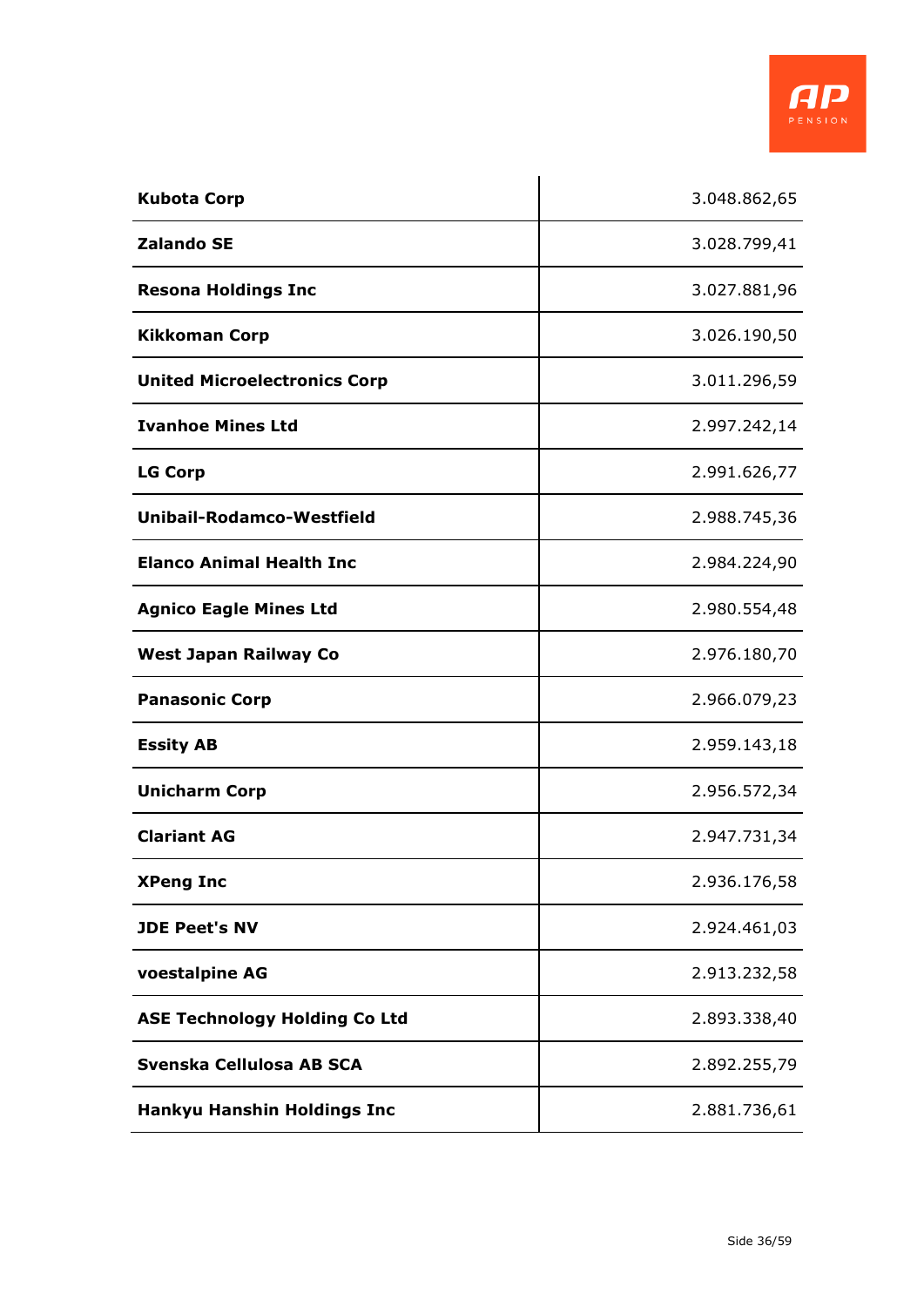

| <b>Bank Central Asia Tbk PT</b>       | 2.868.534,72 |
|---------------------------------------|--------------|
| <b>Hirose Electric Co Ltd</b>         | 2.868.146,66 |
| <b>Umicore SA</b>                     | 2.862.861,52 |
| <b>Telefonica Deutschland Holding</b> | 2.859.190,15 |
| <b>Nitto Denko Corp</b>               | 2.852.857,97 |
| Sekisui House Ltd                     | 2.844.103,38 |
| <b>Indorama Ventures PCL</b>          | 2.820.930,22 |
| <b>Toromont Industries Ltd</b>        | 2.813.462,78 |
| <b>WuXi AppTec Co Ltd</b>             | 2.805.311,10 |
| <b>West Fraser Timber Co Ltd</b>      | 2.801.608,31 |
| <b>SM Prime Holdings Inc</b>          | 2.798.684,43 |
| <b>ICA Gruppen AB</b>                 | 2.789.737,27 |
| <b>Wartsila OYJ Abp</b>               | 2.789.344,06 |
| <b>NEC Corp</b>                       | 2.786.910,31 |
| <b>Domino's Pizza Inc</b>             | 2.780.859,82 |
| <b>Discovery Communications Inc</b>   | 2.762.503,56 |
| <b>Nitori Holdings Co Ltd</b>         | 2.754.391,51 |
| <b>Afterpay Ltd</b>                   | 2.748.694,40 |
| <b>Shiseido Co Ltd</b>                | 2.737.525,41 |
| <b>NortonLifeLock Inc</b>             | 2.737.021,73 |
| <b>Covestro AG</b>                    | 2.724.721,43 |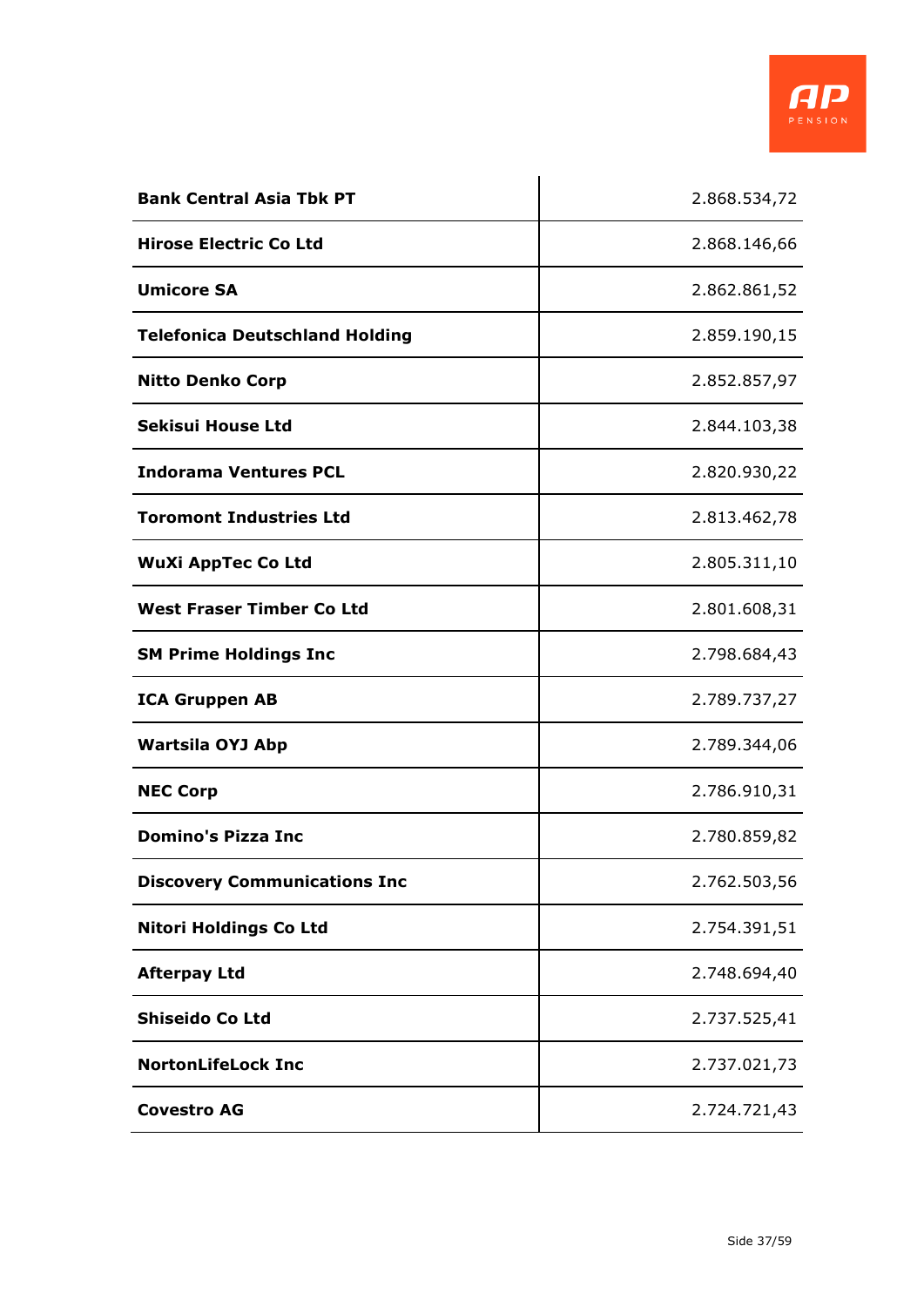

| <b>Dexus</b>                             | 2.723.861,32 |
|------------------------------------------|--------------|
| <b>Hulic Co Ltd</b>                      | 2.719.543,00 |
| <b>Banco Bradesco SA</b>                 | 2.714.359,61 |
| <b>Delivery Hero AG</b>                  | 2.708.592,61 |
| <b>SHENZHEN INT'L</b>                    | 2.699.164,45 |
| <b>QIAGEN NV</b>                         | 2.675.162,07 |
| <b>Orion Oyj</b>                         | 2.671.847,48 |
| <b>Newcrest Mining Ltd</b>               | 2.663.681,68 |
| <b>Novocure Ltd</b>                      | 2.659.621,29 |
| <b>Axis Bank Ltd</b>                     | 2.651.800,68 |
| <b>JSR Corp</b>                          | 2.646.885,30 |
| <b>BTS Group Holdings PCL</b>            | 2.600.733,98 |
| <b>USS Co Ltd</b>                        | 2.599.077,80 |
| <b>HCL Technologies Ltd</b>              | 2.594.789,57 |
| <b>LANXESS AG</b>                        | 2.590.311,91 |
| <b>Asian Paints Ltd</b>                  | 2.581.142,88 |
| <b>Computershare Ltd</b>                 | 2.574.736,44 |
| <b>GS Engineering &amp; Construction</b> | 2.566.004,28 |
| <b>British Land Co PLC/The</b>           | 2.514.190,27 |
| <b>Proximus SADP</b>                     | 2.503.888,01 |
| <b>Citrix Systems Inc</b>                | 2.482.391,36 |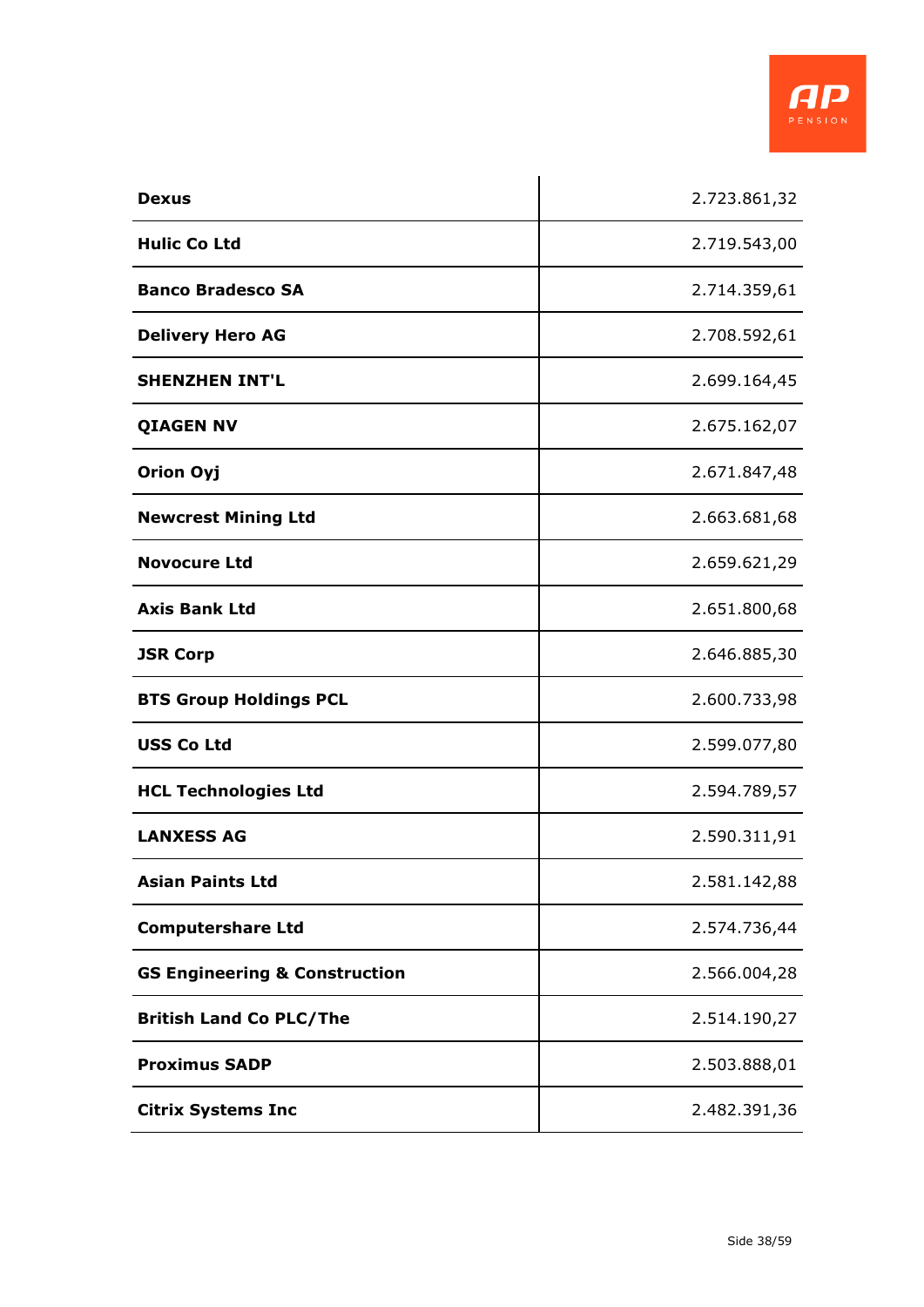

| <b>Exact Sciences Corp</b>               | 2.476.012,36 |
|------------------------------------------|--------------|
| <b>Nippon Steel &amp; Sumitomo Metal</b> | 2.472.409,16 |
| <b>Aurizon Holdings Ltd</b>              | 2.446.093,10 |
| <b>CNP Assurances</b>                    | 2.436.358,39 |
| <b>Wipro Ltd</b>                         | 2.416.124,69 |
| China Molybdenum Co Ltd                  | 2.401.059,27 |
| <b>GPT Group/The</b>                     | 2.393.936,60 |
| <b>Tencent Music Entertainment Gr</b>    | 2.386.528,94 |
| <b>Swisscom AG</b>                       | 2.384.327,44 |
| <b>Nestle India Ltd</b>                  | 2.381.681,31 |
| <b>Titan Co Ltd</b>                      | 2.377.900,42 |
| <b>Adecco Group AG</b>                   | 2.351.602,69 |
| <b>Vivendi SA</b>                        | 2.346.552,10 |
| <b>Kinross Gold Corp</b>                 | 2.346.218,94 |
| <b>TIS Inc</b>                           | 2.337.713,95 |
| <b>State Bank of India</b>               | 2.314.700,35 |
| <b>CyberArk Software Ltd</b>             | 2.303.296,00 |
| <b>Cochlear Ltd</b>                      | 2.288.395,90 |
| <b>SHENZHOU INTL</b>                     | 2.283.476,18 |
| <b>Suntory Beverage &amp; Food Ltd</b>   | 2.258.358,36 |
| <b>Canopy Growth Corp</b>                | 2.253.404,56 |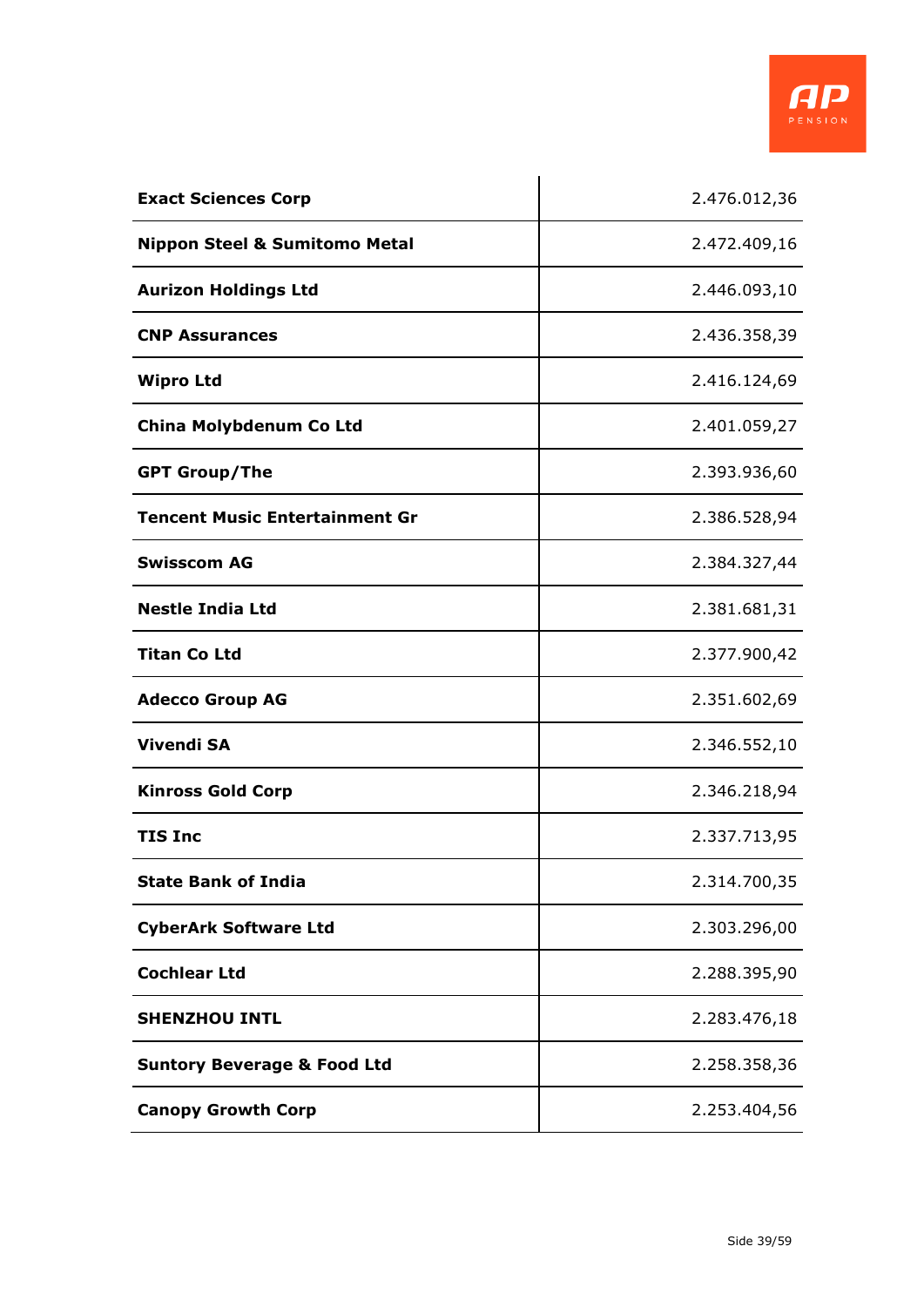

| <b>Kirkland Lake Gold Ltd</b>         | 2.235.980,35 |
|---------------------------------------|--------------|
| <b>PI Industries Ltd</b>              | 2.235.457,42 |
| Kyowa Hakko Kirin Co Ltd              | 2.217.800,85 |
| <b>Stockland</b>                      | 2.213.534,33 |
| <b>Stanley Electric Co Ltd</b>        | 2.187.957,57 |
| Nomura Research Institute Ltd         | 2.186.374,09 |
| <b>Pan Pacific International Hold</b> | 2.185.470,12 |
| <b>HelloFresh SE</b>                  | 2.175.808,07 |
| <b>Mohawk Industries Inc</b>          | 2.174.237,74 |
| <b>Alstom SA</b>                      | 2.173.632,99 |
| <b>Ganfeng Lithium Co Ltd</b>         | 2.164.074,40 |
| <b>Beiersdorf AG</b>                  | 2.150.436,72 |
| <b>Yokogawa Electric Corp</b>         | 2.144.178,52 |
| <b>Rakuten Inc</b>                    | 2.126.220,37 |
| <b>Fonciere Des Regions</b>           | 2.123.287,57 |
| <b>Annaly Capital Management Inc</b>  | 2.108.106,78 |
| <b>Yaskawa Electric Corp</b>          | 2.106.199,46 |
| <b>KINGDEE INT'L</b>                  | 2.083.739,74 |
| <b>Sekisui Chemical Co Ltd</b>        | 2.077.466,42 |
| <b>Seiko Epson Corp</b>               | 2.075.986,10 |
| <b>Hikari Tsushin Inc</b>             | 2.074.894,05 |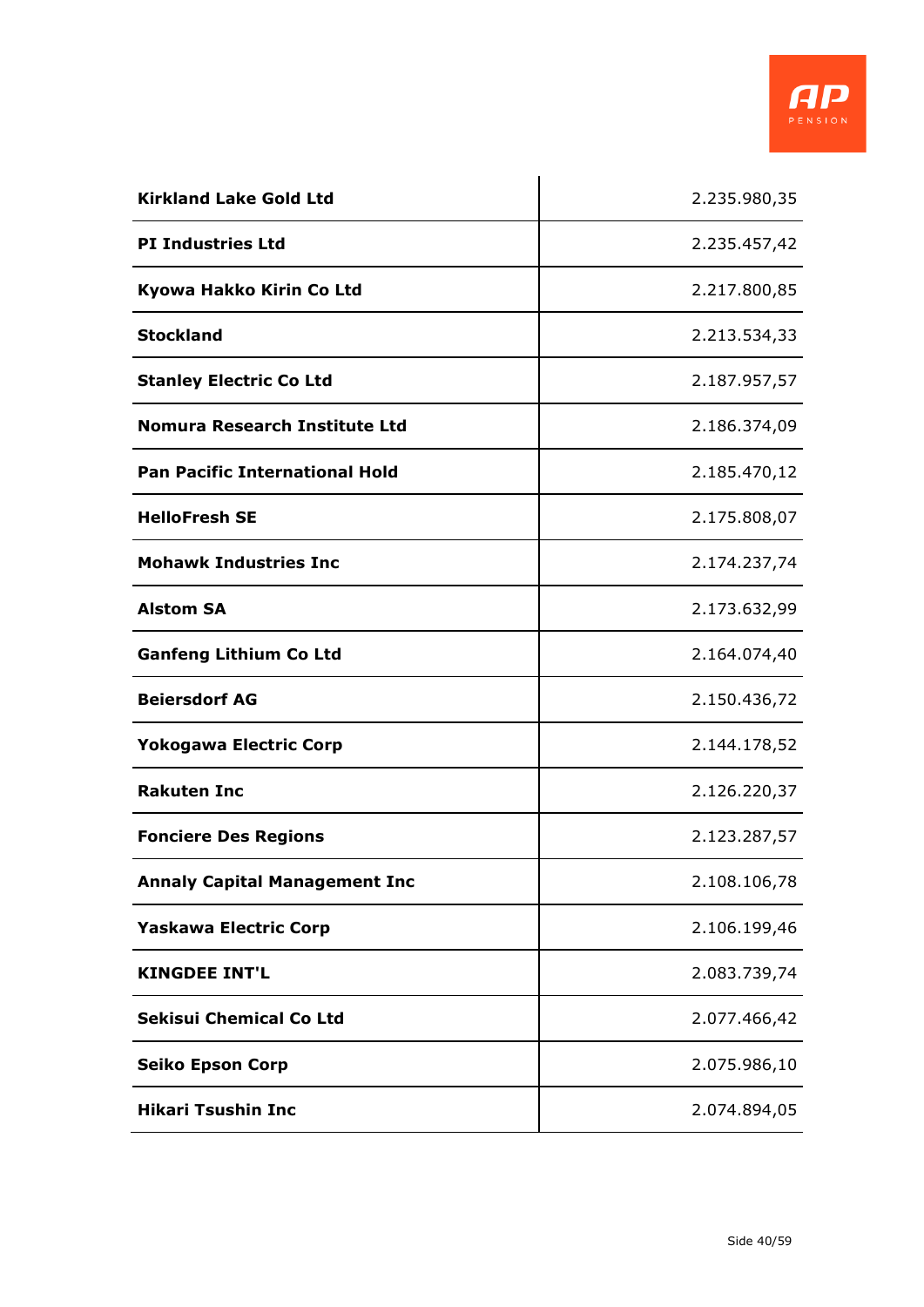

| <b>Evergreen Marine Corp Taiwan L</b>     | 2.059.925,42 |
|-------------------------------------------|--------------|
| <b>Zhejiang Expressway Co Ltd</b>         | 2.027.886,02 |
| <b>Recordati SpA</b>                      | 2.012.639,21 |
| <b>Charoen Pokphand Foods PCL</b>         | 2.003.076,48 |
| <b>Odakyu Electric Railway Co Ltd</b>     | 2.002.964,38 |
| <b>LG Display Co Ltd</b>                  | 2.002.912,71 |
| <b>Fisher &amp; Paykel Healthcare Cor</b> | 1.988.786,19 |
| Kimberly-Clark de Mexico SAB d            | 1.986.673,90 |
| <b>Nippon Yusen KK</b>                    | 1.980.067,75 |
| <b>Orica Ltd</b>                          | 1.979.268,60 |
| <b>Brenntag AG</b>                        | 1.968.983,08 |
| <b>Ibiden Co Ltd</b>                      | 1.964.718,38 |
| <b>ALI HEALTH</b>                         | 1.955.425,71 |
| <b>Hutchison China MediTech Ltd</b>       | 1.950.433,33 |
| <b>DaVita Inc</b>                         | 1.948.199,39 |
| <b>InterContinental Hotels Group</b>      | 1.946.268,99 |
| <b>Nippon Building Fund Inc</b>           | 1.942.392,04 |
| <b>Shimizu Corp</b>                       | 1.936.282,63 |
| <b>Lenovo Group Ltd</b>                   | 1.926.029,94 |
| <b>B3 SA - Brasil Bolsa Balcao</b>        | 1.925.179,68 |
| <b>Industrias Penoles SAB de CV</b>       | 1.922.525,53 |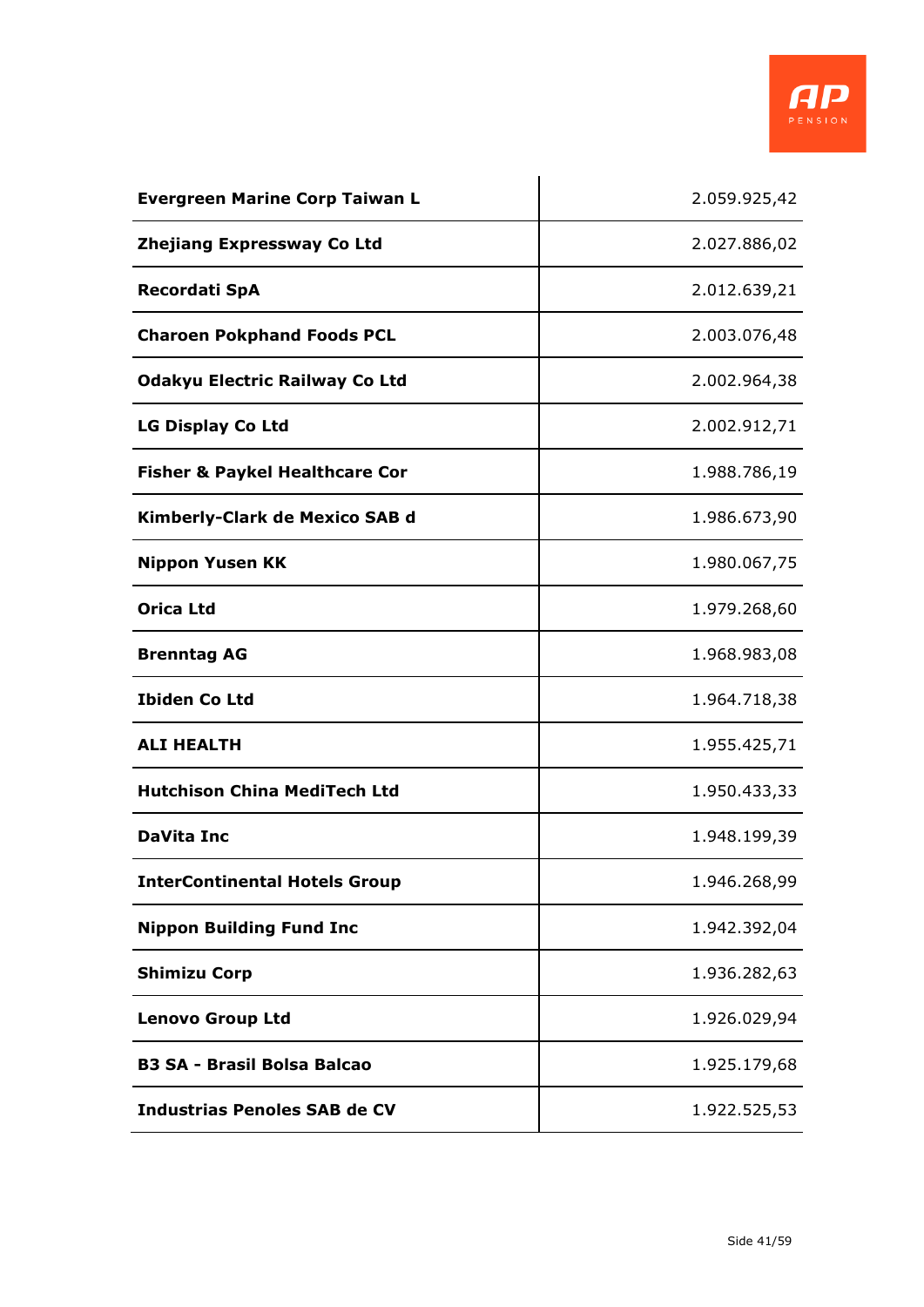

| <b>Lotte Chemical Corp</b>            | 1.908.146,07 |
|---------------------------------------|--------------|
| <b>Great Wall Motor Co Ltd</b>        | 1.902.142,84 |
| <b>BT Group PLC</b>                   | 1.890.508,56 |
| <b>Ritchie Bros Auctioneers Inc</b>   | 1.889.248,97 |
| <b>Berli Jucker PCL</b>               | 1.879.827,56 |
| <b>Turkiye Is Bankasi AS</b>          | 1.873.677,29 |
| <b>Novavax Inc</b>                    | 1.870.991,42 |
| <b>Genscript Biotech Corp</b>         | 1.869.032,75 |
| <b>Nippon Paint Holdings Co Ltd</b>   | 1.858.449,84 |
| <b>Kuala Lumpur Kepong Bhd</b>        | 1.853.520,80 |
| <b>Nomura Real Estate Holdings In</b> | 1.838.920,35 |
| <b>Associated British Foods PLC</b>   | 1.807.927,51 |
| <b>Yamaha Corp</b>                    | 1.792.781,25 |
| Dai Nippon Printing Co Ltd            | 1.785.500,93 |
| <b>Mirvac Group</b>                   | 1.777.194,71 |
| <b>President Chain Store Corp</b>     | 1.775.316,65 |
| <b>Gruma SAB de CV</b>                | 1.774.214,11 |
| <b>Wan Hai Lines Ltd</b>              | 1.762.697,56 |
| Turkiye Garanti Bankasi AS            | 1.758.517,90 |
| <b>STERIS PLC</b>                     | 1.751.380,88 |
| <b>CCR SA</b>                         | 1.749.085,87 |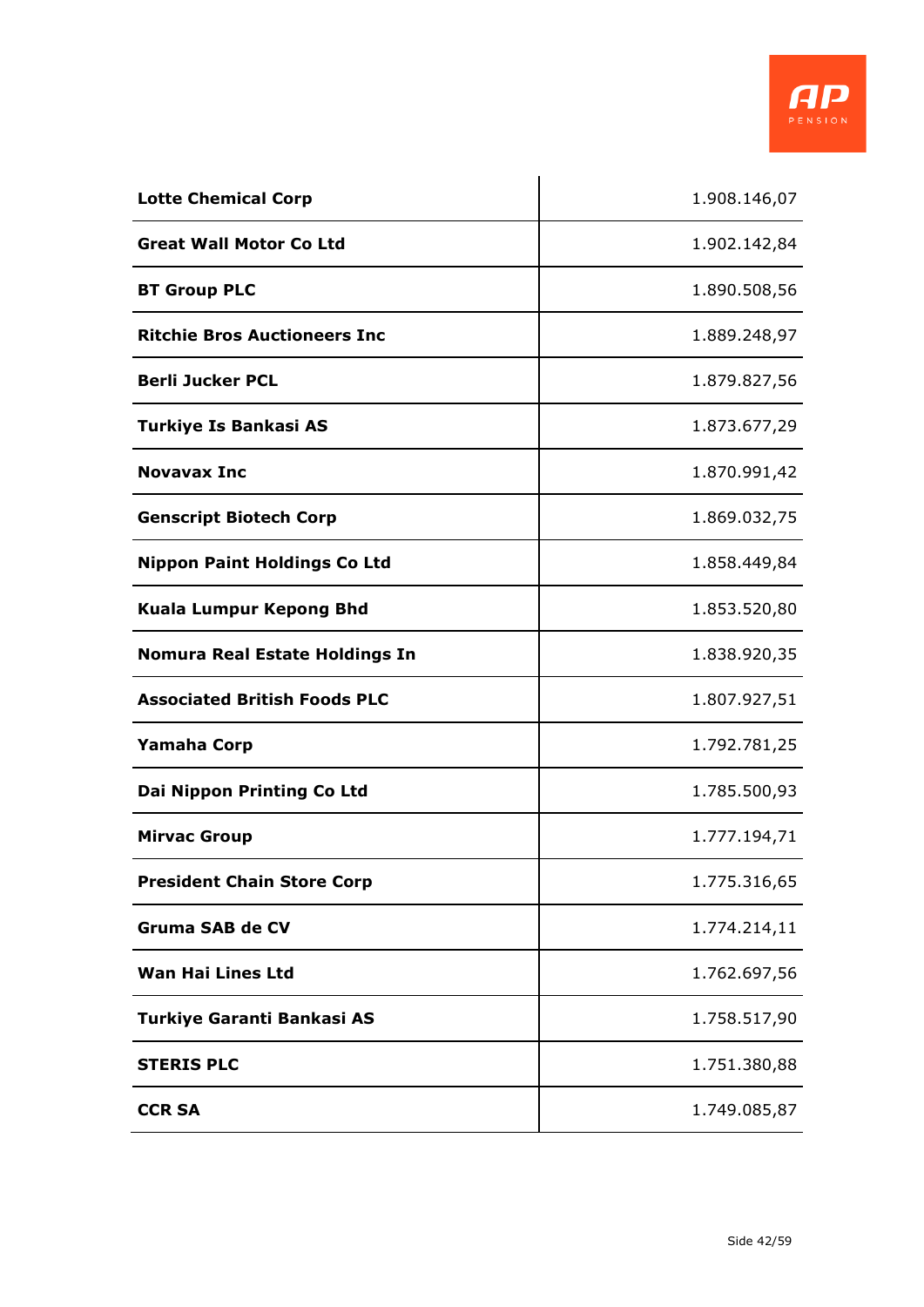

| <b>Tokyo Century Corp</b>             | 1.741.454,93 |
|---------------------------------------|--------------|
| <b>Minor International PCL</b>        | 1.739.540,10 |
| <b>Nippon Express Co Ltd</b>          | 1.737.814,77 |
| <b>Longfor Properties Co Ltd</b>      | 1.734.192,18 |
| <b>QBE Insurance Group Ltd</b>        | 1.732.858,78 |
| Keisei Electric Railway Co Ltd        | 1.726.530,26 |
| <b>ANA Holdings Inc</b>               | 1.717.684,65 |
| <b>CanSino Biologics Inc</b>          | 1.713.462,50 |
| <b>Kintetsu Group Holdings Co Ltd</b> | 1.710.149,52 |
| Daifuku Co Ltd                        | 1.709.057,47 |
| Turkcell Iletisim Hizmetleri A        | 1.699.031,24 |
| <b>CG SERVICES</b>                    | 1.696.765,78 |
| <b>LIXIL Group Corp</b>               | 1.689.145,76 |
| <b>WEG SA</b>                         | 1.683.733,84 |
| <b>Erie Indemnity Co</b>              | 1.665.693,01 |
| <b>Sharp Corp/Japan</b>               | 1.665.405,82 |
| <b>Sino Biopharmaceutical Ltd</b>     | 1.659.779,18 |
| <b>Shenzhen Mindray Bio-Medical E</b> | 1.658.683,77 |
| <b>Keio Corp</b>                      | 1.657.731,14 |
| <b>Sartorius Stedim Biotech</b>       | 1.644.321,10 |
| <b>DiDi Global Inc</b>                | 1.633.310,95 |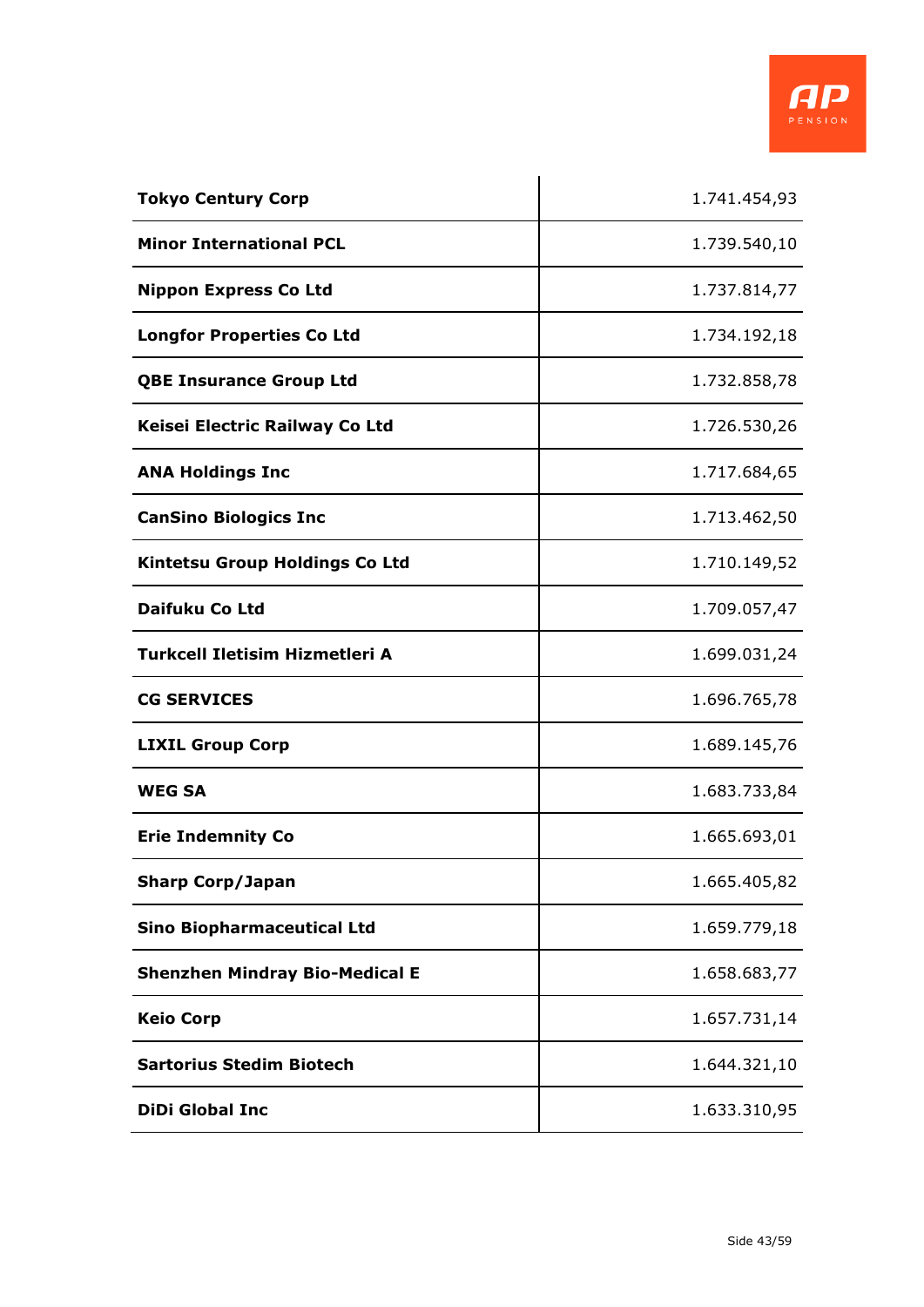

| <b>R&amp;F PROPERTIES</b>          | 1.620.317,43 |
|------------------------------------|--------------|
| <b>Localiza Rent a Car SA</b>      | 1.618.768,78 |
| <b>Lojas Renner SA</b>             | 1.613.029,27 |
| <b>Azbil Corp</b>                  | 1.612.107,73 |
| <b>Taisei Corp</b>                 | 1.610.409,00 |
| Shanghai Putailai New Energy T     | 1.580.532,95 |
| <b>Banco do Brasil SA</b>          | 1.553.365,12 |
| Unilever Indonesia Tbk PT          | 1.538.937,89 |
| <b>Asset World Corp PCL</b>        | 1.525.485,38 |
| Hoshizaki Corp                     | 1.516.614,08 |
| Obayashi Corp                      | 1.506.057,60 |
| YILI                               | 1.494.772,34 |
| <b>Vicinity Centres</b>            | 1.483.921,50 |
| <b>Tele2 AB</b>                    | 1.477.279,79 |
| <b>Airtac International Group</b>  | 1.474.532,71 |
| <b>Informa PLC</b>                 | 1.458.330,74 |
| <b>Ballard Power Systems Inc</b>   | 1.445.896,87 |
| <b>Northern Star Resources Ltd</b> | 1.432.437,61 |
| <b>Eve Energy Co Ltd</b>           | 1.428.830,77 |
| <b>Shimao Group Holdings Ltd</b>   | 1.414.876,00 |
| <b>Info Edge India Ltd</b>         | 1.408.467,22 |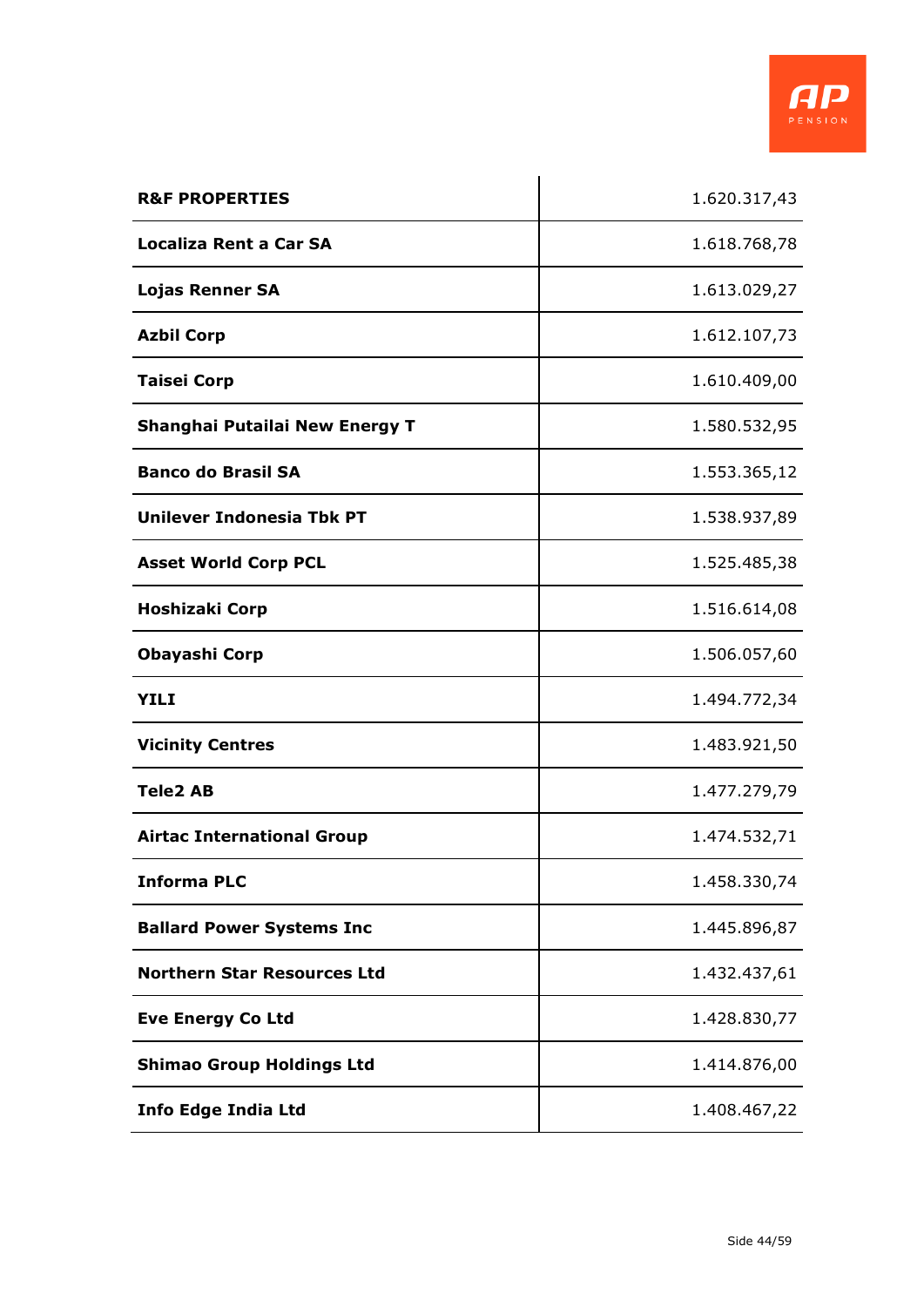

| <b>FOSUN PHARMA</b>                   | 1.405.666,73 |
|---------------------------------------|--------------|
| <b>China Vanke Co Ltd</b>             | 1.400.016,54 |
| <b>EASTERN SHENGHONG</b>              | 1.398.146,27 |
| <b>Yang Ming Marine Transport Cor</b> | 1.391.557,84 |
| <b>Raia Drogasil SA</b>               | 1.388.228,54 |
| Kajima Corp                           | 1.384.627,75 |
| <b>BlueScope Steel Ltd</b>            | 1.381.621,32 |
| <b>JFE Holdings Inc</b>               | 1.373.579,86 |
| <b>Amorepacific Corp</b>              | 1.367.412,28 |
| <b>Ruentex Development Co Ltd</b>     | 1.366.596,23 |
| <b>ESR Cayman Ltd</b>                 | 1.364.607,64 |
| Merdeka Copper Gold Tbk PT            | 1.359.094,59 |
| <b>McDonald's Japan</b>               | 1.342.735,53 |
| <b>Vipshop Holdings Ltd</b>           | 1.336.660,12 |
| <b>Banco Santander Brasil SA</b>      | 1.329.220,88 |
| <b>Gerdau SA</b>                      | 1.327.491,82 |
| <b>Tokyu Corp</b>                     | 1.307.765,68 |
| <b>Legal &amp; General Group PLC</b>  | 1.307.528,74 |
| <b>Topsports International Holdin</b> | 1.306.185,53 |
| <b>Nissin Foods Holdings Co Ltd</b>   | 1.304.513,79 |
| <b>CHINA JINMAO</b>                   | 1.288.294,75 |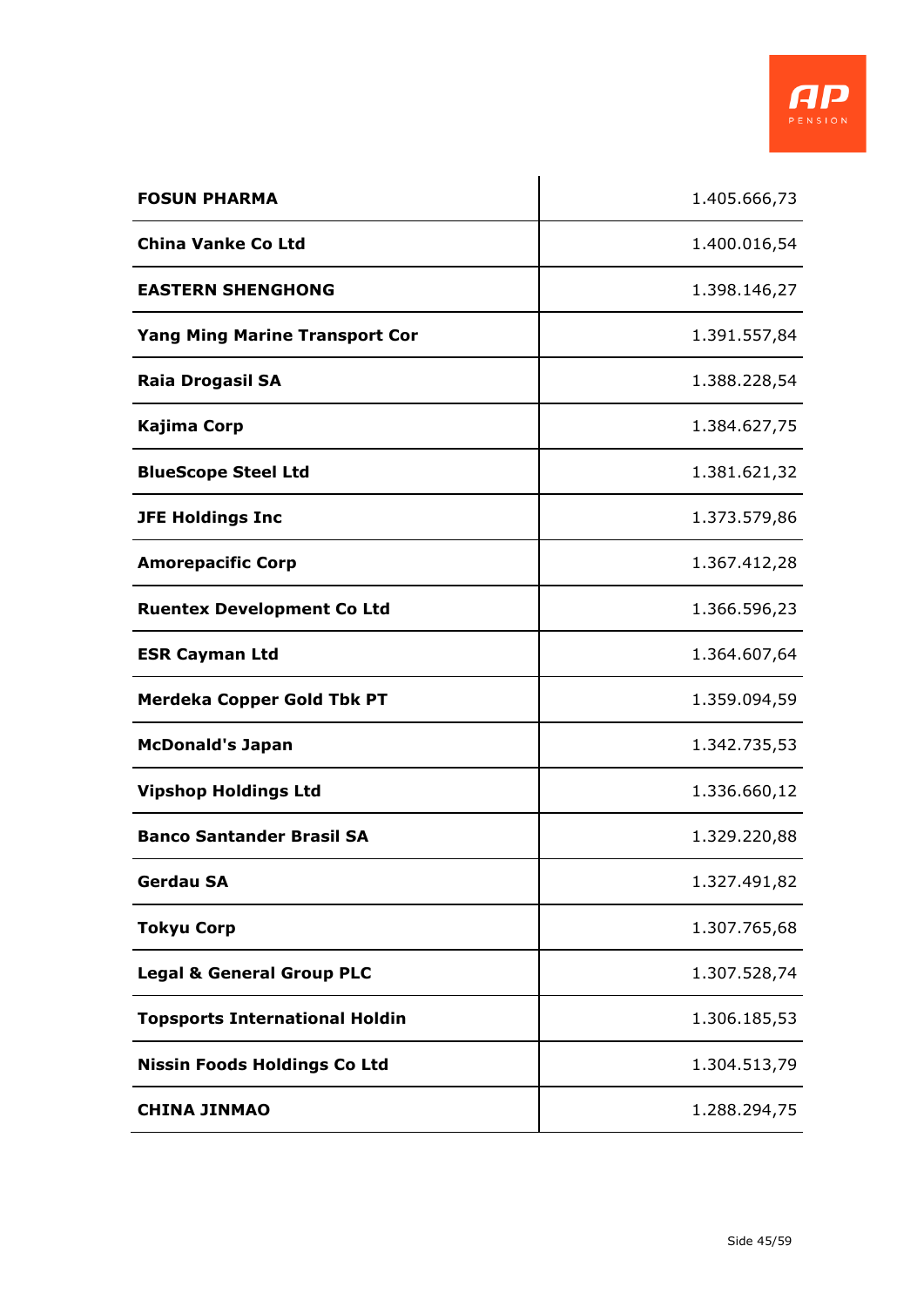

| <b>Trent Ltd</b>                      | 1.281.605,24 |
|---------------------------------------|--------------|
| <b>Akeso Inc</b>                      | 1.281.557,11 |
| <b>Bandhan Bank Ltd</b>               | 1.273.700,54 |
| <b>China Tourism Group Duty Free</b>  | 1.266.071,62 |
| <b>SCG Packaging PCL</b>              | 1.263.593,10 |
| <b>CIFI Holdings Group Co Ltd</b>     | 1.260.429,45 |
| <b>Zhongsheng Group Holdings Ltd</b>  | 1.259.677,41 |
| Mitsubishi Gas Chemical Co Inc        | 1.243.237,68 |
| Nomura Real Estate Master Fund        | 1.239.912,99 |
| <b>Sumitomo Electric Industries L</b> | 1.238.481,20 |
| <b>TIGERMED</b>                       | 1.235.070,99 |
| <b>UOL Group Ltd</b>                  | 1.228.804,00 |
| <b>FUYAO GLASS</b>                    | 1.227.955,13 |
| <b>Sungrow Power Supply Co Ltd</b>    | 1.222.216,02 |
| <b>SEEK Ltd</b>                       | 1.213.078,03 |
| <b>LendLease Group</b>                | 1.207.622,85 |
| <b>Americanas SA</b>                  | 1.203.907,65 |
| <b>KWG Group Holdings Ltd</b>         | 1.199.526,91 |
| <b>Jinxin Fertility Group Ltd</b>     | 1.186.904,85 |
| <b>Taylor Wimpey PLC</b>              | 1.154.225,40 |
| <b>Yageo Corp</b>                     | 1.148.313,04 |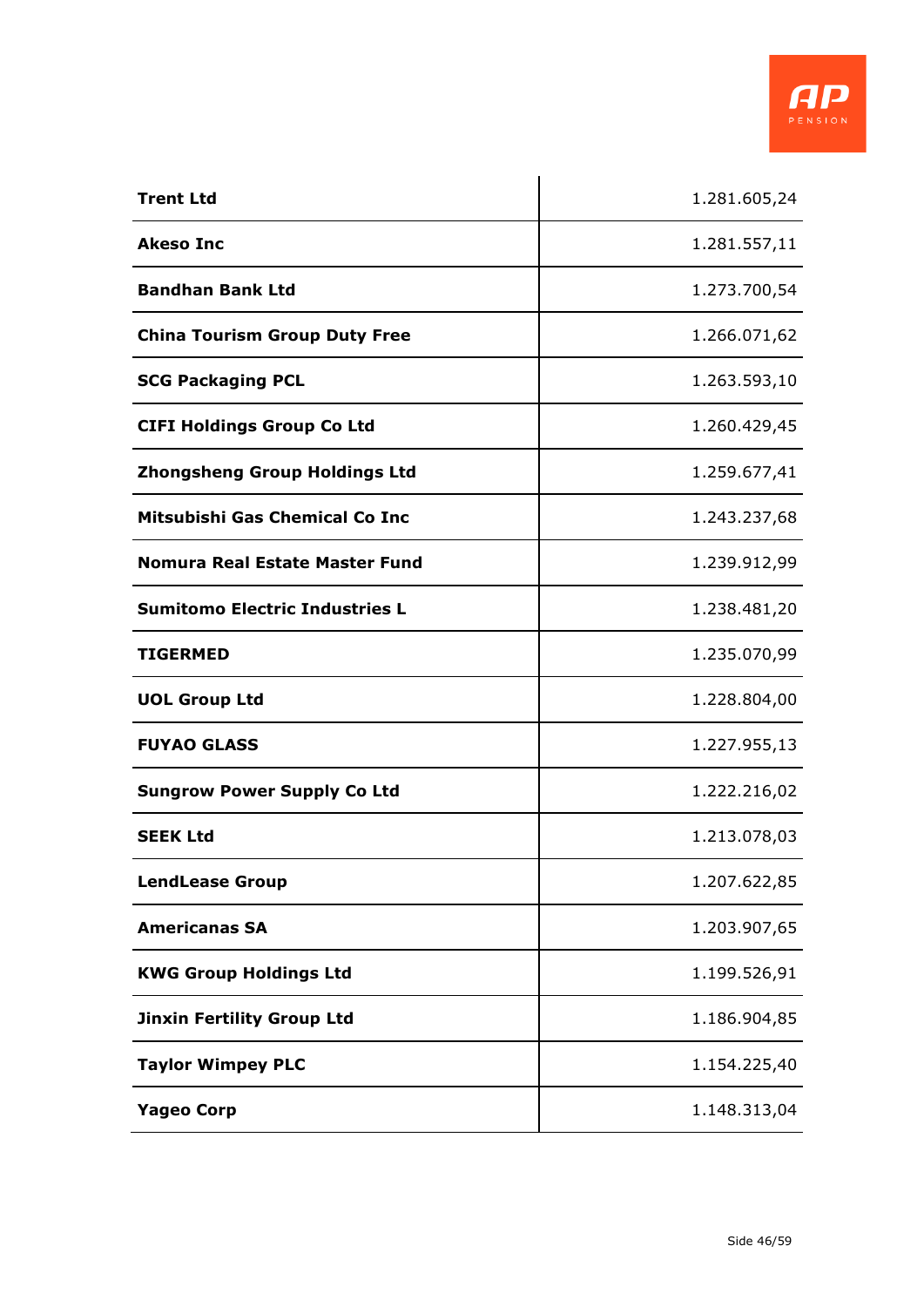

| <b>Venus MedTech Hangzhou Inc</b>     | 1.137.832,73 |
|---------------------------------------|--------------|
| <b>Mercari Inc</b>                    | 1.133.547,38 |
| <b>CD Projekt SA</b>                  | 1.123.723,38 |
| <b>WiseTech Global Ltd</b>            | 1.121.743,38 |
| <b>Orix JREIT Inc</b>                 | 1.104.790,08 |
| <b>True Corp PCL</b>                  | 1.067.289,02 |
| <b>SCSK Corp</b>                      | 1.057.049,31 |
| <b>Fubon Financial Holding Co Ltd</b> | 1.041.318,66 |
| <b>Siam Cement PCL/The</b>            | 1.039.220,56 |
| <b>ZTT</b>                            | 1.025.262,79 |
| <b>REA Group Ltd</b>                  | 1.024.699,98 |
| <b>Central Pattana PCL</b>            | 1.016.509,96 |
| <b>GOLDWIND</b>                       | 978.656,14   |
| <b>Thai Union Group PCL</b>           | 972.066,29   |
| <b>MTN Group Ltd</b>                  | 970.077,69   |
| Yunnan Baiyao Group Co Ltd            | 959.840,66   |
| <b>Taishin Financial Holding Co L</b> | 953.331,46   |
| <b>Croda International PLC</b>        | 943.451,40   |
| <b>Kalbe Farma Tbk PT</b>             | 941.934,47   |
| <b>Start Today Co Ltd</b>             | 939.647,91   |
| <b>CTBC Financial Holding Co Ltd</b>  | 938.912,60   |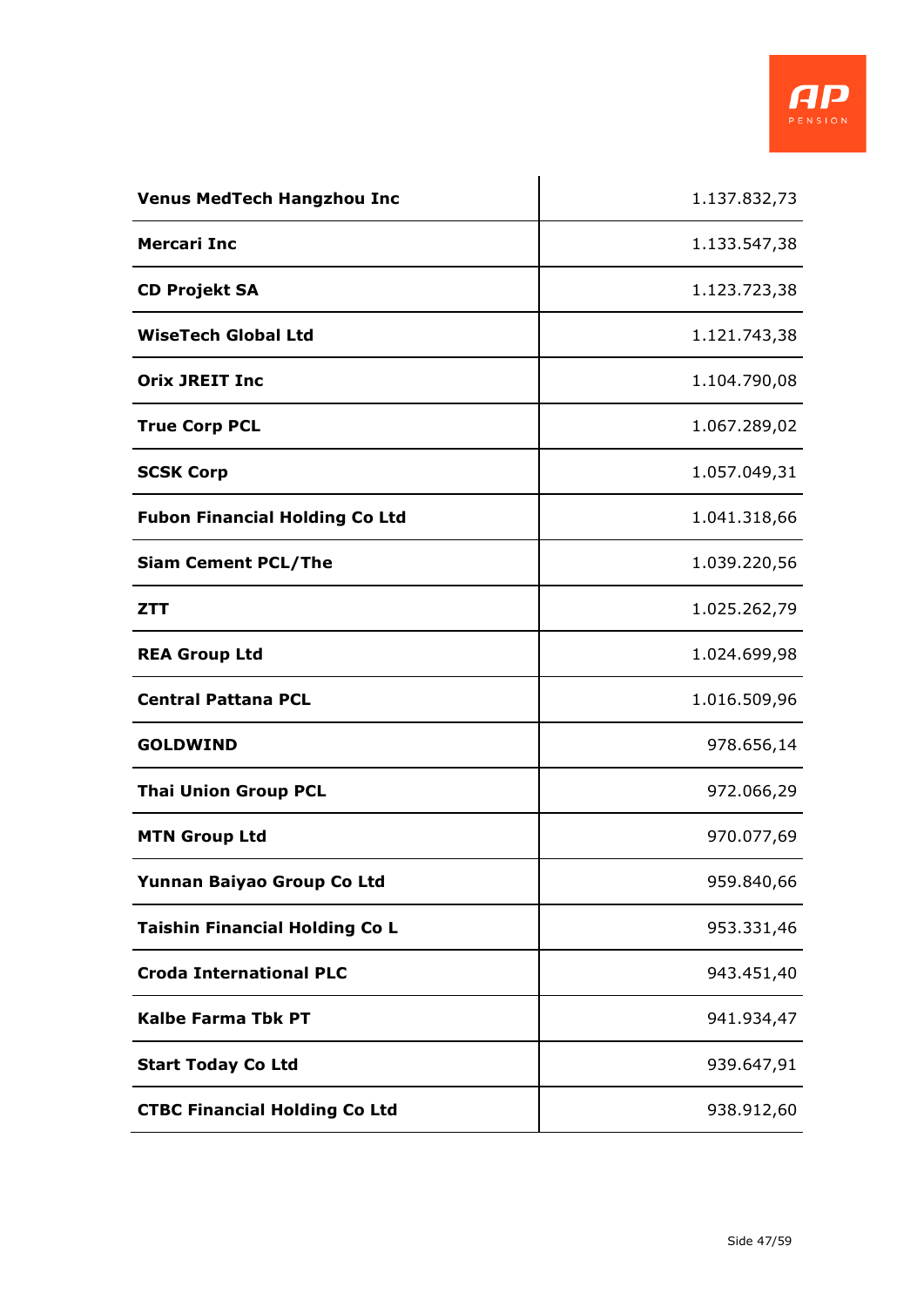| <b>CSPC Pharmaceutical Group Ltd</b>  | 938.173,70 |
|---------------------------------------|------------|
| <b>SK Square Co Ltd</b>               | 929.957,59 |
| <b>Chailease Holding Co Ltd</b>       | 911.167,88 |
| <b>BJ ENT WATER</b>                   | 908.788,48 |
| 51job Inc                             | 898.707,36 |
| <b>Barratt Developments PLC</b>       | 895.812,81 |
| <b>Cathay Financial Holding Co Lt</b> | 887.534,85 |
| Ryohin Keikaku Co Ltd                 | 869.271,40 |
| <b>Spirax-Sarco Engineering PLC</b>   | 865.687,17 |
| <b>China Steel Corp</b>               | 850.097,37 |
| <b>Godrej Consumer Products Ltd</b>   | 841.552,77 |
| <b>OTP Bank PLC</b>                   | 839.048,51 |
| <b>LG Electronics Inc</b>             | 837.557,67 |
| <b>Capitec Bank Holdings Ltd</b>      | 824.500,11 |
| <b>Piramal Enterprises Ltd</b>        | 824.405,83 |
| <b>Hanwha Solutions Corp</b>          | 816.827,95 |
| <b>Grasim Industries Ltd</b>          | 811.676,40 |
| <b>Marico Ltd</b>                     | 809.910,23 |
| <b>Asustek Computer Inc</b>           | 800.114,89 |
| <b>China Feihe Ltd</b>                | 798.022,19 |
| <b>Hindalco Industries Ltd</b>        | 794.479,20 |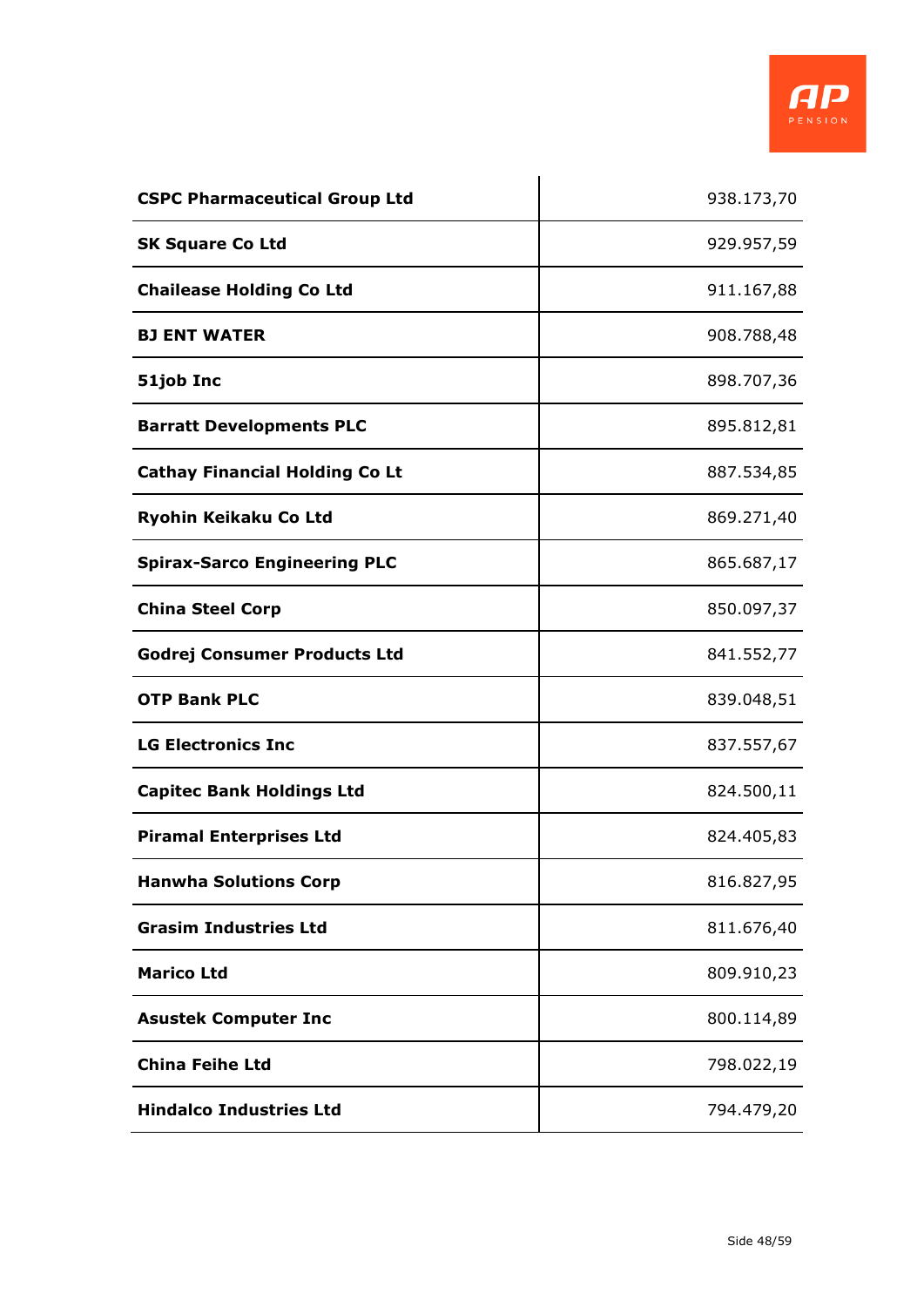| <b>Publicis Groupe SA</b>             | 792.777,12 |
|---------------------------------------|------------|
| <b>Gold Fields Ltd</b>                | 791.135,06 |
| <b>St James's Place PLC</b>           | 789.413,28 |
| <b>Auto Trader Group PLC</b>          | 785.398,96 |
| <b>Bumrungrad Hospital PCL</b>        | 784.485,93 |
| <b>IHH Healthcare Bhd</b>             | 784.283,70 |
| <b>DLF Ltd</b>                        | 780.848,91 |
| <b>Adani Green Energy Ltd</b>         | 771.874,38 |
| <b>AU Optronics Corp</b>              | 764.430,76 |
| <b>Bangkok Dusit Medical Services</b> | 760.881,13 |
| <b>Red Electrica Corp SA</b>          | 759.789,05 |
| <b>Havells India Ltd</b>              | 758.322,73 |
| <b>Hua Nan Financial Holdings Co</b>  | 746.666,47 |
| <b>Arkema SA</b>                      | 741.942,15 |
| <b>Orange Polska SA</b>               | 739.098,70 |
| <b>E.Sun Financial Holding Co Ltd</b> | 736.357,34 |
| <b>Mega Financial Holding Co Ltd</b>  | 733.697,94 |
| <b>Nedbank Group Ltd</b>              | 730.475,84 |
| <b>SG Holdings Co Ltd</b>             | 729.489,06 |
| Husqvarna AB                          | 728.040,68 |
| Yuanta Financial Holding Co Lt        | 727.598,31 |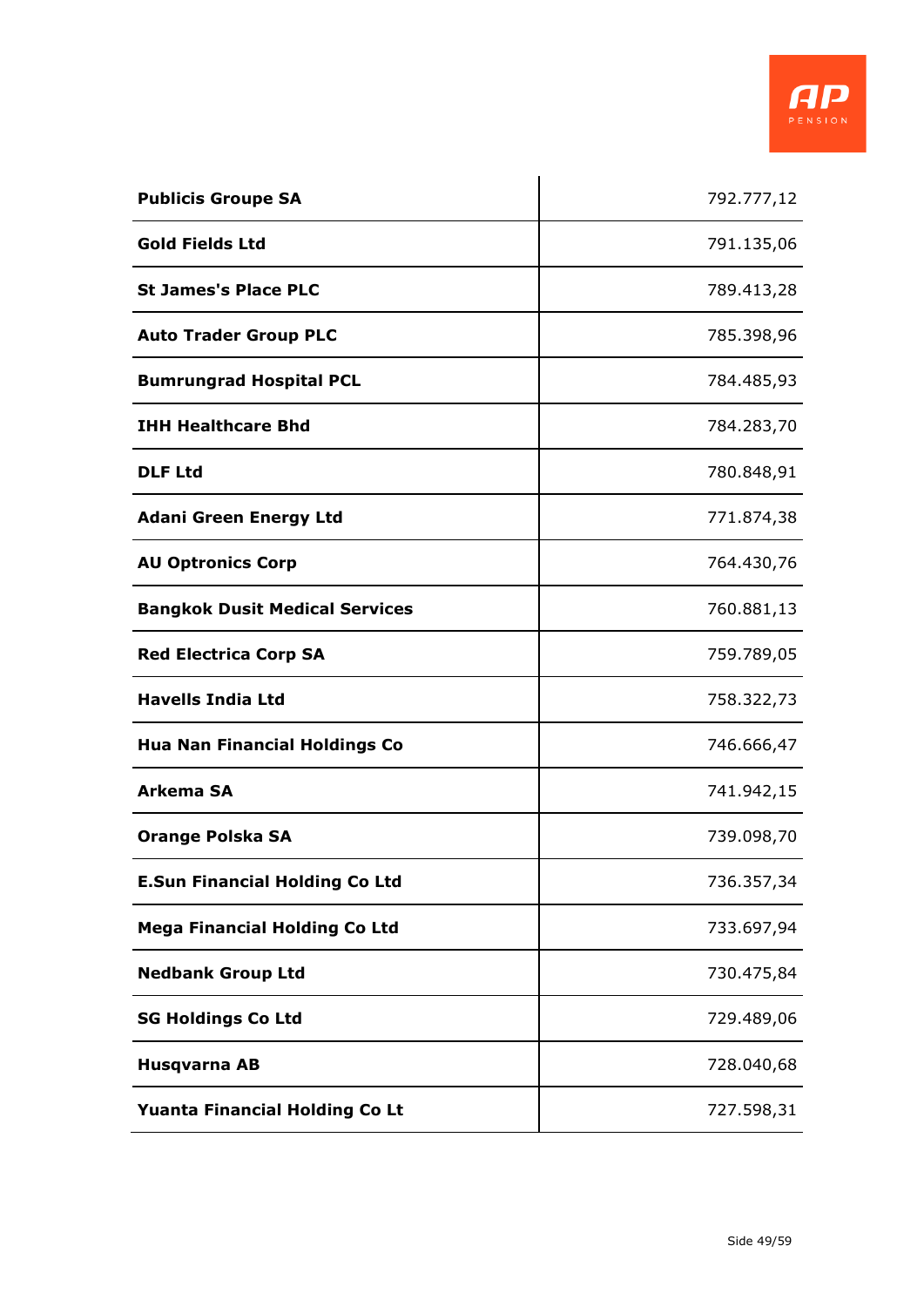| <b>First Financial Holding Co Ltd</b> | 724.012,11 |
|---------------------------------------|------------|
| <b>Osotspa PCL</b>                    | 719.910,61 |
| <b>DiaSorin SpA</b>                   | 718.920,52 |
| <b>Want Want China Holdings Ltd</b>   | 716.581,30 |
| <b>Taiwan Cement Corp</b>             | 713.485,17 |
| <b>Land &amp; Houses PCL</b>          | 712.716,38 |
| <b>Clicks Group Ltd</b>               | 710.727,95 |
| <b>CIMB Group Holdings Bhd</b>        | 708.284,22 |
| <b>Siemens Ltd</b>                    | 708.022,77 |
| <b>Home Product Center PCL</b>        | 706.457,00 |
| <b>Carrefour SA</b>                   | 702.686,66 |
| <b>Dabur India Ltd</b>                | 696.588,92 |
| <b>Kingfisher PLC</b>                 | 696.565,42 |
| <b>GEM Co Ltd</b>                     | 690.894,18 |
| <b>BioMerieux</b>                     | 689.561,63 |
| <b>Teleperformance</b>                | 685.785,54 |
| <b>PZU</b>                            | 685.719,89 |
| Amundi SA                             | 684.409,41 |
| <b>Eurazeo SA</b>                     | 679.769,90 |
| <b>DiGi.Com Bhd</b>                   | 678.548,04 |
| <b>Press Metal Aluminium Holdings</b> | 677.404,65 |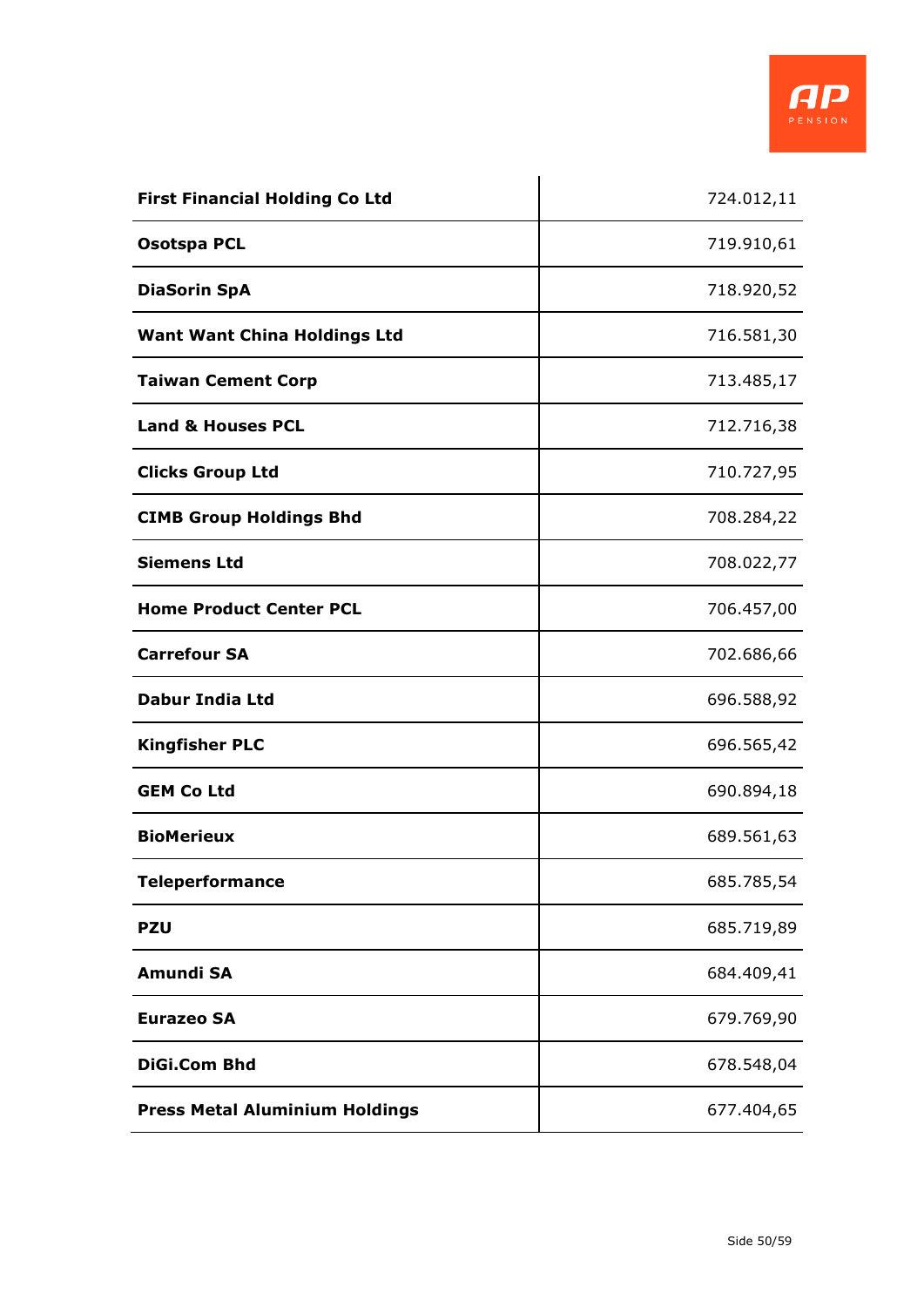

| <b>Samsung Fire &amp; Marine Insuranc</b> | 675.991,33 |
|-------------------------------------------|------------|
| <b>Inventec Corp</b>                      | 674.170,88 |
| <b>Michelin</b>                           | 674.025,37 |
| <b>Otsuka Corp</b>                        | 672.702,49 |
| Zhejiang Huayou Cobalt Co Ltd             | 666.422,96 |
| <b>Acer Inc</b>                           | 666.169,73 |
| Yamaha Motor Co Ltd                       | 662.813,38 |
| <b>Ipsen SA</b>                           | 661.462,74 |
| <b>CHINACOMSERVICE</b>                    | 661.448,83 |
| <b>Absa Group Ltd</b>                     | 653.259,79 |
| <b>Doosan Bobcat Inc</b>                  | 653.172,36 |
| <b>Far EasTone Telecommunications</b>     | 652.389,98 |
| <b>Woolworths Holdings Ltd/South</b>      | 652.029,59 |
| <b>Bidvest Group Ltd/The</b>              | 651.235,92 |
| <b>Hitachi Metals Ltd</b>                 | 649.769,45 |
| <b>Axiata Group Bhd</b>                   | 649.113,95 |
| <b>Berger Paints India Ltd</b>            | 648.549,81 |
| <b>SH PHARMA</b>                          | 647.762,47 |
| <b>Britannia Industries Ltd</b>           | 644.623,43 |
| <b>FirstRand Ltd</b>                      | 644.291,73 |
| <b>BAIYUNSHAN PH</b>                      | 638.734,83 |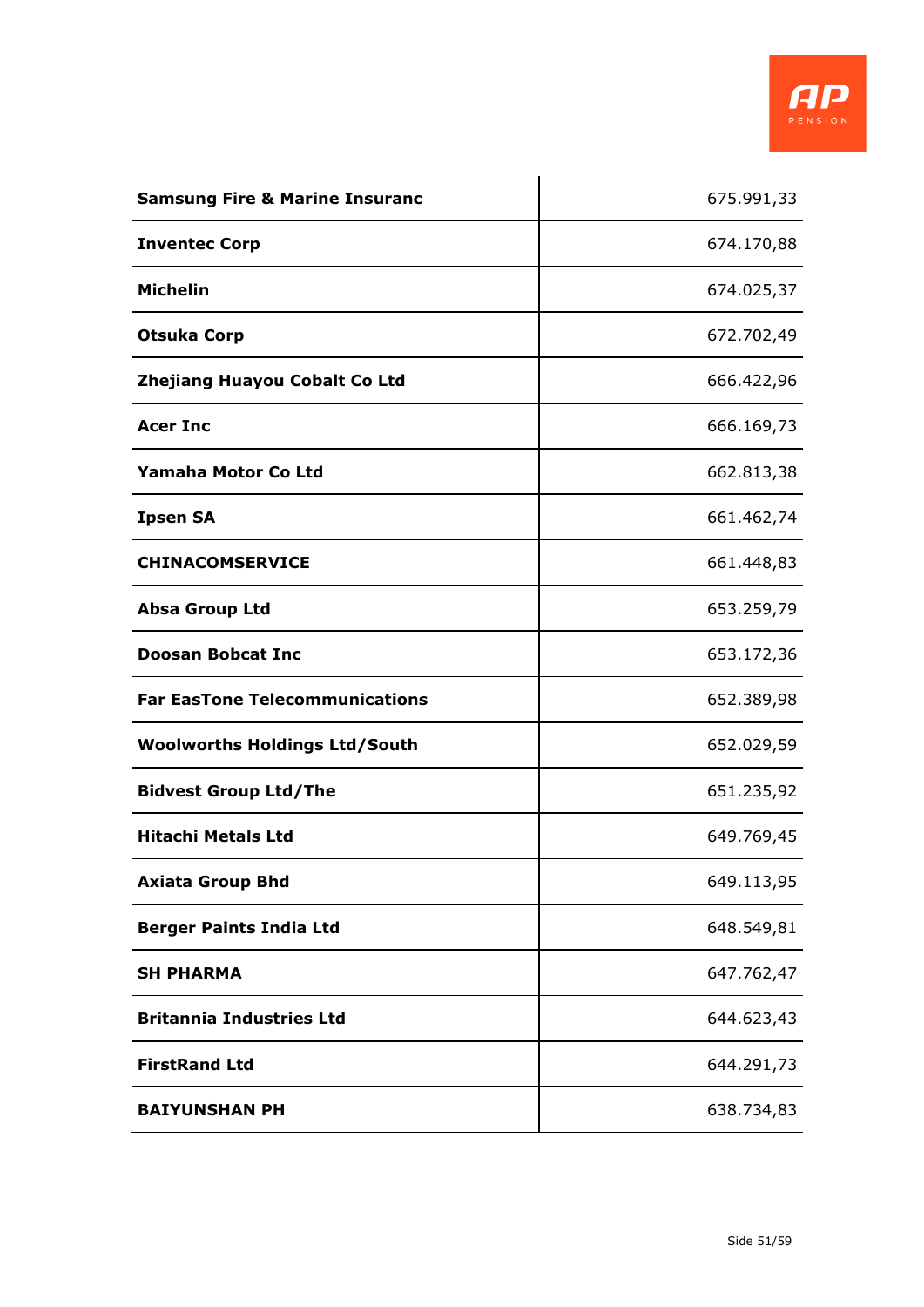| <b>Lion Corp</b>                      | 638.217,99 |
|---------------------------------------|------------|
| <b>Compal Electronics Inc</b>         | 637.005,04 |
| <b>NEPI Rockcastle PLC</b>            | 635.098,64 |
| Assicurazioni Generali SpA            | 634.608,15 |
| <b>Vodacom Group Ltd</b>              | 631.941,76 |
| <b>Taiwan Mobile Co Ltd</b>           | 631.152,36 |
| <b>Spark New Zealand Ltd</b>          | 630.366,27 |
| <b>Uni-President Enterprises Corp</b> | 629.670,66 |
| <b>Bid Corp Ltd</b>                   | 628.826,03 |
| <b>Taiwan High Speed Rail Corp</b>    | 627.620,98 |
| <b>Lite-On Technology Corp</b>        | 627.497,52 |
| <b>Far Eastern New Century Corp</b>   | 621.990,54 |
| <b>Mahindra &amp; Mahindra Ltd</b>    | 618.730,19 |
| <b>CHINA EAST AIR</b>                 | 618.527,38 |
| <b>Schroders PLC</b>                  | 617.405,48 |
| <b>Intertek Group PLC</b>             | 613.633,23 |
| <b>Universal Robina Corp</b>          | 613.607,41 |
| <b>CR SANJIU</b>                      | 612.700,33 |
| <b>RELX PLC</b>                       | 612.588,85 |
| <b>Gotion High-tech Co Ltd</b>        | 612.549,71 |
| <b>GT Capital Holdings Inc</b>        | 612.237,73 |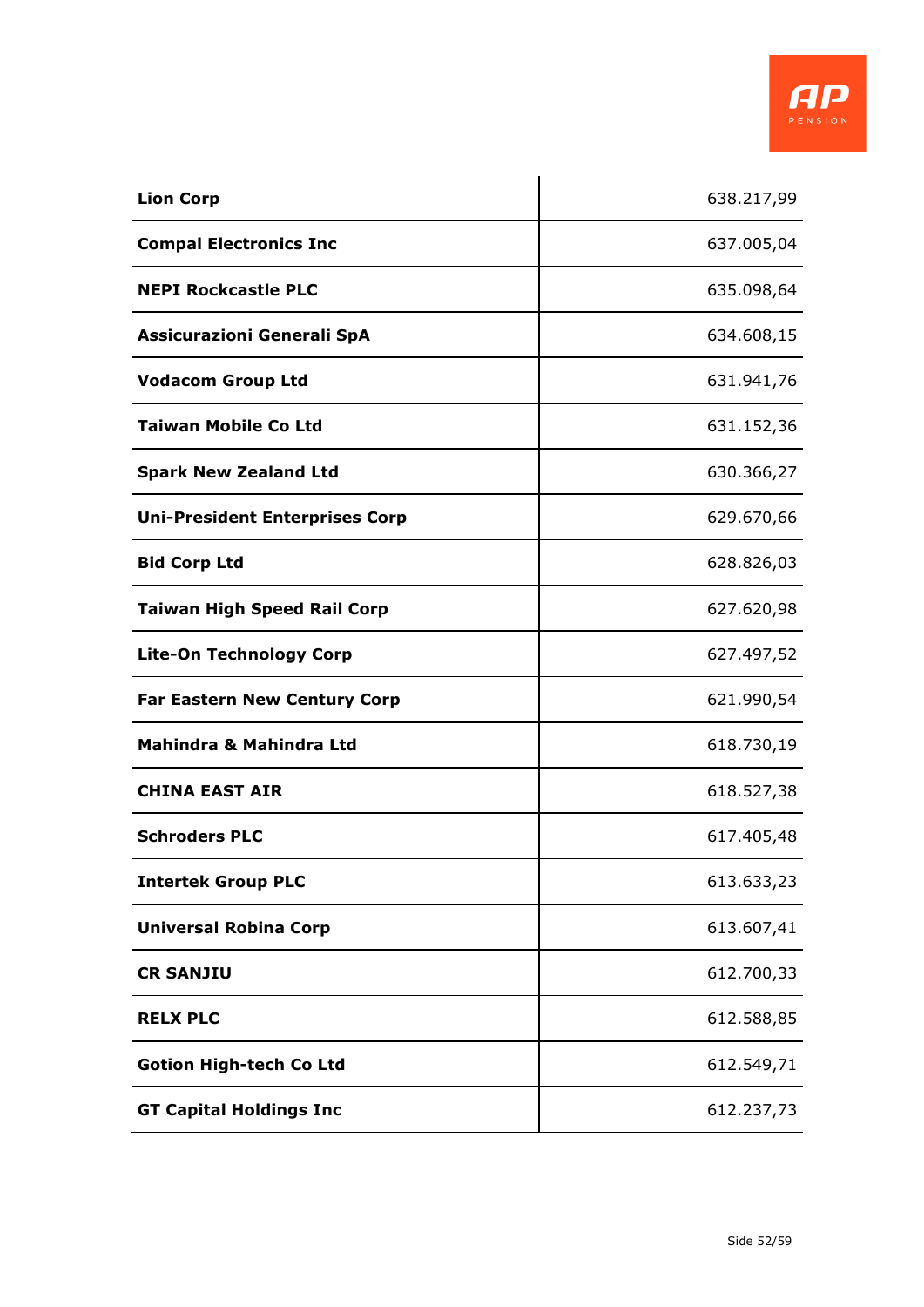

| <b>Nestle Malaysia Bhd</b>            | 608.918,38 |
|---------------------------------------|------------|
| <b>Hikma Pharmaceuticals PLC</b>      | 608.588,95 |
| <b>Mondi PLC</b>                      | 606.499,28 |
| <b>Standard Bank Group Ltd</b>        | 605.243,47 |
| <b>Westports Holdings Bhd</b>         | 602.100,30 |
| <b>Sohgo Security Services Co Ltd</b> | 598.807,14 |
| <b>Malayan Banking Bhd</b>            | 597.817,46 |
| <b>MultiChoice Group Ltd</b>          | 594.434,38 |
| <b>Korean Air Lines Co Ltd</b>        | 593.153,79 |
| <b>Eicher Motors Ltd</b>              | 590.276,69 |
| <b>RHB Bank Bhd</b>                   | 589.773,16 |
| <b>Maxis Bhd</b>                      | 589.030,93 |
| <b>Growthpoint Properties Ltd</b>     | 588.764,35 |
| <b>Muangthai Capital PCL</b>          | 586.436,33 |
| <b>Wistron Corp</b>                   | 586.084,16 |
| <b>Barito Pacific Tbk PT</b>          | 584.138,54 |
| <b>Sime Darby Bhd</b>                 | 581.646,02 |
| <b>LIVZON GROUP</b>                   | 580.632,22 |
| <b>HAP Seng Consolidated Bhd</b>      | 577.254,37 |
| <b>GoerTek Inc</b>                    | 577.246,38 |
| <b>Huaxia Bank Co Ltd</b>             | 570.990,06 |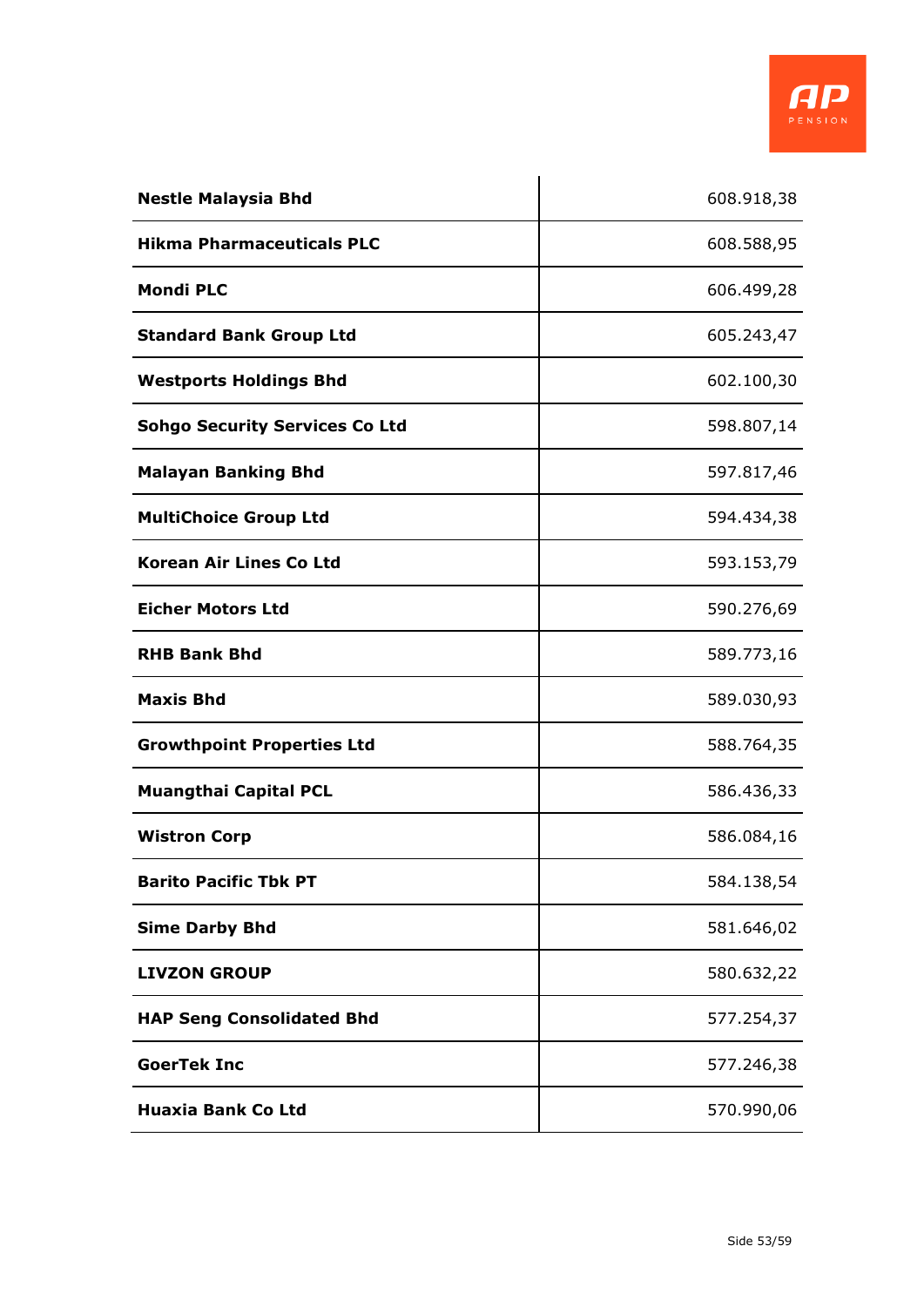

| <b>Malaysia Airports Holdings Bhd</b> | 570.707,51 |
|---------------------------------------|------------|
| <b>VINDA INT'L</b>                    | 569.971,87 |
| <b>Public Bank Bhd</b>                | 568.990,81 |
| <b>Yuhan Corp</b>                     | 568.376,33 |
| <b>Greentown Service Group Co Ltd</b> | 567.368,29 |
| <b>CHINT ELECTRICS</b>                | 561.858,95 |
| <b>Sanlam Ltd</b>                     | 559.904,97 |
| <b>PPB Group Bhd</b>                  | 559.694,29 |
| <b>Smith &amp; Nephew PLC</b>         | 559.460,56 |
| <b>Swire Properties Ltd</b>           | 558.044,68 |
| <b>Kansai Paint Co Ltd</b>            | 556.726,83 |
| <b>Randstad Holding NV</b>            | 555.726,65 |
| <b>SM Investments Corp</b>            | 555.512,87 |
| <b>CMS</b>                            | 555.018,90 |
| <b>Colgate-Palmolive India Ltd</b>    | 554.911,45 |
| <b>Richter Gedeon Nyrt</b>            | 552.739,97 |
| <b>Capcom Co Ltd</b>                  | 551.751,94 |
| <b>Samsung Electro-Mechanics Co L</b> | 550.662,79 |
| <b>SEB SA</b>                         | 547.575,70 |
| <b>JG Summit Holdings Inc</b>         | 547.484,78 |
| <b>Interconexion Electrica SA ESP</b> | 543.249,28 |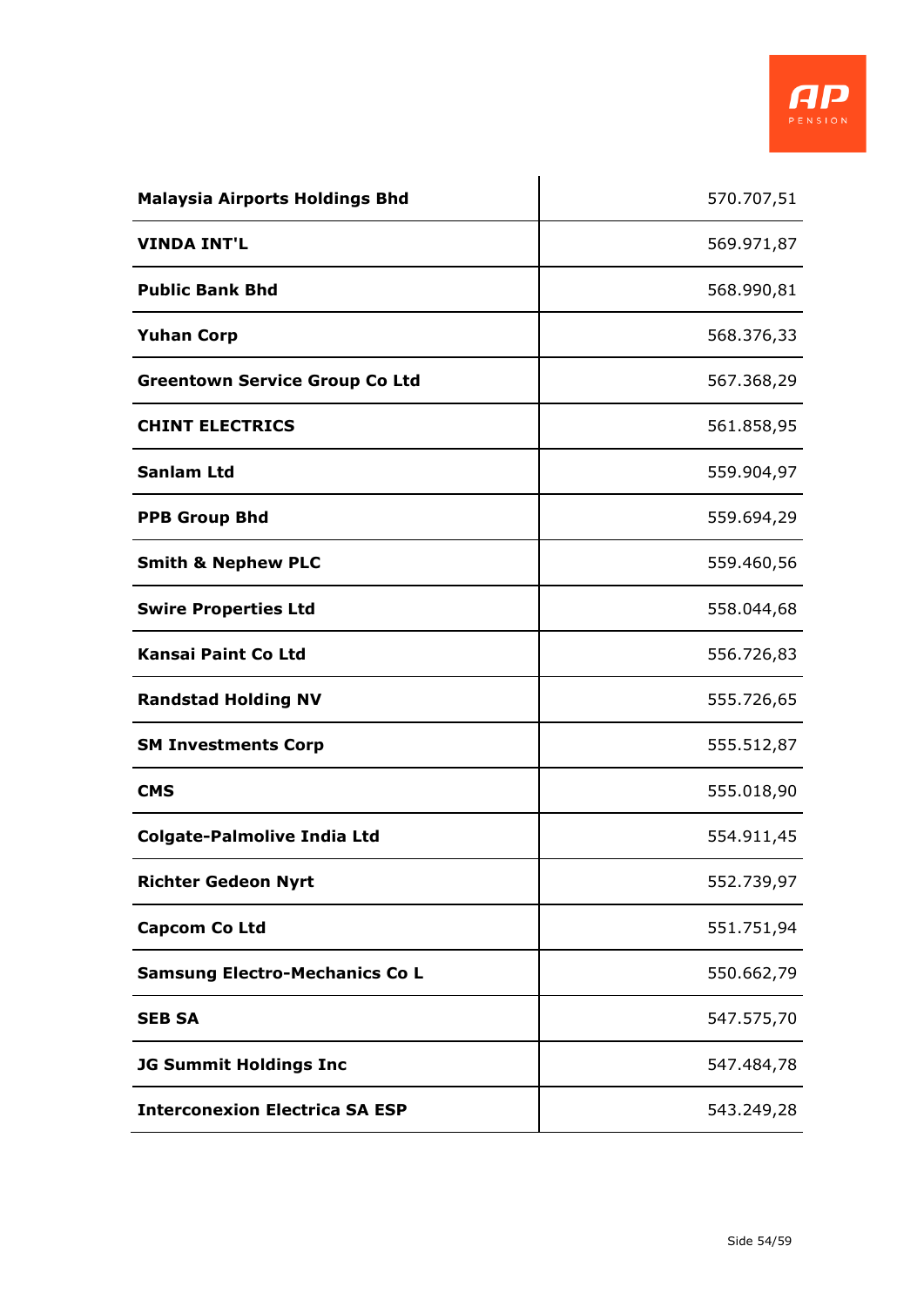| S-1 Corp                              | 541.001,12 |
|---------------------------------------|------------|
| <b>Mitsui Chemicals Inc</b>           | 539.260,11 |
| <b>Hitachi Construction Machinery</b> | 538.107,39 |
| <b>WEIGAO GROUP</b>                   | 536.899,43 |
| <b>3SBio Inc</b>                      | 535.703,19 |
| Dali Foods Group Co Ltd               | 534.788,42 |
| <b>Valeo SA</b>                       | 529.533,43 |
| <b>Transfar Zhilian Co Ltd</b>        | 529.099,03 |
| <b>BGF retail Co Ltd</b>              | 522.889,49 |
| <b>Anglo American Platinum Ltd</b>    | 517.358,90 |
| <b>BBMG Corp</b>                      | 514.324,85 |
| <b>CJ Corp</b>                        | 513.332,43 |
| <b>CJ CheilJedang Corp</b>            | 513.309,18 |
| <b>Berkeley Group Holdings PLC</b>    | 511.794,95 |
| <b>ASX Ltd</b>                        | 510.735,83 |
| <b>China Southern Airlines Co Ltd</b> | 510.353,51 |
| <b>Singapore Exchange Ltd</b>         | 507.601,97 |
| <b>TOTO Ltd</b>                       | 503.798,84 |
| <b>3i Group PLC</b>                   | 503.226,60 |
| <b>U-PRESID CHINA</b>                 | 500.695,66 |
| <b>Greenland Holdings Corp Ltd</b>    | 500.231,98 |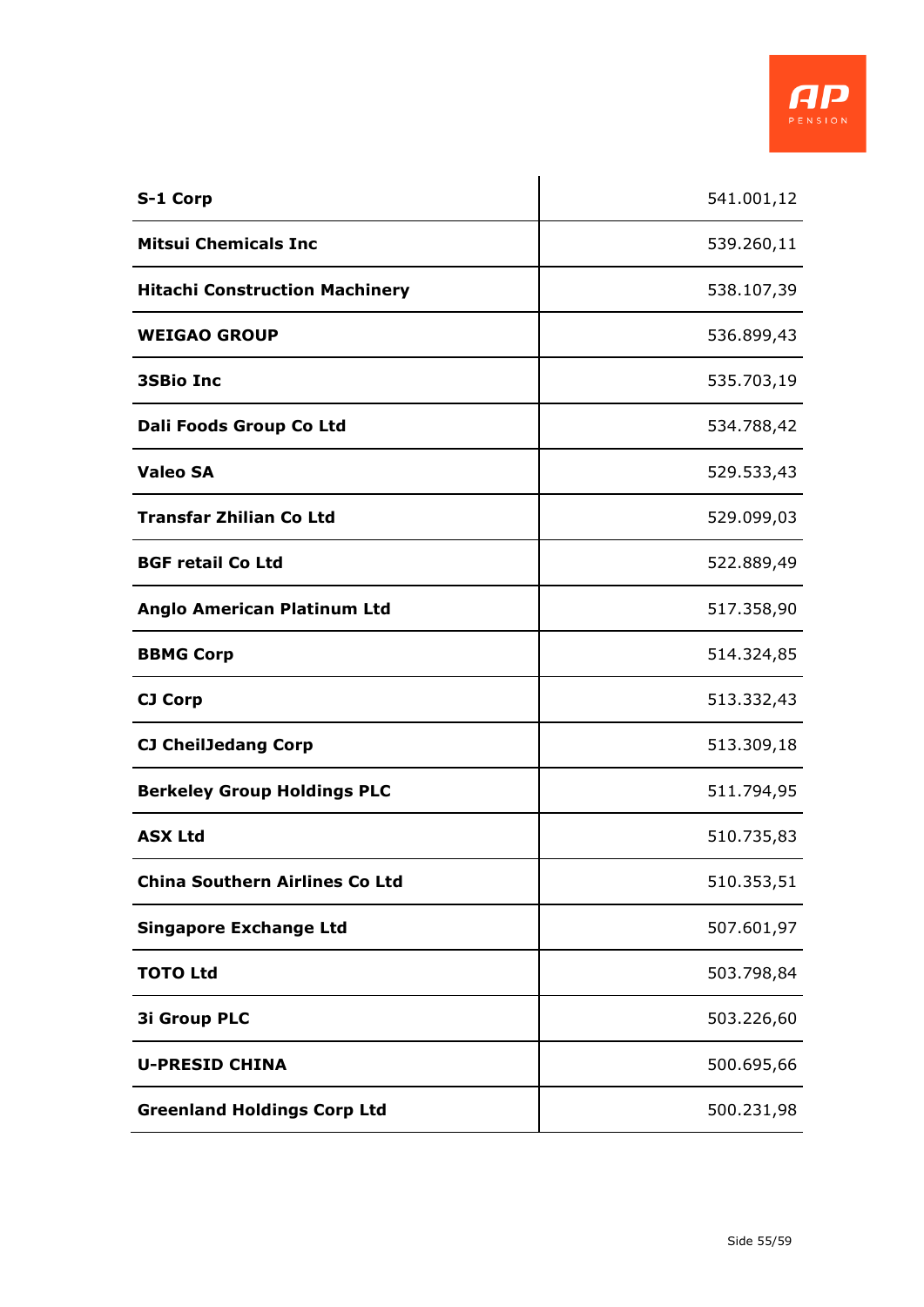

| <b>Remgro Ltd</b>                    | 499.107,14 |
|--------------------------------------|------------|
| <b>Cheng Shin Rubber Industry Co</b> | 498.590,12 |
| <b>Kinnevik AB</b>                   | 497.519,73 |
| <b>Hankook Tire Co Ltd</b>           | 497.453,00 |
| <b>Tobu Railway Co Ltd</b>           | 497.198,00 |
| LG Household & Health Care Ltd       | 491.341,60 |
| Shanghai Electric Group Co Ltd       | 490.594,92 |
| <b>Allegion PLC</b>                  | 489.800,15 |
| <b>Impala Platinum Holdings Ltd</b>  | 489.603,34 |
| <b>Air China Ltd</b>                 | 487.642,59 |
| Orpea                                | 484.794,43 |
| <b>Ryman Healthcare Ltd</b>          | 483.433,10 |
| <b>SKF AB</b>                        | 483.230,24 |
| <b>Jazz Pharmaceuticals PLC</b>      | 481.637,38 |
| <b>Hang Seng Bank Ltd</b>            | 480.254,07 |
| <b>AMMB Holdings Bhd</b>             | 478.268,59 |
| <b>Industrial Bank Co Ltd</b>        | 475.683,03 |
| <b>QL Resources Bhd</b>              | 474.034,49 |
| Kobayashi Pharmaceutical Co Lt       | 471.765,39 |
| <b>AMOREPACIFIC Group</b>            | 471.511,49 |
| <b>Fosun International Ltd</b>       | 467.280,18 |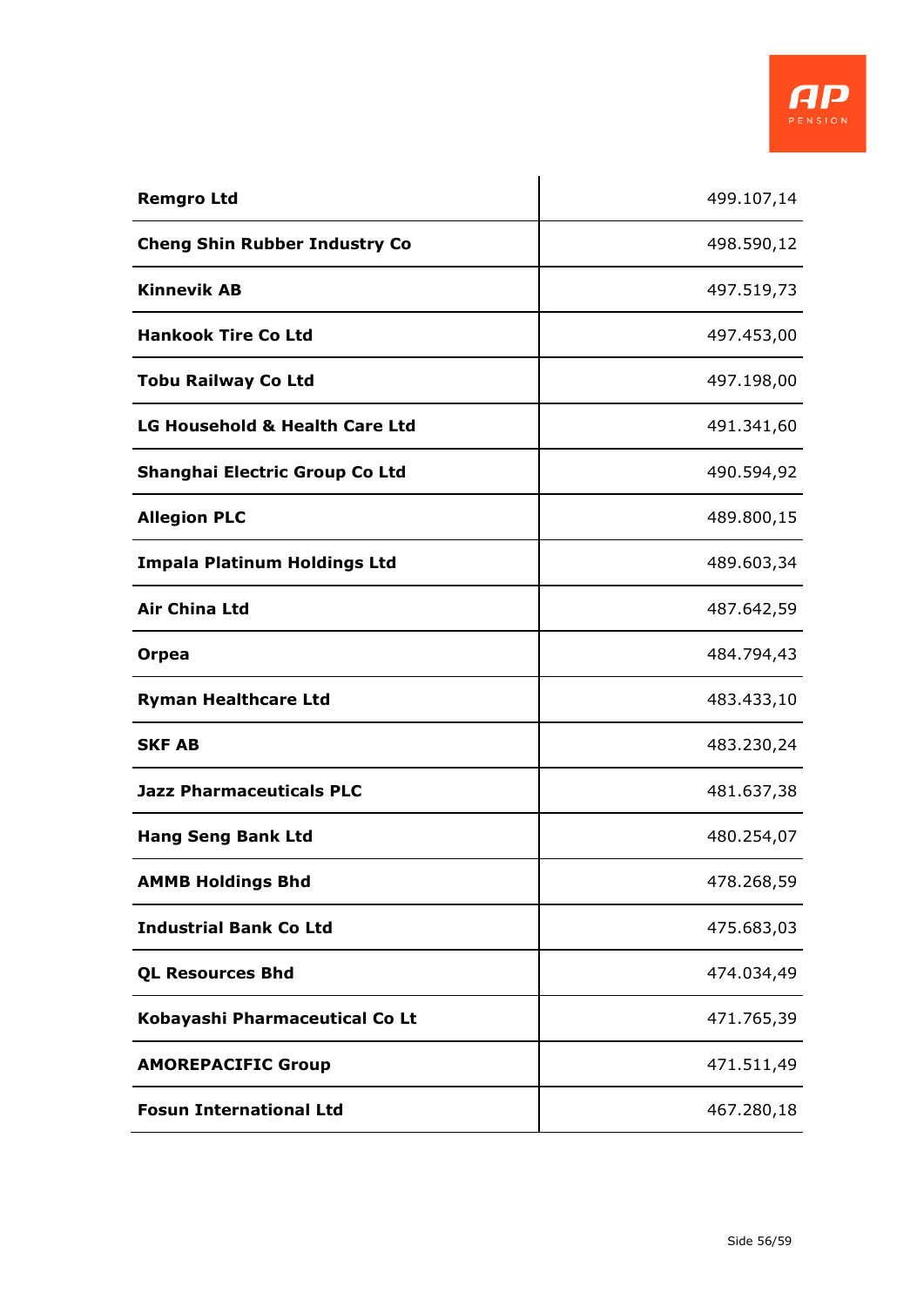

| <b>Sompo Holdings Inc</b>                 | 461.669,99 |
|-------------------------------------------|------------|
| <b>Hero MotoCorp Ltd</b>                  | 456.040,41 |
| <b>Hotai Motor Co Ltd</b>                 | 454.139,29 |
| <b>Next PLC</b>                           | 441.416,22 |
| <b>Unisplendour Corp Ltd</b>              | 441.038,16 |
| Miura Co Ltd                              | 439.003,90 |
| <b>LEE &amp; MAN PAPER</b>                | 432.228,67 |
| <b>MS&amp;AD Insurance Group Holdings</b> | 428.083,40 |
| <b>Topchoice Medical Corp</b>             | 422.848,01 |
| <b>Rumo SA</b>                            | 422.752,46 |
| <b>Mazda Motor Corp</b>                   | 422.356,21 |
| <b>CHINA EB INT'L</b>                     | 414.812,86 |
| <b>TCL Technology Group Corp</b>          | 411.561,87 |
| <b>Ovctek China Inc</b>                   | 409.363,18 |
| <b>Yakult Honsha Co Ltd</b>               | 408.426,51 |
| <b>Wendel SA</b>                          | 405.678,32 |
| <b>Johnson Matthey PLC</b>                | 404.786,43 |
| Zhengzhou Yutong Bus Co Ltd               | 404.017,70 |
| <b>Microport Scientific Corp</b>          | 394.670,34 |
| <b>Logan Group Co Ltd</b>                 | 390.606,64 |
| <b>By-health Co Ltd</b>                   | 387.167,04 |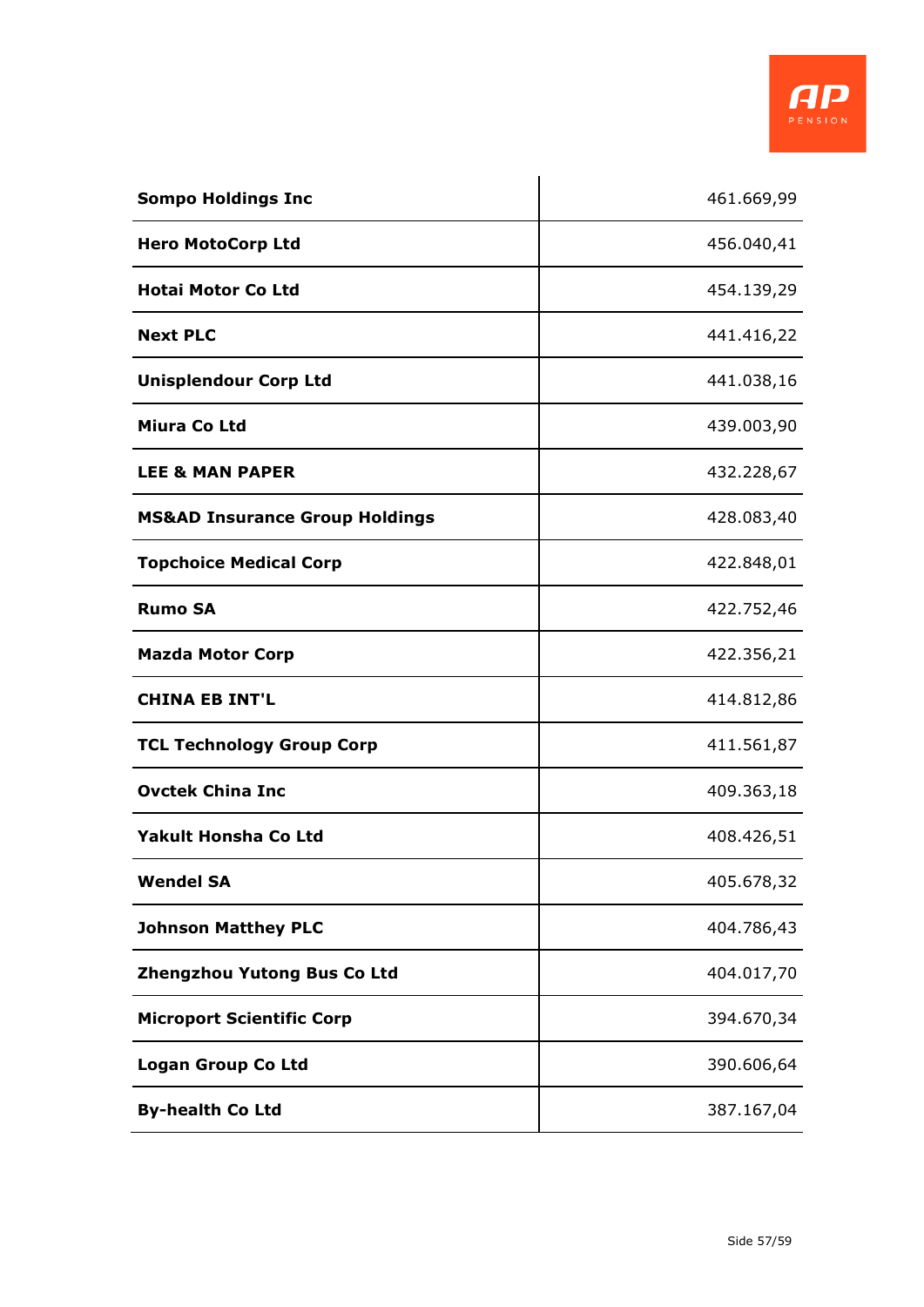| <b>Huadong Medicine Co Ltd</b>         | 386.814,16 |
|----------------------------------------|------------|
| <b>Hartalega Holdings Bhd</b>          | 379.005,08 |
| <b>Electrolux AB</b>                   | 377.005,74 |
| <b>Guangzhou Kingmed Diagnostics</b>   | 371.057,68 |
| <b>Commercial International Bank</b>   | 369.625,03 |
| <b>BOC Hong Kong Holdings Ltd</b>      | 366.347,66 |
| <b>A-Living Smart City Services C</b>  | 365.393,31 |
| <b>360 Security Technology Inc</b>     | 364.111,71 |
| <b>Hiwin Technologies Corp</b>         | 360.551,78 |
| <b>Hanmi Pharm Co Ltd</b>              | 360.227,67 |
| ZOOMLION CO. LTD.                      | 358.765,62 |
| <b>Sinotrans Ltd</b>                   | 350.879,29 |
| <b>Northam Platinum Holdings Ltd</b>   | 343.461,69 |
| <b>Burberry Group PLC</b>              | 339.228,45 |
| <b>PRE</b>                             | 338.053,55 |
| <b>WEIXING NBM</b>                     | 336.336,42 |
| <b>Fu Jian Anjoy Foods Co Ltd</b>      | 331.179,65 |
| <b>CMSK</b>                            | 316.334,46 |
| <b>BOC Aviation Ltd</b>                | 315.516,37 |
| <b>Shanghai M&amp;G Stationery Inc</b> | 313.859,90 |
| <b>Telekom Malaysia Bhd</b>            | 300.278,68 |